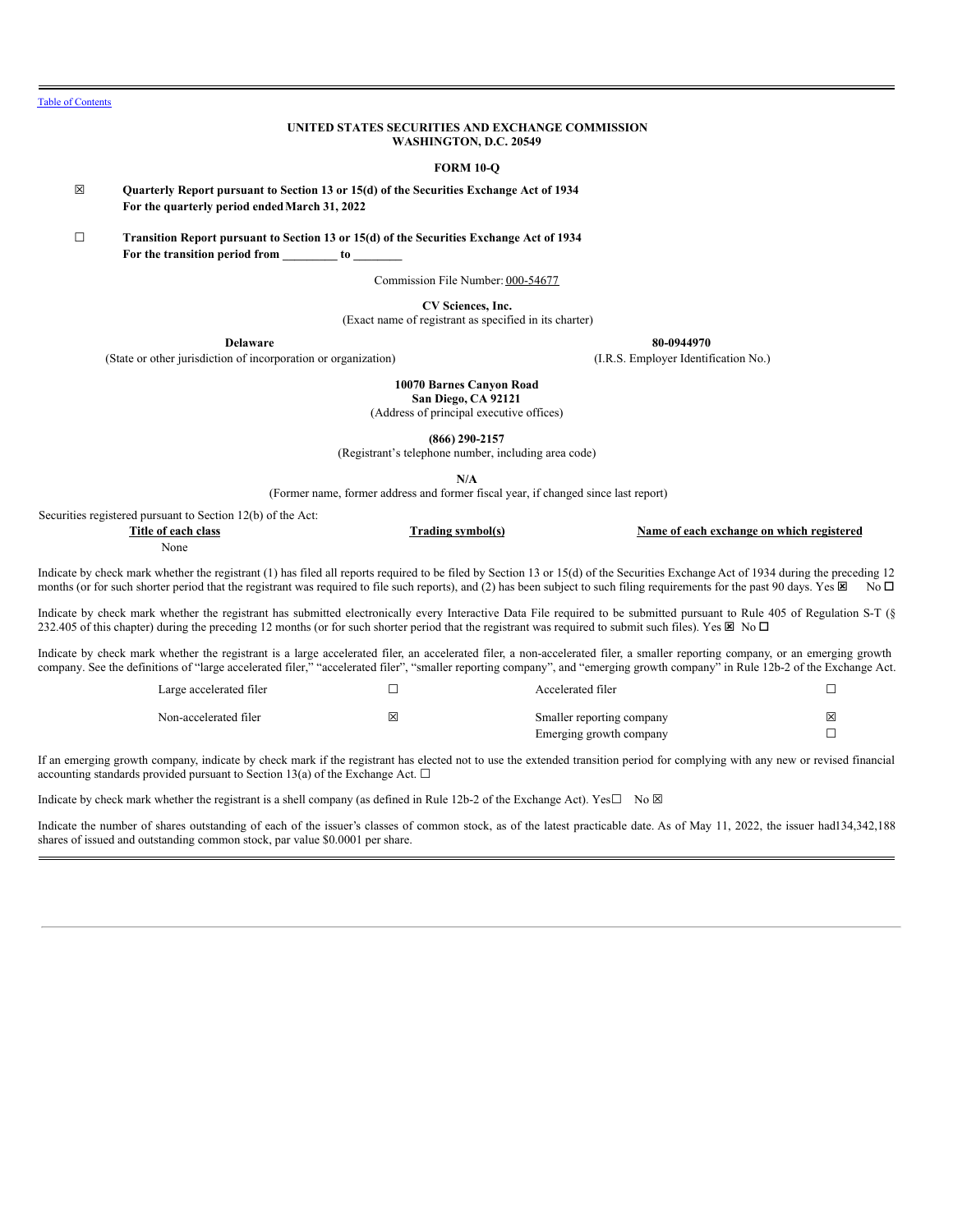# **CV SCIENCES, INC. FORM 10-Q TABLE OF CONTENTS**

# **PART I – FINANCIAL [INFORMATION](#page-1-0)**

Financial Statements [\(unaudited\)](#page-2-0)<br> [1](#page-2-0)<br>
1<br>
Condensed Balance Sheets<br>
2<br>
2<br>
2 **[Condensed](#page-2-1) Balance Sheets** [1](#page-2-1) [Condensed](#page-2-2) Statements of Operations [2](#page-2-2)

**PAGE**

<span id="page-1-0"></span>

|          | <b>Condensed Statements of Stockholders' Equity</b>                                   | $\overline{3}$  |
|----------|---------------------------------------------------------------------------------------|-----------------|
|          | <b>Condensed Statements of Cash Flows</b>                                             | $\overline{4}$  |
|          | <b>Notes to Condensed Financial Statements</b>                                        | <u>5</u>        |
| Item 2.  | Management's Discussion and Analysis of Financial Condition and Results of Operations | <u>18</u>       |
| Item 3.  | <b>Quantitative and Qualitative Disclosure About Market Risk</b>                      | 24              |
| Item 4.  | <b>Controls and Procedures</b>                                                        | 25              |
|          | <b>PART II - OTHER INFORMATION</b>                                                    |                 |
| Item 1.  | <b>Legal Proceedings</b>                                                              | 26              |
| Item 1A. | <b>Risk Factors</b>                                                                   | 26              |
| Item 2.  | Unregistered Sales of Equity Securities and Use of Proceeds                           | $\frac{26}{5}$  |
| Item 3.  | <b>Defaults Upon Senior Securities</b>                                                | 26              |
| Item 4.  | <b>Mine Safety Disclosure</b>                                                         | 26              |
| Item 5.  | <b>Other Information</b>                                                              | $\frac{26}{5}$  |
| Item 6.  | <b>Exhibits</b>                                                                       | 26              |
|          | <b>SIGNATURES</b>                                                                     | $\overline{29}$ |

i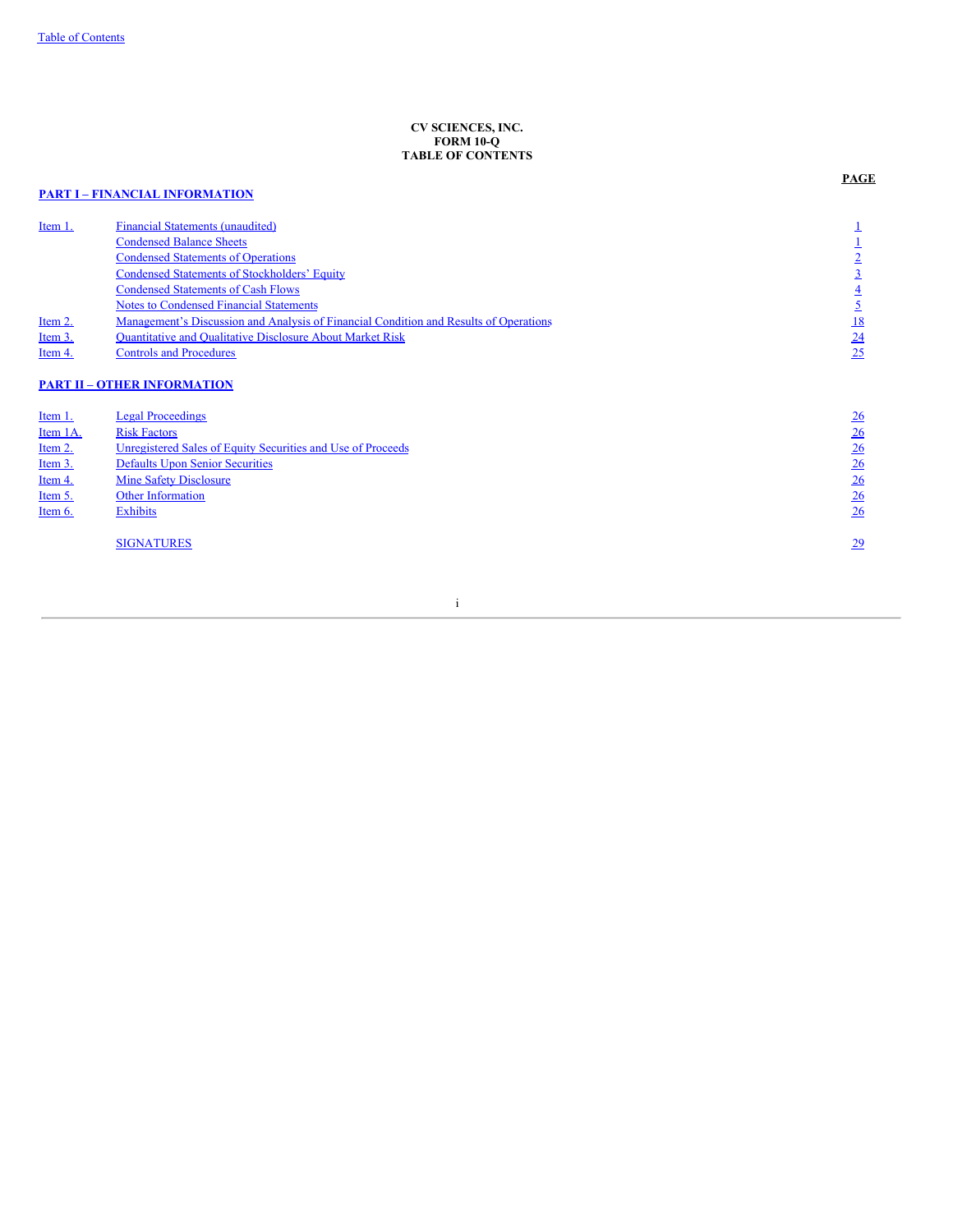# **PART I – FINANCIAL INFORMATION**

# <span id="page-2-1"></span><span id="page-2-0"></span>**Item 1. Financial Statements (unaudited)**

# **CV SCIENCES, INC.** CONDENSED BALANCE SHEETS (UNAUDITED) (in thousands, except per share data)

|                                                                                                                                                                            |    | March 31,<br>2022 | December 31,<br>2021 |           |  |
|----------------------------------------------------------------------------------------------------------------------------------------------------------------------------|----|-------------------|----------------------|-----------|--|
| <b>Assets</b>                                                                                                                                                              |    |                   |                      |           |  |
| Current assets:                                                                                                                                                            |    |                   |                      |           |  |
| Cash and cash equivalents                                                                                                                                                  | \$ | 2,439             | $\mathbb{S}$         | 1,375     |  |
| Accounts receivable, net                                                                                                                                                   |    | 930               |                      | 2,041     |  |
| Inventory                                                                                                                                                                  |    | 8,237             |                      | 8,624     |  |
| Prepaid expenses and other                                                                                                                                                 |    | 3,448             |                      | 2,146     |  |
| <b>Total current assets</b>                                                                                                                                                |    | 15,054            |                      | 14,186    |  |
|                                                                                                                                                                            |    |                   |                      |           |  |
| Property & equipment, net                                                                                                                                                  |    | 1,101             |                      | 1,717     |  |
| Intangibles, net                                                                                                                                                           |    | 1,485             |                      | 1,485     |  |
| Other assets                                                                                                                                                               |    | 626               |                      | 678       |  |
| <b>Total assets</b>                                                                                                                                                        | \$ | 18,266            | $\mathbb{S}$         | 18,066    |  |
|                                                                                                                                                                            |    |                   |                      |           |  |
| Liabilities and stockholders' equity                                                                                                                                       |    |                   |                      |           |  |
| Current liabilities:                                                                                                                                                       |    |                   |                      |           |  |
| Accounts payable                                                                                                                                                           | \$ | 2,705             | -S                   | 2,624     |  |
| Accrued expenses                                                                                                                                                           |    | 10,276            |                      | 10,915    |  |
| Convertible notes                                                                                                                                                          |    | 1,036             |                      | 612       |  |
| Debt                                                                                                                                                                       |    | 178               |                      | 310       |  |
| <b>Total current liabilities</b>                                                                                                                                           |    | 14,195            |                      | 14,461    |  |
|                                                                                                                                                                            |    |                   |                      |           |  |
| Deferred tax liability                                                                                                                                                     |    | 62                |                      | 62        |  |
| <b>Total liabilities</b>                                                                                                                                                   |    | 14,257            |                      | 14,523    |  |
| Commitments and contingencies (Note 8)                                                                                                                                     |    |                   |                      |           |  |
|                                                                                                                                                                            |    |                   |                      |           |  |
| <b>Stockholders' equity</b>                                                                                                                                                |    |                   |                      |           |  |
| Preferred stock, par value \$0.0001; 10,000 shares authorized; 1 and no shares issued and outstanding as of March<br>31, 2022 and December 31, 2021, respectively          |    | 280               |                      |           |  |
| Common stock, par value \$0.0001; 190,000 shares authorized; 122,782 and 112,482 shares issued and outstanding as<br>of March 31, 2022 and December 31, 2021, respectively |    | 12                |                      | 11        |  |
| Additional paid-in capital                                                                                                                                                 |    | 85,409            |                      | 83,007    |  |
| Accumulated deficit                                                                                                                                                        |    | (81,692)          |                      | (79, 475) |  |
| Total stockholders' equity                                                                                                                                                 |    | 4,009             |                      | 3,543     |  |
|                                                                                                                                                                            |    |                   |                      |           |  |
| Total liabilities and stockholders' equity                                                                                                                                 | \$ | 18,266            | S                    | 18.066    |  |

<span id="page-2-2"></span>See accompanying notes to the unaudited condensed financial statements.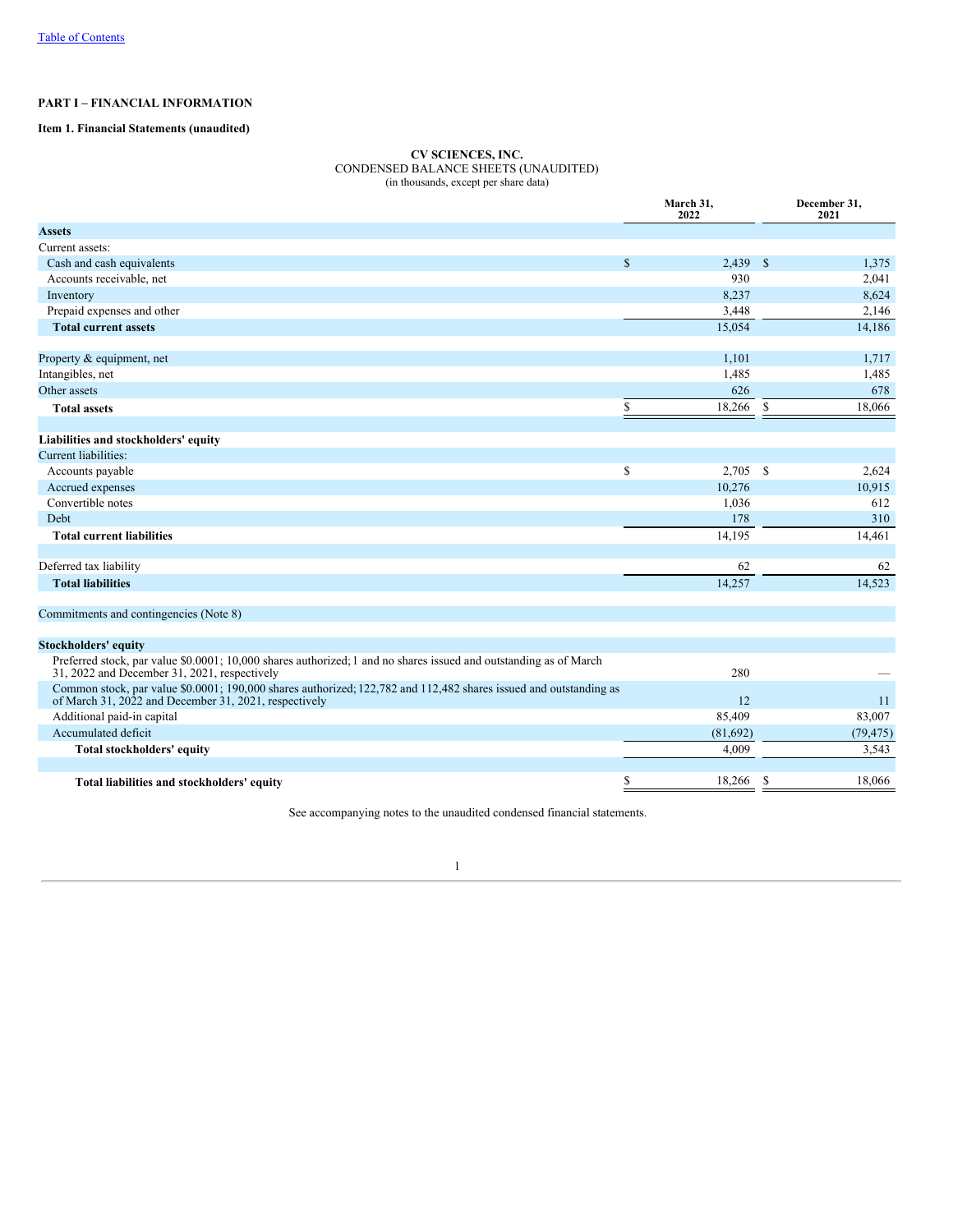#### **CV SCIENCES, INC.** CONDENSED STATEMENTS OF OPERATIONS (UNAUDITED) (in thousands, except per share data)

|                                                               |     | Three months ended March 31, |    |          |  |
|---------------------------------------------------------------|-----|------------------------------|----|----------|--|
|                                                               |     | 2022                         |    | 2021     |  |
| Product sales, net                                            | \$. | 4,447<br>- \$                |    | 4,844    |  |
| Cost of goods sold                                            |     | 3,291                        |    | 2,486    |  |
| <b>Gross profit</b>                                           |     | 1,156                        |    | 2,358    |  |
| Operating expenses:                                           |     |                              |    |          |  |
| Research and development                                      |     | 121                          |    | 186      |  |
| Selling, general and administrative                           |     | 2,550                        |    | 5,285    |  |
| Total operating expenses                                      |     | 2,671                        |    | 5,471    |  |
|                                                               |     |                              |    |          |  |
| <b>Operating loss</b>                                         |     | (1,515)                      |    | (3, 113) |  |
|                                                               |     |                              |    |          |  |
| Interest expense                                              |     | 702                          |    | 14       |  |
| <b>Net loss</b>                                               |     | (2,217)                      | -S | (3,127)  |  |
|                                                               |     |                              |    |          |  |
| Weighted average common shares outstanding, basic and diluted |     | 116,834                      |    | 104,508  |  |
| Net loss per share, basic and diluted                         | \$  | $(0.02)$ \$                  |    | (0.03)   |  |

<span id="page-3-0"></span>See accompanying notes to the unaudited condensed financial statements.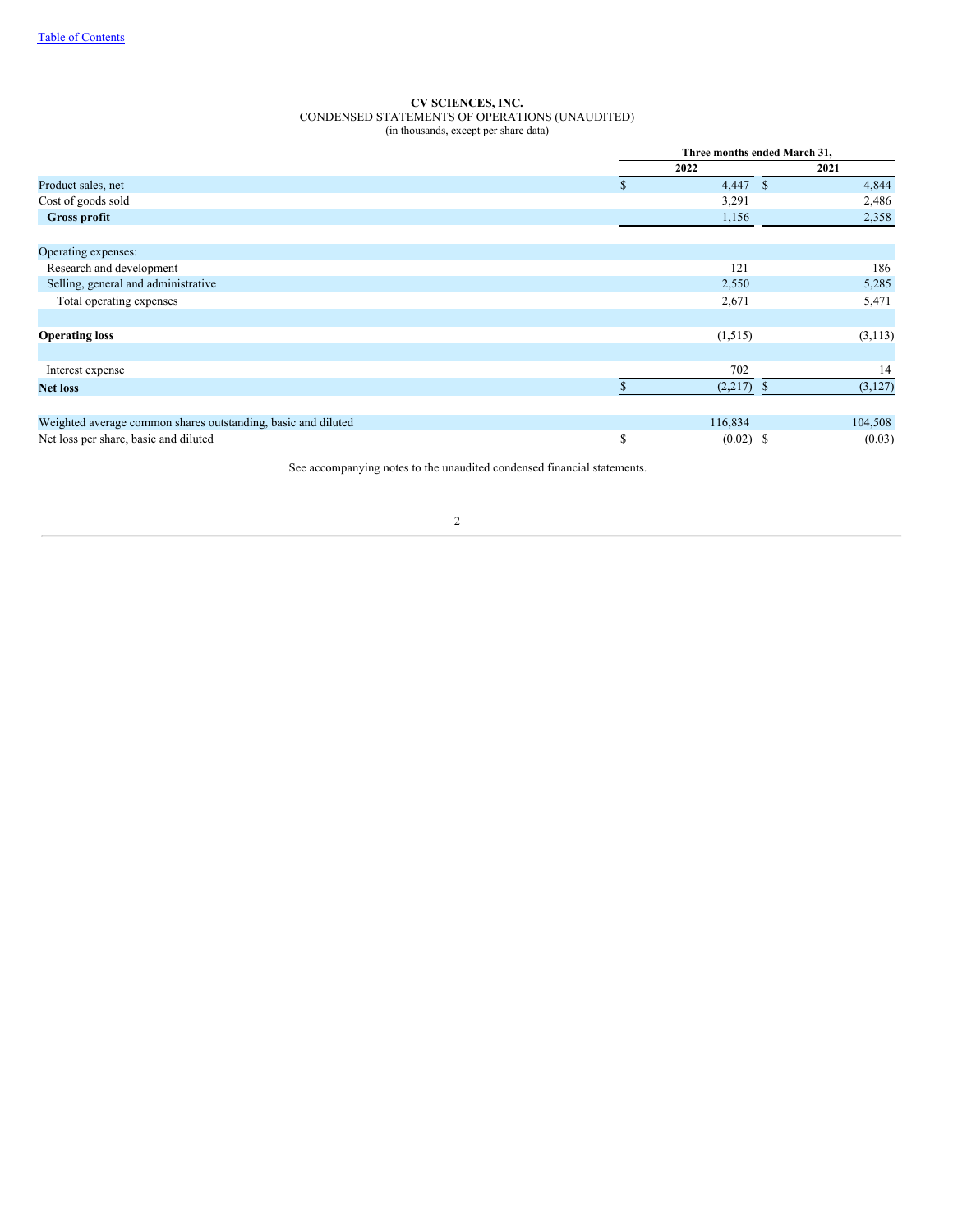#### **CV SCIENCES, INC.** CONDENSED STATEMENTS OF STOCKHOLDERS' EQUITY (UNAUDITED) (in thousands)

|                                                                                 |               | <b>Preferred Stock</b> |                          | <b>Common Stock</b>      | <b>Additional</b> | Paid-In<br>Accumulated |         |  |
|---------------------------------------------------------------------------------|---------------|------------------------|--------------------------|--------------------------|-------------------|------------------------|---------|--|
|                                                                                 | <b>Shares</b> | Amount                 | <b>Shares</b>            | Amount                   | Capital           | Deficit                | Total   |  |
| Balance at December 31, 2021                                                    |               |                        | 112,482                  | 11                       | 83,007<br>л       | $(79, 475)$ \$         | 3,543   |  |
| Issuance of preferred stock and common stock<br>warrants, net of issuance costs |               | 280                    |                          |                          | 274               |                        | 554     |  |
| Issuance of common stock from note conversion                                   |               | __                     | 6,804                    |                          | 1,228             |                        | 1,229   |  |
| Common stock issued for services                                                |               |                        | 3,496                    |                          | 384               |                        | 384     |  |
| Stock-based compensation                                                        |               |                        | $\overline{\phantom{a}}$ | $\overline{\phantom{m}}$ | 516               |                        | 516     |  |
| Net loss                                                                        |               |                        |                          |                          |                   | (2,217)                | (2,217) |  |
| Balance at March 31, 2022                                                       |               | 280                    | 122,782                  | 12                       | 85,409            | (81,692)               | 4,009   |  |

<span id="page-4-0"></span>

|                                                  | <b>Preferred Stock</b>   |        |                          | Common Stock |    | <b>Additional</b><br>Paid-In | Accumulated              |  |         |
|--------------------------------------------------|--------------------------|--------|--------------------------|--------------|----|------------------------------|--------------------------|--|---------|
|                                                  | <b>Shares</b>            | Amount | <b>Shares</b>            | Amount       |    | Capital                      | Deficit                  |  | Total   |
| Balance at December 31, 2020                     | $\qquad \qquad - \qquad$ |        | 100,664                  |              | 10 | 75,123                       | (63, 921)                |  | 11,212  |
| Issuance of common stock under equity commitment | $-$                      | __     | 6.127                    |              |    | 3.221                        | $\overline{\phantom{a}}$ |  | 3.222   |
| Stock-based compensation                         |                          | __     | $\overline{\phantom{a}}$ |              |    | 657                          | $\overline{\phantom{a}}$ |  | 657     |
| Net loss                                         |                          |        |                          |              |    |                              | (3.127)                  |  | (3,127) |
| Balance at March 31, 2021                        |                          | __     | 106,791                  |              |    | 79,001                       | (67,048)                 |  | 11.964  |

See accompanying notes to the unaudited condensed financial statements.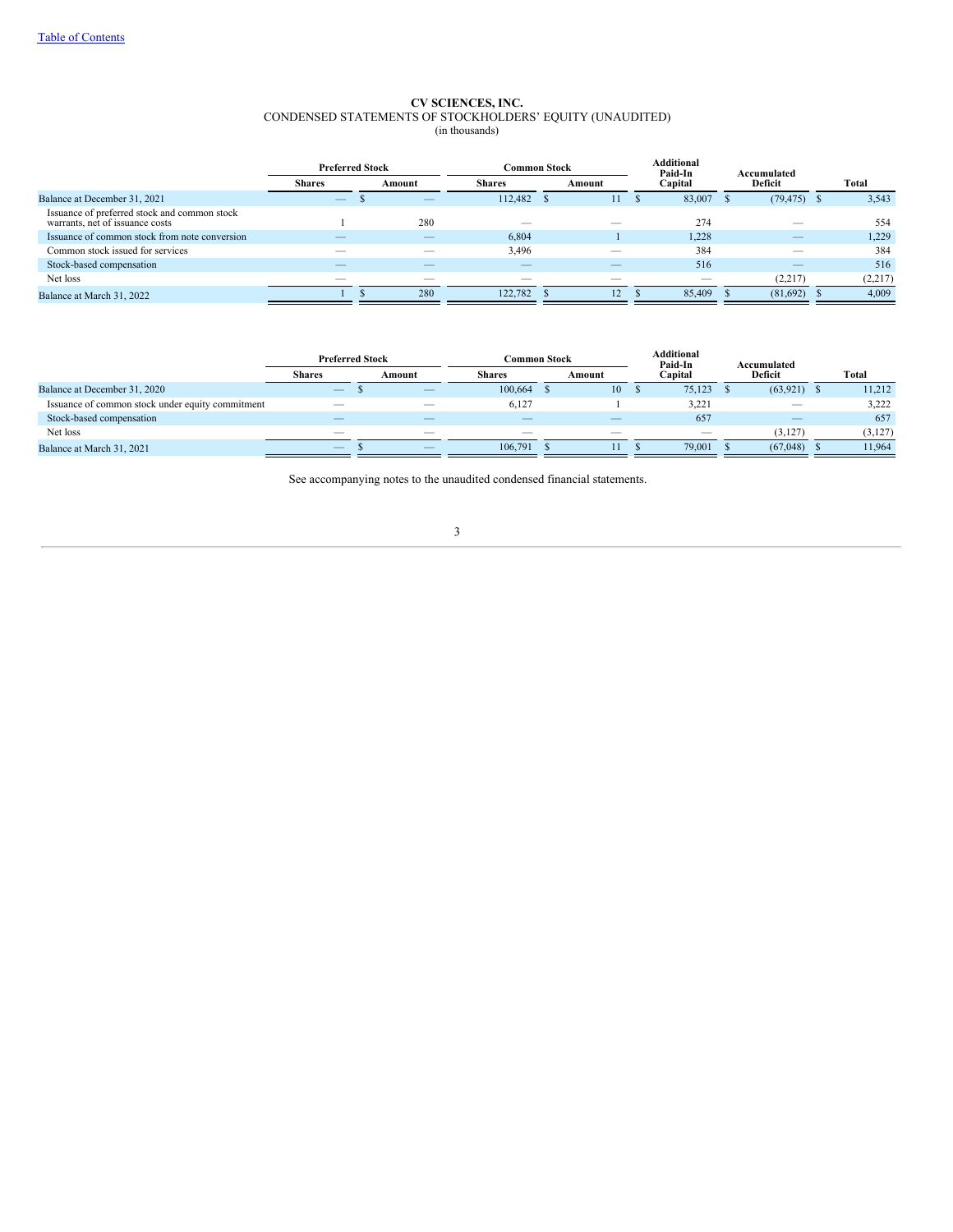### **CV SCIENCES, INC.** CONDENSED STATEMENTS OF CASH FLOWS (UNAUDITED) (in thousands)

|                                                                                            | Three Months Ended March 31, |                               |                |  |
|--------------------------------------------------------------------------------------------|------------------------------|-------------------------------|----------------|--|
|                                                                                            |                              | 2022                          | 2021           |  |
| <b>OPERATING ACTIVITIES</b>                                                                |                              |                               |                |  |
| Net loss                                                                                   | \$                           | $(2,217)$ \$                  | (3, 127)       |  |
| Adjustments to reconcile net loss to net cash flows used in operating activities:          |                              |                               |                |  |
| Depreciation and amortization                                                              |                              | 517                           | 204            |  |
| Stock-based compensation                                                                   |                              | 516                           | 657            |  |
| Loss on disposal of fixed assets                                                           |                              | 99                            |                |  |
| Convertible note discount and interest expense                                             |                              | 699                           |                |  |
| Employee retention credit benefit                                                          |                              | (1,993)                       |                |  |
| Non-cash lease expense, net                                                                |                              |                               | 145            |  |
| Other                                                                                      |                              | 98                            | 124            |  |
| Change in operating assets and liabilities:                                                |                              |                               |                |  |
| Accounts receivable, net                                                                   |                              | 1,096                         | 133            |  |
| Inventory                                                                                  |                              | 387                           | (168)          |  |
| Prepaid expenses and other                                                                 |                              | 690                           | 692            |  |
| Accounts payable and accrued expenses                                                      |                              | (271)                         | (349)          |  |
| Net cash used in operating activities                                                      |                              | (379)                         | (1,689)        |  |
| <b>INVESTING ACTIVITIES</b>                                                                |                              |                               |                |  |
| Purchases of property and equipment                                                        |                              |                               | (35)           |  |
| Net cash flows used in investing activities                                                |                              |                               | (35)           |  |
| <b>FINANCING ACTIVITIES</b>                                                                |                              |                               |                |  |
| Proceeds from issuance of preferred stock and common stock warrants, net of issuance costs |                              | 605                           |                |  |
| Proceeds from issuance of convertible notes, net of issuance costs                         |                              | 970                           |                |  |
| Proceeds from issuance of common stock                                                     |                              |                               | 3,222          |  |
| Repayment of unsecured debt                                                                |                              | (132)                         | (357)          |  |
| Net cash flows provided by financing activities                                            |                              | 1,443                         | 2,865          |  |
| Net decrease in cash, cash equivalents and restricted cash                                 |                              | 1,064                         | 1,141          |  |
| Cash, cash equivalents and restricted cash, beginning of period                            |                              | 1,375                         | 4,525          |  |
| Cash, cash equivalents and restricted cash, end of period                                  | $\mathbf S$                  | $\mathbb{S}$<br>2,439         | 5,666          |  |
| Supplemental cash flow disclosure:                                                         |                              |                               |                |  |
| Interest paid                                                                              | \$                           | $\mathbf{3}$<br><sup>\$</sup> | 5              |  |
| Supplemental disclosures of non-cash transactions:                                         |                              |                               |                |  |
| Convertible note conversion                                                                | \$                           | $(675)$ \$                    |                |  |
| Services paid with common stock                                                            | \$                           | 384<br><sup>\$</sup>          |                |  |
| Issuance cost in accounts payable and accrued expenses                                     | $\mathbb{S}$                 | $(68)$ \$                     | —              |  |
| Purchase of property and equipment in accounts payable and accrued expenses                | S                            | \$                            | $\overline{7}$ |  |

<span id="page-5-0"></span>See accompanying notes to the unaudited condensed financial statements.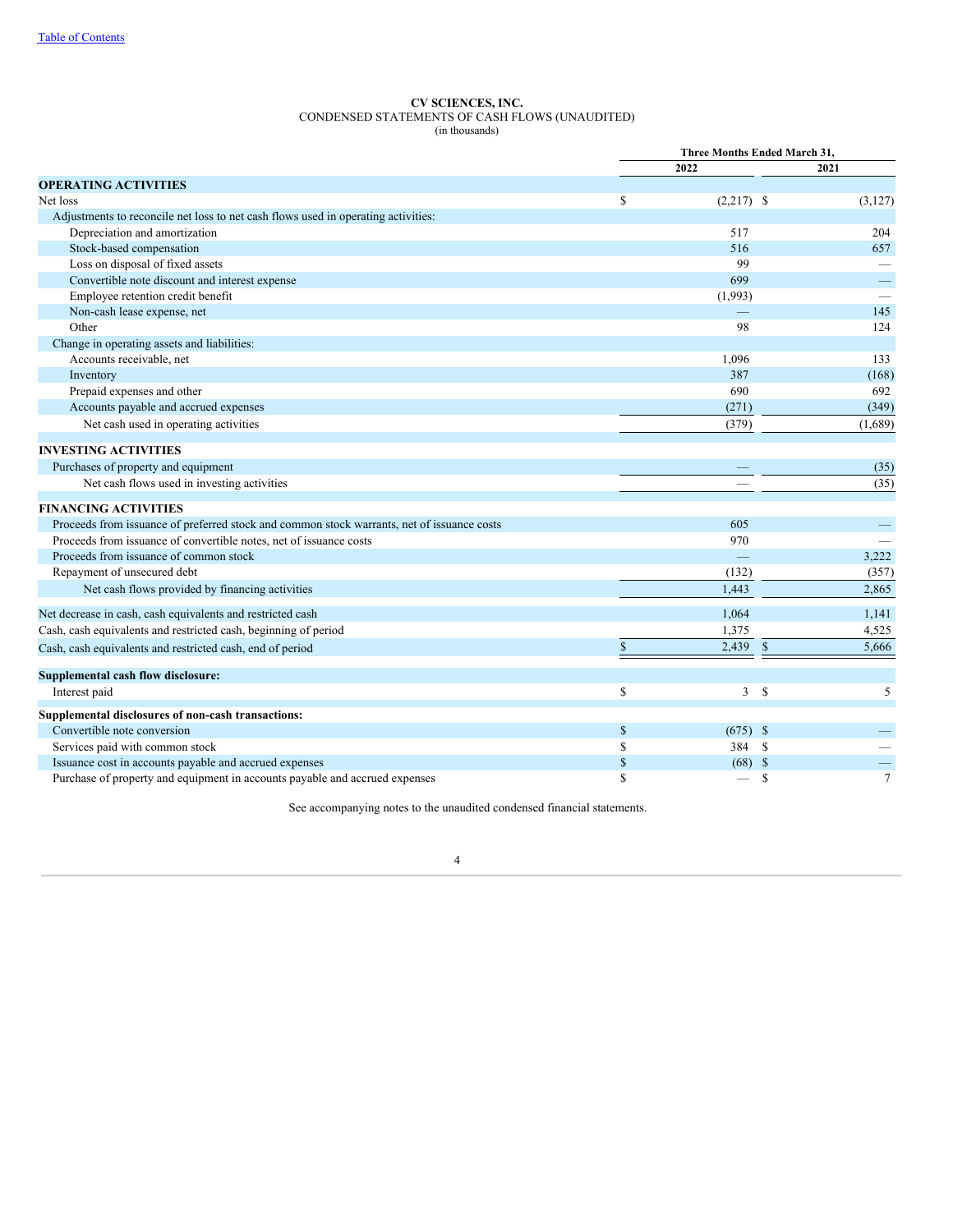## **1. ORGANIZATION AND BUSINESS**

*Historical Information* - CV Sciences, Inc. (the "Company") was incorporated under the name Foreclosure Solutions, Inc. in the State of Texas on December 9, 2010. The Company subsequently changed its name to CannaVest Corp. (Texas) on January 29, 2013. On July 26, 2013, the Company merged with and into its wholly-owned Delaware subsidiary, CannaVest Corp (Delaware), to effectuate a change in the Company's state of incorporation from Texas to Delaware. On January 4, 2016, the Company filed a Certificate of Amendment of Certificate of Incorporation reflecting its corporate name change to "CV Sciences, Inc.", effective on January 5, 2016. In addition, on January 4, 2016, the Company amended its Bylaws to reflect its corporate name change to "CV Sciences, Inc."

*Description of Business* - The Company hastwo operating segments: consumer products and specialty pharmaceutical. The consumer products segment develops, manufactures, markets and sells plant-based dietary supplements and hemp-based cannabidiol ("CBD"). The Company sells its products under tradenames, such as *PlusCBD*™, *HappyLane*™, *ProCBD*™, *CV*™*Acute*, and *CV*™*Defense*. The Company's products are sold in a variety of market sectors including nutraceutical, beauty care and specialty foods. The specialty pharmaceutical segment is developing drug candidates which use CBD as a primary active ingredient.

**Basis of Presentation** - The unaudited condensed financial statements have been prepared in accordance with accounting principles generally accepted in the United States ("U.S. GAAP") for interim financial information and the instructions to Rule 10-01 of Regulation S-X. Accordingly, they do not include all of the information and notes required by U.S. GAAP for complete financial statements. In the opinion of management, the interim financial information includes all normal recurring adjustments necessary for a fair statement of the results for the interim periods. These condensed financial statements are unaudited and should be read in conjunction with the Company's Annual Report on Form 10-K for its fiscal year ended December 31, 2021. Operating results for interim periods are not necessarily indicative of operating results for an entire fiscal year.

*Use of Estimates* - The preparation of the condensed financial statements in conformity with U.S. GAAP requires management to make judgments, estimates and assumptions that affect the reported amounts in the condensed financial statements and accompanying notes. Actual results may differ from these estimates. Significant estimates include the valuation of intangible assets, inputs for valuing equity awards, valuation of inventory and assumptions related to revenue recognition.

**Fair Value Measurements** - Fair value is defined as the price that would be received from the sale of an asset or paid to transfer a liability (an exit price) in the principal or most advantageous market for the asset or liability in an orderly transaction between market participants on the measurement date. The carrying values of accounts receivable, other current assets, accounts payable, and certain accrued expenses as of March 31, 2022 and December 31, 2021, approximate their fair value due to the short-term nature of these items. The Company's notes payable balance also approximates fair value as of March 31, 2022, and December 31, 2021, as the interest rate on the notes payable approximates the rates available to the Company as of such dates. The estimated fair value for the convertible note payable is not readily determinable. The accounting guidance establishes a three-level hierarchy for disclosure that is based on the extent and level of judgment used to estimate the fair value of assets and liabilities.

- Level 1 uses unadjusted quoted prices that are available in active markets for identical assets or liabilities. The Company doesnot have any assets or liabilities that are valued using inputs identified under a Level 1 hierarchy as of March 31, 2022 and December 31, 2021.
- Level 2 uses inputs other than quoted prices included in Level 1 that are either directly or indirectly observable through correlation with market data. These include quoted prices for similar assets or liabilities in active markets; quoted prices for identical or similar assets or liabilities in markets that are not active; and inputs to valuation models or other pricing methodologies that do not require significant judgment because the inputs used in the model, such as interest rates and volatility, can be corroborated by readily observable market data. The Company did not have any assets or liabilities that are valued using inputs identified under a Level 2 hierarchy as of March 31, 2022 and December 31, 2021.

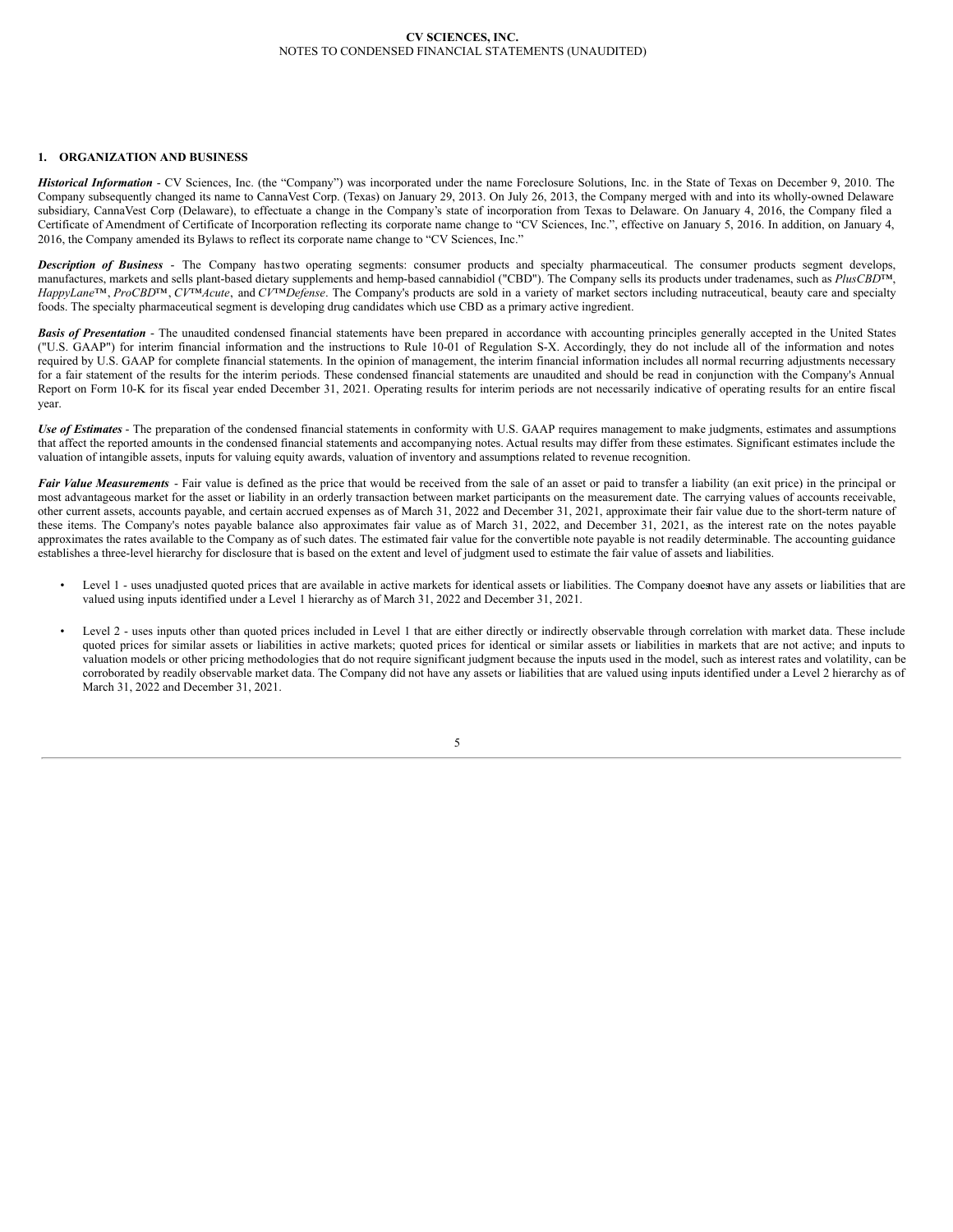Level 3 - uses one or more significant inputs that are unobservable and supported by little or no market activity, and that reflect the use of significant management judgment. Level 3 assets and liabilities include those whose fair value measurements are determined using pricing models, discounted cash flow methodologies or similar valuation techniques, and significant management judgment or estimation. The Company did not have any assets or liabilities that are valued using inputs identified under a Level 3 hierarchy as of March 31, 2022 and December 31, 2021.

*Cash, cash equivalents, and restricted cash* - The following table provides a reconciliation of cash, cash equivalents, and restricted cash reported within the balance sheets to the total of the same amounts shown in the statement of cash flows for the three months ended March 31, 2022 and 2021 (in thousands):

|                                                                      | March 31.<br>2022 | <b>March 31</b><br>2021 |
|----------------------------------------------------------------------|-------------------|-------------------------|
| Cash and cash equivalents                                            | 2,439             | 5,165                   |
| Restricted cash                                                      | _                 | 501                     |
| Total cash and restricted cash shown in the statements of cash flows | 2.439             | 5,666                   |

*Revenues* - The following presents revenue product sales by retail (B2B) and e-commerce (B2C) channels for the three months ended March 31, 2022 and 2021:

|                        | Three months ended March 31, 2022 |                         |  | Three months ended March 31, 2021 |                         |  |  |  |
|------------------------|-----------------------------------|-------------------------|--|-----------------------------------|-------------------------|--|--|--|
|                        | Amount                            | % of product sales, net |  | Amount                            | % of product sales, net |  |  |  |
|                        | (in thousands)                    |                         |  | (in thousands)                    |                         |  |  |  |
| Retail sales (B2B)     | 2,559                             | 57.5 % \$               |  | 2,975                             | 61.4 %                  |  |  |  |
| E-Commerce sales (B2C) | 1.888                             | 42.5 $\%$               |  | .869                              | 38.6 %                  |  |  |  |
| Product sales, net     | 4.447                             | $100.0\%$ \$            |  | 4.844                             | $100.0\%$               |  |  |  |

*Common Stock Warrants* - The Company classifies as equity any warrants that (i) require physical settlement or net-share settlement or (ii) provide the Company with a choice of net-cash settlement or settlement in its own shares (physical settlement or net-share settlement). The Company classifies as assets or liabilities any warrants that (i) require net-cash settlement (including a requirement to net-cash settle the contract if an event occurs and if that event is outside the Company's control), (ii) gives the counterparty a choice of net-cash settlement or settlement in shares (physical settlement or net-share settlement), or (iii) that contain reset provisions that do not qualify for the scope exception. The Company assesses classification of its common stock warrants and other freestanding derivatives at each reporting date to determine whether a change in classification between assets and liabilities is required. The Company's freestanding derivatives consist of warrants to purchase common stock that were issued in connection with its convertible preferred stock. The Company evaluated these warrants to assess their proper classification, and determined that the common stock warrants meet the criteria for equity classification in the balance sheets.

*Intangible Assets –* The Company evaluates the carrying value of intangible assets annually during the fourth quarter in accordance with ASC Topic 350, Intangibles Goodwill and Other, and between annual evaluations if events occur or circumstances change that would more likely than not reduce the fair value of the reporting unit below its carrying amount. Such circumstances could include, but are not limited to (1) a significant adverse change in legal factors or in business climate, (2) unanticipated competition, or (3) an adverse action or assessment by a regulator. All of the Company's intangible assets are assigned to the Company's specialty pharmaceutical segment.

Management makes critical assumptions and estimates in completing impairment assessments of other intangible assets. The Company's cash flow projections look several years into the future and include assumptions on variables such as future sales and operating margin growth rates, economic conditions, probability of success, market competition, inflation and discount rates.

The Company classifies intangible assets into two categories: (1) intangible assets with definite lives subject to amortization; and (2) intangible assets with indefinite lives not subject to amortization. The Company determines the useful lives of its identifiable intangible assets after considering the specific facts and circumstances related to each intangible asset. Factors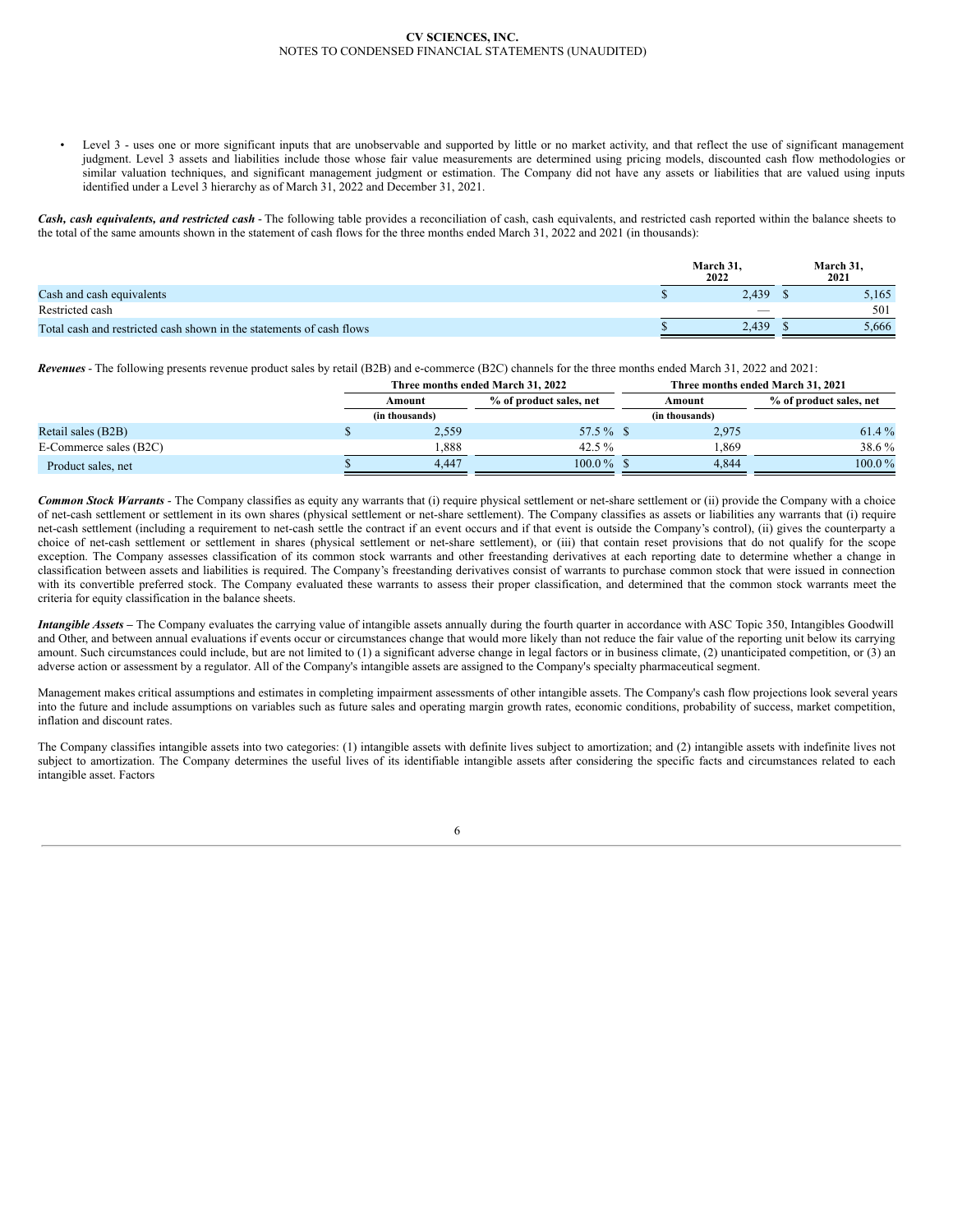considered when determining useful lives include the contractual term of any agreement related to the asset, the historical performance of the asset, the Company's long-term strategy for using the asset, any laws or regulations which could impact the useful life of the asset and other economic factors, including competition and specific market conditions. Intangible assets that are deemed to have definite lives are amortized, primarily on a straight-line basis, over their useful lives to their estimated residual values, generally five years. In-process research & development ("IPR&D") has an indefinite life and is not amortized until completion and development of the project, at which time the IPR&D becomes an amortizable asset. Until such time as the projects are either completed or abandoned, the Company tests those assets for impairment at least annually at year end, or more frequently at interim periods, by evaluating qualitative factors which could be indicative of impairment. Qualitative factors being considered include, but are not limited to, macro-economic conditions, progress on drug development activities, and overall financial performance. If impairment indicators are present as a result of the Company's qualitative assessment, the Company will test those assets for impairment by comparing the fair value of the assets to their carrying value. Quantitative factors being considered include, but are not limited to, the current project status, forecasted changes in the timing or amounts required to complete the project, forecasted changes in timing or changes in the future cash flows to be generated by the completed products, a probability of success of the ultimate project and changes to other market-based assumptions, such as current Company market capitalization and estimates of the fair value of the Company's reporting units. Upon completion or abandonment, the value of the IPR&D assets will be amortized to expense over the anticipated useful life of the developed products, if completed, or charged to expense when abandoned if no alternative future use exists.

*Liquidity Considerations* – U.S. GAAP requires management to assess a company's ability to continue as a going concern within one year from the financial statement issuance and to provide related note disclosure in certain circumstances. The accompanying financial statements and notes have been prepared assuming the Company will continue as a going concern. For the three months ended March 31, 2022 and the year ended December 31, 2021, the Company generated negative cash flows from operations of \$0.4 million and \$7.5 million, respectively. In addition, the Company had an accumulated deficit of \$81.7 million as of March 31, 2022. Management anticipates that the Company will be dependent, for the near future, on additional investment capital to fund operations, growth initiatives and to continue to make and implement strategic cost reductions, including reductions in employee headcount, vendor spending, and delaying expenses related to its drug development activities. The Company intends to position itself so that it will be able to raise additional funds through the capital markets, issuance of debt, and/or securing lines of credit. In March 2022, the Company closed a second tranche of its convertible note offering and a convertible preferred stock financing, which resulted in gross proceeds to the Company before closing expenses of approximately \$1.0 million and \$0.7 million, respectively.

Under the provisions of the Coronavirus Aid, Relief, and Economic Security Act (the "CARES Act") signed into law on March 27, 2020 and the subsequent extension of the CARES Act, the Company was eligible for a refundable employee retention credit subject to certain criteria. The Company determined that it qualifies for the tax credit under the CARES Act. During the three months ended March 31, 2022, the Company claimed employee retention credits recognized as a reduction to general and administrative expenses of \$2.0 million. The amount is included in prepaid expenses and other in the Company's condensed balance sheet as of March 31, 2022.

The Company's operating results and accumulated deficit, amongst other factors, raise substantial doubt about the Company's ability to continue as a going concern. The Company will continue to pursue the actions outlined above, as well as work towards increasing revenue and operating cash flows to meet its future liquidity requirements. However, there can be no assurance that the Company will be successful in any capital-raising efforts that it may undertake, and the failure of the Company to raise additional capital could adversely affect its future operations and viability.

### *Recent Accounting Pronouncements Not Yet Adopted*

In June 2016, the Financial Accounting Standards Board ("FASB") issued ASU No. 2016-13, Financial Instruments-Credit Losses (Topic 326): Measurement of Credit Losses on Financial Instruments and subsequent amendments to the initial guidance: ASU 2018-19, ASU 2019-04 and ASU 2019-05 (collectively, "Topic 326"). Topic 326 requires measurement and recognition of expected credit losses for financial assets held. Topic 326 was to be effective for reporting periods beginning after December 15, 2019, with early adoption permitted. In November 2019, the FASB issued ASU 2019-10, Financial Instruments - Credit Losses (Topic 326), Derivatives and Hedging (Topic 815), and Leases (Topic 842) Effective Dates, which deferred the effective dates for the Company, as a smaller reporting company, until fiscal year 2023. The Company currently plans to adopt the aforementioned guidance at the beginning of fiscal 2023. The Company is currently evaluating the potential impact of Topic 326 on the Company's condensed financial statements.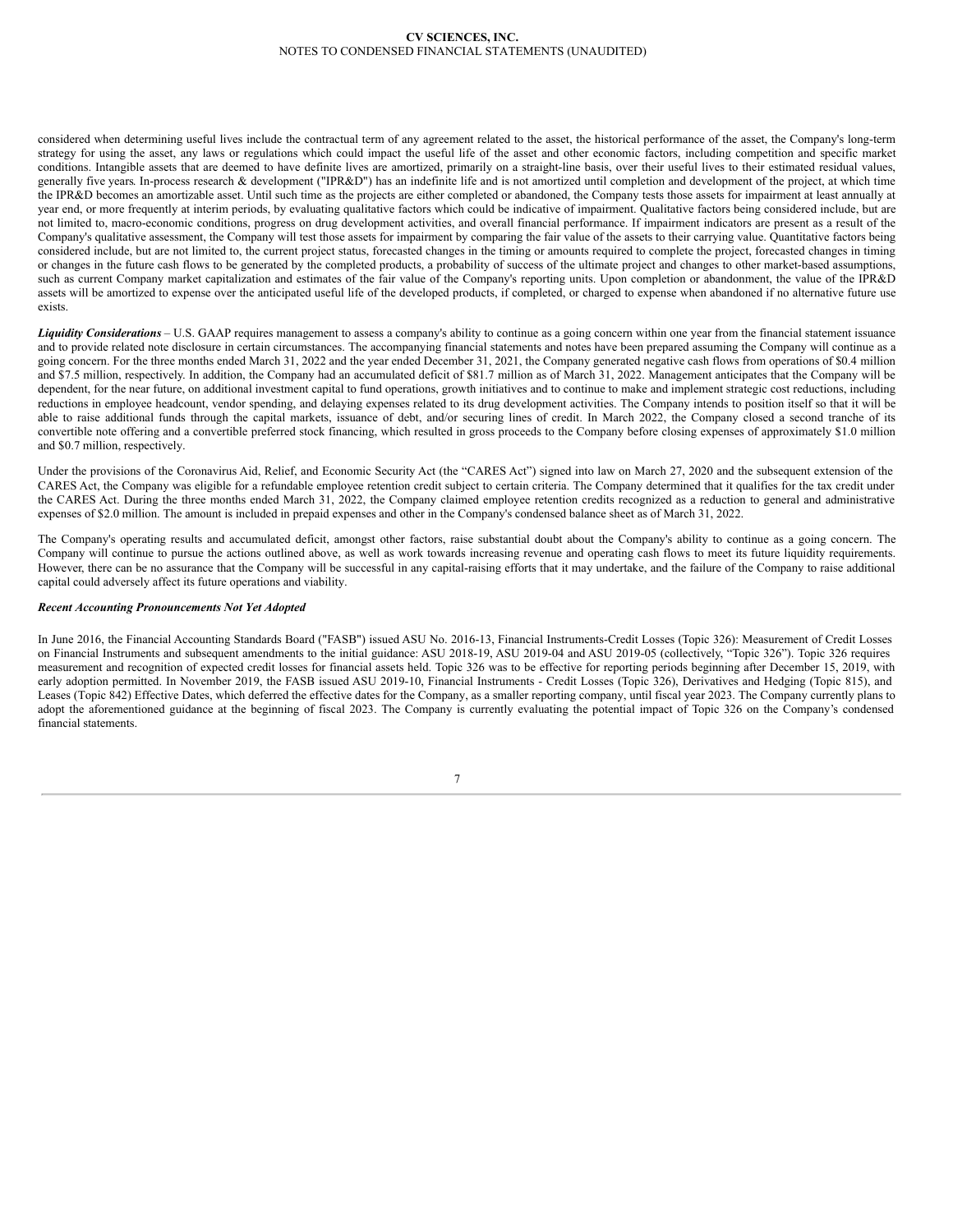### *Recent Adopted Pronouncements*

In 2021, the Company early adopted Accounting Standards Update ("ASU") ASU 2020-06, Debt – Debt with Conversion and Other Options (Subtopic 470-20) and Derivatives and Hedging – Contracts in Entity's Own Equity (Subtopic 815-40) ("ASU 2020-06)". The update simplifies the accounting for convertible debt instruments and convertible preferred stock by reducing the number of accounting models and limiting the number of embedded conversion features separately recognized from the primary contract. The guidance also includes targeted improvements to the disclosures for convertible instruments and earnings per share.

# **2. BALANCE SHEET DETAILS**

### *Inventory*

Inventory as of March 31, 2022 and December 31, 2021 was comprised of the following (in thousands):

|                 | March 31,<br>2022 | December 31,<br>2021 |
|-----------------|-------------------|----------------------|
| Raw materials   | 3,954             | 4,023                |
| Work in process | 1,385             | . 286                |
| Finished goods  | 2.898             | 3,315                |
|                 | 8,237             | 8.624                |

The Company recorded inventory write-downs of \$0.1 million for the three months ended March 31, 2022. Inventory write-offs for the three months ended March 31, 2021 were immaterial.

### *Intangibles, net*

Intangible assets consisted of in-process research and development with an indefinite life of \$1.5 million as of March 31, 2022 and December 31, 2021.

#### *Accrued expenses*

Accrued expenses as of March 31, 2022 and December 31, 2021 were as follows (in thousands):

|                                | March 31,<br>2022 | December 31,<br>2021 |
|--------------------------------|-------------------|----------------------|
| Accrued payroll expenses $(1)$ | 8,545             | 9,023                |
| Other accrued liabilities      | .731              | .892                 |
|                                | 10.276            | 10.915               |

(1) This includes a \$6.7 million tax liability associated with a related party transaction, as discussed in Note 11.

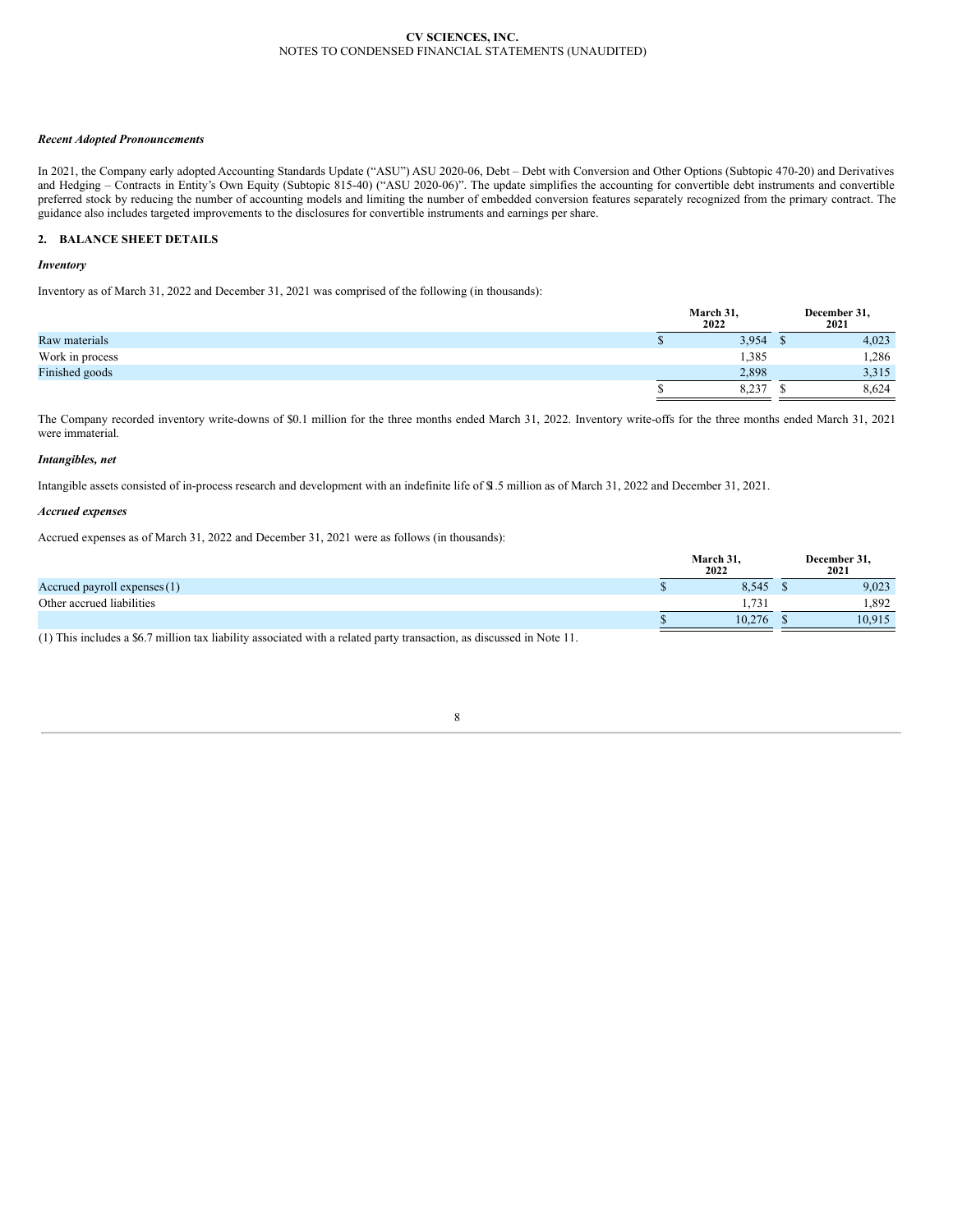# **3. CONVERTIBLE NOTES**

Convertible notes as of March 31, 2022 and December 31, 2021 were as follows (in thousands):

|                                                          | <b>March 31, 2022</b> | <b>December 31, 2021</b> |
|----------------------------------------------------------|-----------------------|--------------------------|
| Principal amount                                         | 2,120                 | 1,060                    |
| Less: Original issuance discount (OID)                   | (120)                 | (60)                     |
| Less: Debt issuance costs                                | (275)                 | (229)                    |
| Net proceeds                                             | 1.725                 | 771                      |
| Conversion of note into common shares                    | (905)                 | (230)                    |
| Accretion of OID and amortization of debt issuance costs | 216                   | 71                       |
| Carrying amount                                          | 1.036                 | 612                      |

On November 14, 2021, the Company entered into a securities purchase agreement (the "SPA"), with an institutional investor (the "Investor") providing for the sale and issuance in series of registered direct offerings of senior convertible notes (the "Notes") in the aggregate original principal amount of up to \$5.3 million (the "Offering"). On November 17, 2021, at the initial closing of this Offering, the Company sold and issued \$1.06 million in aggregate principal amount of Notes to the Investor pursuant to a prospectus supplement to its effective shelf registration statement Form S-3 (Registration No. 333-237772). The Notes have an original issue discount of 6%, resulting in net proceeds to the Company of \$1.0 million before other debt issuance costs, and mature on May 17, 2022. The Notes shall not bear interest except upon the occurrence of an event of default. After the occurrence of an event of default, the Notes will accrue interest at the rate of 15% per annum; provided, however, that in the event that such event of default is subsequently cured (and no other default then exists (including, without limitation, for the Company's failure to timely pay such interest at the default rate)), interest shall cease to accrue as of the calendar day immediately following the date of such cure. The Notes are senior to other indebtedness of the Company.

The Notes have an initial fixed conversion price of \$0.2611. The initial fixed conversion price is subject to proportional adjustment upon the occurrence of any stock split, stock dividend, stock combination and/or similar transactions and full-ratchet adjustment in connection with a subsequent offering at a per share price less than the fixed conversion price then in effect. Upon each additional closing, the fixed conversion price of all outstanding Notes are subject to downward adjustment if greater than the lower of (i) 120% of the closing bid price of the Company's common stock on the trading day immediately preceding such additional closing date; and (ii) 120% of the arithmetic average of the volume weighted average prices of the Company's common stock on the five trading days preceding the additional closing.

The holder may convert any part of the Notes into shares of common stock at an "Alternate Conversion Price" equal to the lesser of (i) the fixed conversion price then in effect; (ii) the greater of the floor price of \$0.01 and 90% of the arithmetic average of the three lowest daily volume weighted average prices of the Company's common stock during the ten trading days immediately prior to such conversion; and (iii) the greater of the floor price and 97% of the lowest sale price of the Company's common stock on the applicable conversion date.

In connection with a change of control of the Company, each holder may require the Company to redeem in cash any portion of the Notes at the greater of the face value, al 5% redemption premium to the equity value of our common stock underlying the Notes and the equity value of the change of control consideration payable to the holder of common stock underlying the Notes. The equity value of our common stock underlying the Notes is calculated using the greatest closing sale price of Company common stock during the period immediately preceding the consummation or the public announcement of the change of control and ending the date the holder gives notice of such redemption. The equity value of the change of control consideration payable to the holder of common stock underlying the Notes is calculated using the aggregate cash consideration per share of common stock to be paid to the holders of common stock upon the change of control.

If an event of default occurs, each holder may require the Company to redeem all or any portion of the Notes (including all accrued and unpaid interest and late charges thereon), in cash, at the greater of the face value and a 15% redemption premium or (10% if such event of default is a price default) to the greater of the face value and the equity value of the common stock underlying the Notes. The equity value of the common stock underlying the Notes is calculated using the greatest closing sale price of the common stock on any trading day immediately preceding such event of default and the date the entire payment is made.

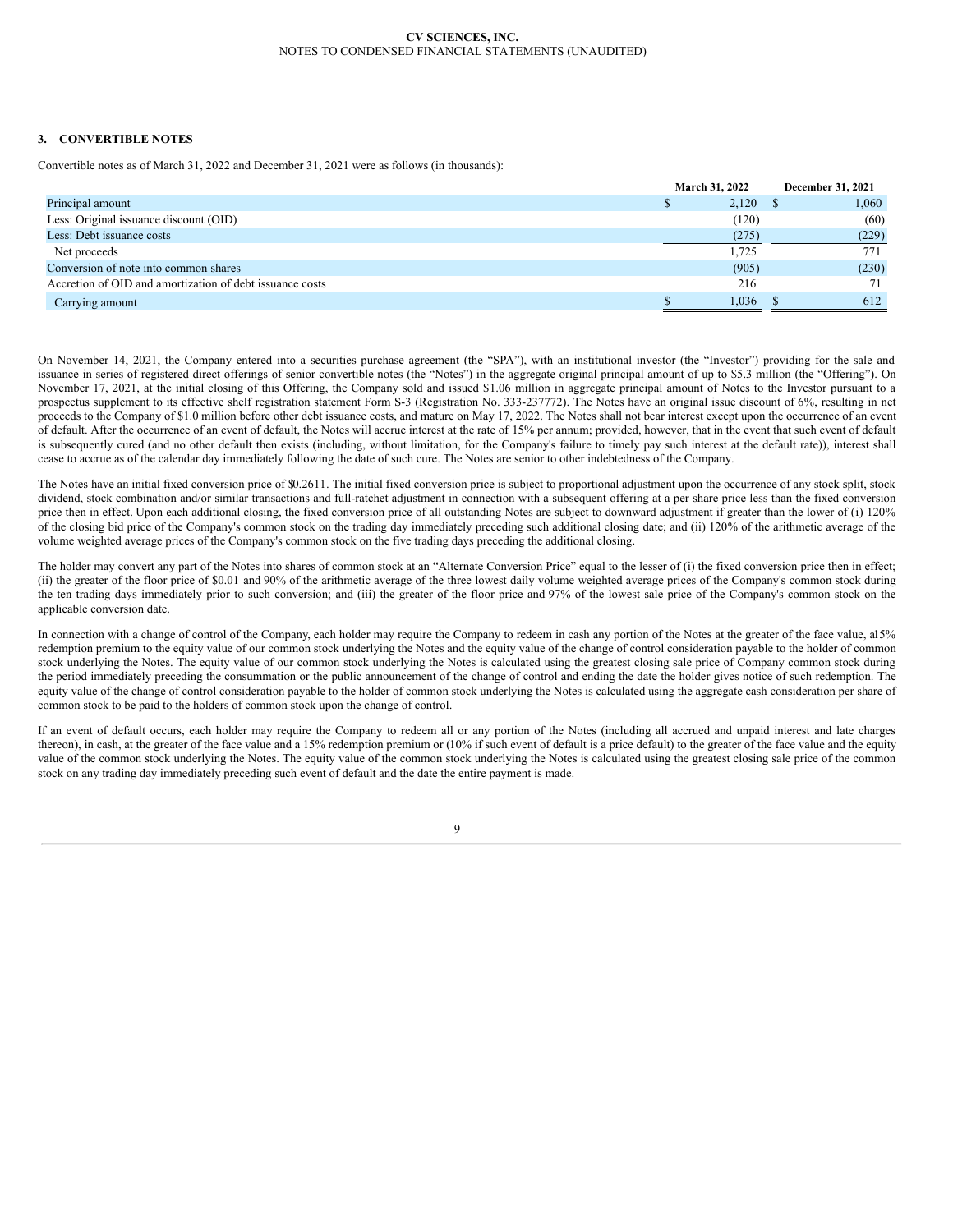If the Company consummates a subsequent public or private offering of securities, each holder of Notes may require the Company to use up to20% of the gross proceeds of such subsequent placement (less any reasonable placement agent, underwriter and/or legal fees and expenses) to redeem in cash all, or any portion, of the Notes, at a 5% redemption premium.

The Company may redeem, at any time, any portion of the outstanding Notes in cash with a15% redemption premium to the greater of the face value of the Notes or the equity value of its common stock.

On March 25, 2022, the Company sold and issued an additional \$1.06 million principal amount of the Notes under this Offering (the "Second Tranche"), which Notes were offered pursuant to a prospectus supplement to the Company's effective shelf registration statement Form S-3 (Registration No. 333-237772). The Notes issued in the Second Tranche also have an OID of 6%, resulting in net proceeds of the Company of \$1.0 million, before other debt issuance costs. The Notes issued in the Second Tranche mature on September 25, 2022.

During the three months ended March 31, 2022, holders of certain Notes converted amounts payable under such Notes into an aggregate of6,804,281 shares of Company common stock at a weighted average conversion price of \$0.10 per share, resulting in a reduction of the Note balance of \$0.7 million and the recognition of additional interest expense of \$0.6 million. Subsequent to March 31, 2022, holders of certain of the Notes converted amounts payable under such Notes into an additional ,559,428 shares of Company common stock at a weighted average conversion price of \$0.08 per share, resulting in a further reduction of the Note balance of \$0.1 million, and the recognition of additional interest expense was immaterial.

Subsequent to March 31, 2022, the volume weighted average price ("VWAP") of the Company's common stock was below \$0.10 for more than 5 days, which constitutes a price default in accordance with the SPA. As a result, from the date of such default and for so long as such default remains uncured, the Notes will accrue interest at a rate of 15% per annum, and the holder now has the right to require the Company to redeem all or any portion of the Notes (including all accrued and unpaid interest and late charges thereon), in cash, at a price not less than the face value of the Notes and a 10% redemption premium, as determined in accordance with the terms of the Notes. The Company is in communications with the holder of the Notes regarding the default, and anticipates to come to a mutually agreeable resolution related thereto, although no assurances can be given.

# **4. DEBT**

In October 2021, the Company entered into a financing agreement with First Insurance Funding in order to fund a portion of its insurance policies. The amount financed is \$0.4 million and incurs interest at a rate of 4.17%. The Company will be required to make monthly payments of \$45,000 from November 2021 through July 2022. The outstanding balance as of March 31, 2022 was \$0.2 million.

In October 2020, the Company entered into a finance agreement with First Insurance Funding in order to fund a portion of its insurance policies. The amount financed was 9.7 million and incurred interest at a rate of 3.60%. The Company was required to make monthly payments of \$63,000 from November 2020 through July 2021. There wasno outstanding balance as of March 31, 2022.

# **5. STOCKHOLDERS EQUITY**

## **Common Stock**

On December 8, 2020, the Company entered into a Common Stock Purchase Agreement (the "SPA") with Tumim Stone Capital, LLC ("Tumim") to issue and sell up to \$10.0 million in shares of the Company's common stock. The SPA provides, among other things, that the Company may direct, every three trading days, Tumim to purchase a number of shares not to exceed an amount determined based upon the trading volume and stock price of the Company's shares. During the three months ended December 31, 2021, the Company sold 6,127,270 shares of common stock pursuant to the SPA, and recognized proceeds of \$3.2 million. The Company and Tumim mutually agreed to terminate the SPA, effective November 15, 2021.

During the three months ended March 31, 2022, the Company issued3,496,000 shares of common stock to a vendor for \$0.4 million of services.

# **Preferred Stock**

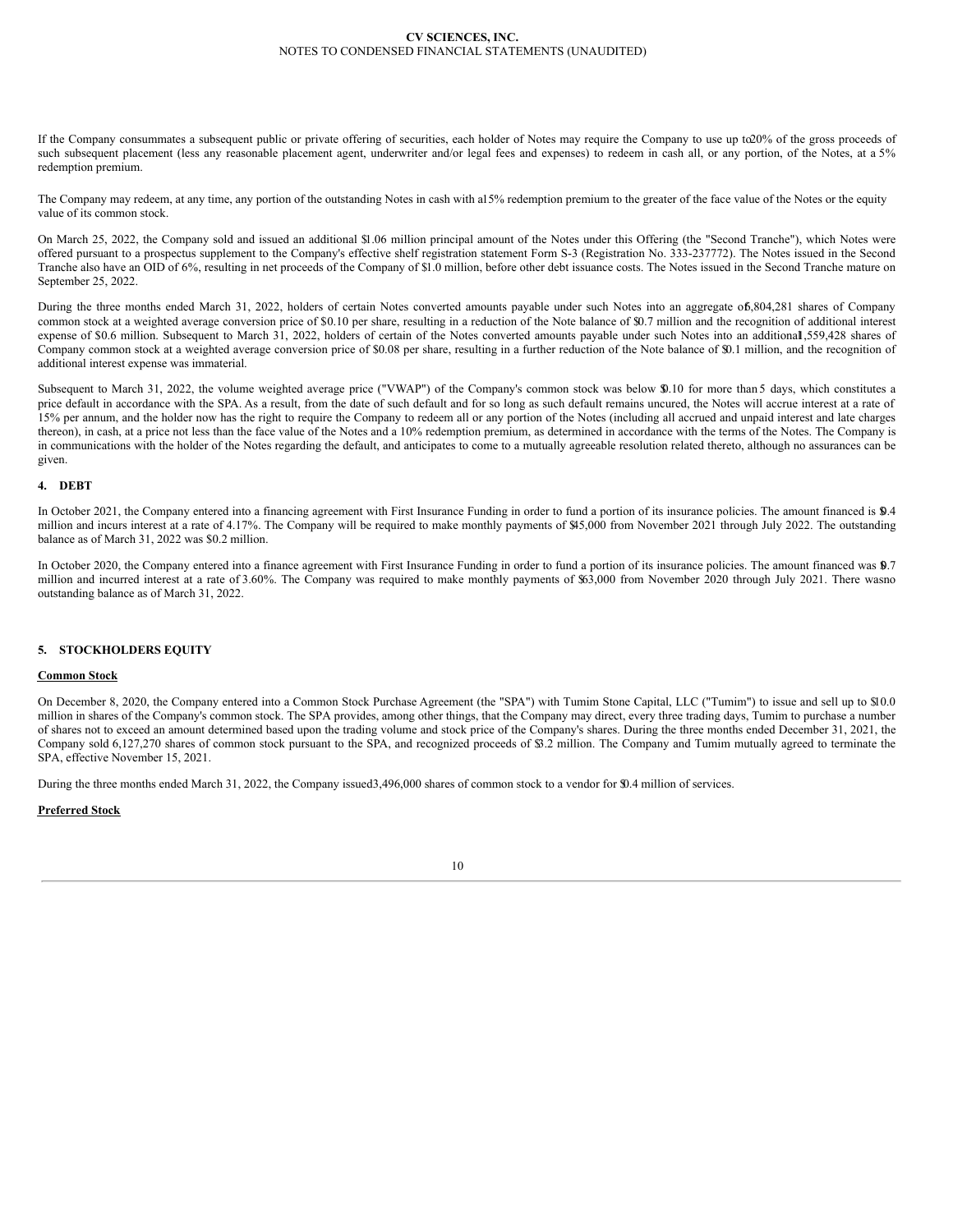On March 30, 2022, the Company closed a registered direct offering with an institutional investor for the issuance and sale of an aggregate of700 shares of the Company's Series A Preferred Stock ("Preferred Stock") and warrants to purchase up to an aggregate of 10,000,000 shares of common stock, par value \$0.0001 per share, for gross proceeds of \$0.7 million, or net cash proceeds of \$0.6 million after deducting \$0.1 million related to placement agent's fees and other offering expenses. Shares of the Preferred Stock have a stated value of \$1,000 per share and are convertible into an aggregate of10,000,000 shares of common stock at a conversion price of \$0.07 per share at any time. The warrants have an exercise price of \$0.10 per share. In addition, the Company issued designees of the placement agent warrants to purchase up to750,000 shares of common stock at an exercise price of \$0.0875 per share, and their fair value of \$0.1 million was recorded as an additional offering cost. In April 2022, the investor converted the700 outstanding shares of Preferred Stock into 10,000,000 shares of common stock.

The Preferred Stock does not have any mandatory redemption provisions, contingently redeemable redemption provisions, preferential dividend rights, or liquidation preferences. The Preferred Stock have no voting rights, other than the right to vote as a class on certain matters, except that each share of Preferred Stock will have the right to cast 170,000 votes per share of Preferred Stock, voting together as a single class with holders of Company common stock, on the proposals to (i) amend the Company's Certificate of Incorporation to increase the number of shares of capital stock authorized for issuance thereunder from 200,000,000 to 800,000,000 and the authorized number of shares of common stock from 190,000,000 to 790,000,000 shares (the "Increase in Authorized"), and (ii) authorize the Company's board of directors, at any time or times before May 30, 2025, to amend the Company's Certificate of Incorporation to effectuate a reverse stock split of the Company's issued and outstanding shares of common stock in a range of not less than 1-for-10 and not greater than 1-for-400, which will be presented to the Company's shareholders for approval at the Company's 2022 annual meeting of shareholders.

The Company evaluated the classification of the Preferred Stock and determined equity classification was appropriate due to no mandatory or contingently redeemable redemption features. The warrants issued to the investors in the offering were considered freestanding equity classified instruments. The Company first allocated gross proceeds from the registered direct offering between the Preferred Stock and the warrants issued to investors using a relative fair value approach, resulting in an initial allocation to both instruments of \$0.4 million and \$0.3 million, respectively. The issuance costs, inclusive of the fair value of the warrants issued to placement agent designees, were allocated between the Preferred Stock and the warrants issued to investors in a systematic and rational manner resulting in an allocation to both instruments of \$0.1 million and \$0.1 million, for a net allocation of \$0.3 million and \$0.2 million, respectively. On the issuance date, the Company estimated the fair value of the warrants issued to investors and to placement agent designees using a Black-Scholes pricing model using the following assumptions: (i) contractual term of 3 years, (ii) expected volatility rate of 104.0%, (iii) risk-free interest rate of 2.5%, (iv) expected dividend rate of0%, and (v) closing price of the Company's common stock as of the day immediately preceding the registered direct offering. The fair value of Preferred Stock was estimated based upon equivalent common shares that Preferred Stock could have been converted into at the closing price of the day immediately preceding the purchase date.

The embedded conversion feature was evaluated and bifurcation from the Preferred Stock equity host was not considered necessary.

# **Warrants**

The following represents a summary of the warrants outstanding at each of the dates identified:

|                   |                       |                       |        |                        | <b>Number of Shares Underlying Warrants</b> |                          |
|-------------------|-----------------------|-----------------------|--------|------------------------|---------------------------------------------|--------------------------|
| <b>Issue Date</b> | <b>Classification</b> | <b>Exercise Price</b> |        | <b>Expiration Date</b> | March 31, 2022                              | <b>December 31, 2021</b> |
| March 30, 2022    | Equity                |                       | 0.1000 | (*`                    | 10,000,000                                  | $-$                      |
| March 30, 2022    | Equity                |                       | 0.0875 | /*`                    | 750,000                                     | $\overline{\phantom{a}}$ |
|                   |                       |                       |        |                        | 10.750,000                                  | _                        |

(\*) The warrants will expirethree years following the shareholder approval date of the Increase in Authorized, but in no event later than March 31, 2027.

## **6. STOCK-BASED COMPENSATION**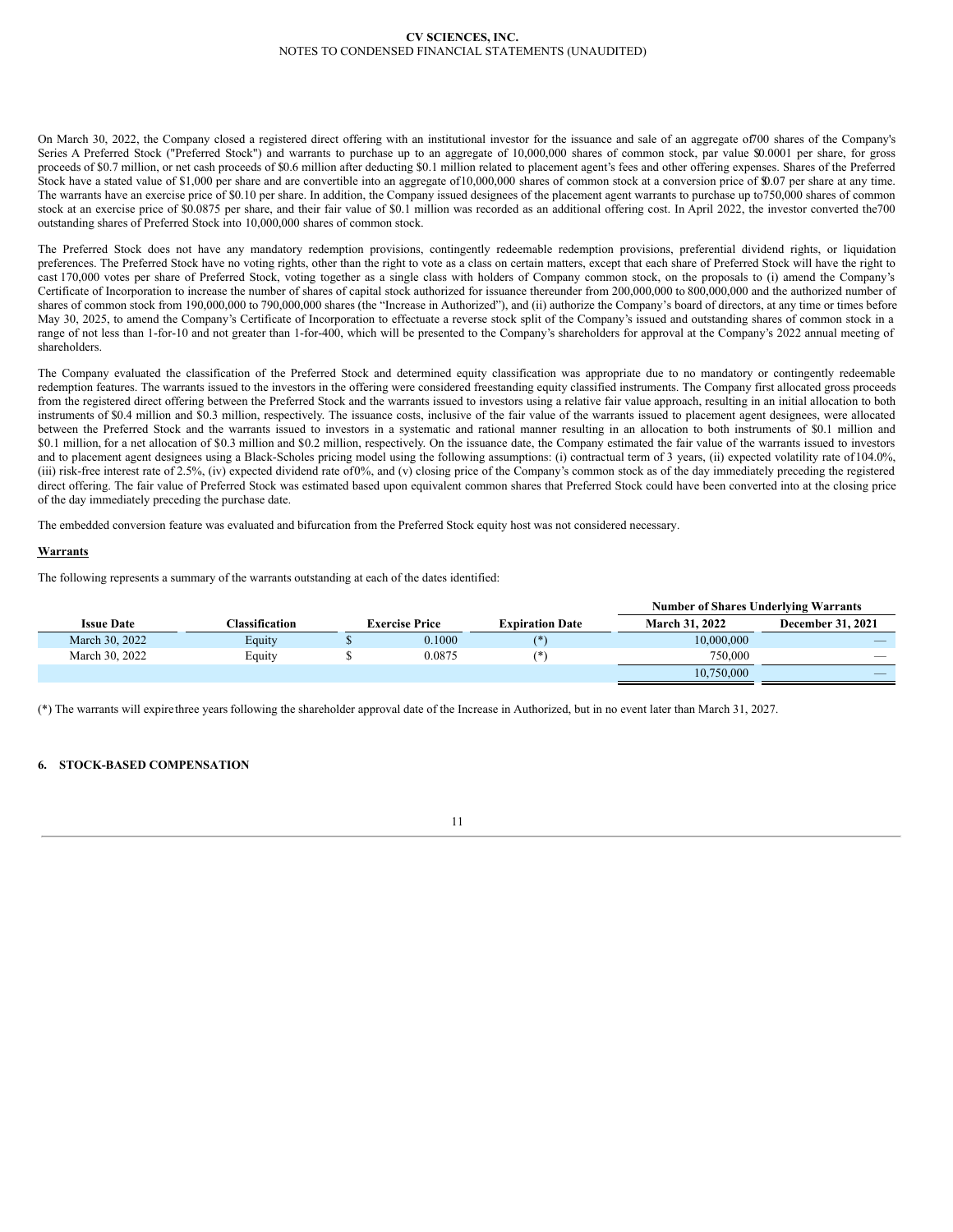As of December 31, 2021, there were38,976,000 shares of Company common stock authorized for issuance under the CV Sciences, Inc. Amended and Restated 2013 Equity Incentive Plan (the "2013 Plan"). On June 11, 2019, the Company's stockholders approved an amendment to the 2013 Plan to add an automatic "evergreen" provision regarding the number of shares to be annually added to the 2013 Plan. As a result, the number of shares of common stock that will be automatically added to the 2013 Plan on January 1 of each year during the term of the plan, starting with January 1, 2020, will be the lesser of: (a) 4% of the total shares of the Company's common stock outstanding on December 31st of the prior year, (b) 4,000,000 shares of the Company's common stock, or (c) a lesser number of shares of the Company's common stock as determined by the Company's Board of Directors. On January 1, 2022, the Company's Board of Directors elected not to add any shares to the 2013 Plan. In March 2022, the Company cancelled 9,000,000 outstanding stock options, of which 7,000,000 were previously granted under the 2013 Plan. On March 30, 2022, the Company's Board of Directors approved, and the Company adopted, an amendment to the 2013 Plan to reduce the number of shares available for issuance under the 2013 Plan by 8,000,000 shares. As of March 31, 2022, the Company had 4,347,000 authorized unissued shares reserved and available for issuance under the 2013 Plan.

As of March 31, 2022, total unrecognized compensation cost related to non-vested stock-based compensation arrangements was \$1.0 million, which is expected to be recognized over a weighted-average period of 0.89 years.

The following summarizes activity related to the Company's stock options (in thousands, except per share data):

|                                             | <b>Number of Shares</b> | <b>Weighted Average</b><br><b>Exercise Price</b> | <b>Weighted Average</b><br><b>Remaining Contract</b><br>Term (in years) | <b>Aggregate Intrinsic Value</b> |
|---------------------------------------------|-------------------------|--------------------------------------------------|-------------------------------------------------------------------------|----------------------------------|
| Outstanding - December 31, 2021             | $30,163$ \$             | 0.49                                             | 5.5 $\sqrt{3}$                                                          |                                  |
| Granted                                     |                         |                                                  |                                                                         |                                  |
| Exercised                                   | $-$                     | _                                                | _                                                                       |                                  |
| Forfeited                                   | (7, 872)                | 0.47                                             | _                                                                       |                                  |
| Outstanding - March 31, 2022                | 22.291                  | 0.49                                             | 4.6                                                                     | 8                                |
| Exercisable - March 31, 2022                | 19.120                  | 0.50                                             | 3.9                                                                     | 8                                |
| Vested or expected to vest - March 31, 2022 | 22,291                  | 0.49                                             | 4.6 S                                                                   | 8                                |

The Company has established performance milestones in connection with drug development efforts for its lead drug candidate CVSI-007. The above table includes4,250,000 vested performance-based options as of March 31, 2022, which were issued outside of the 2013 Plan. As of March 31, 2022, there were 6,750,000 remaining unvested stock options granted to Michael Mona Jr. ("Mona Jr.") outside of the 2013 Plan which are not included in the above table. These stock options vest upon the completion of future performance conditions (refer to Note 11).

There were no stock options exercised during the three months ended March 31, 2022 and 2021.

The following table presents the weighted average grant date fair value of stock options granted and the weighted-average assumptions used to estimate the fair value on the date of grant using the Black-Scholes valuation model:

|                                    | Three months ended March 31. |        |  |
|------------------------------------|------------------------------|--------|--|
|                                    | 2022                         | 2021   |  |
| Volatility                         |                              | 134.1% |  |
| Risk-Free Interest Rate            |                              | 1.0%   |  |
| Expected Term (in years)           |                              | 5.61   |  |
| Dividend Rate                      |                              | $-$ %  |  |
| Fair Value Per Share on Grant Date |                              | \$0.53 |  |

\* there were no grants during the three months ended March 31, 2022.

The risk-free interest rates are based on the implied yield available on U.S. Treasury constant maturities with remaining terms equivalent to the respective expected terms of the options. Expected volatility is based on the historical volatility of the

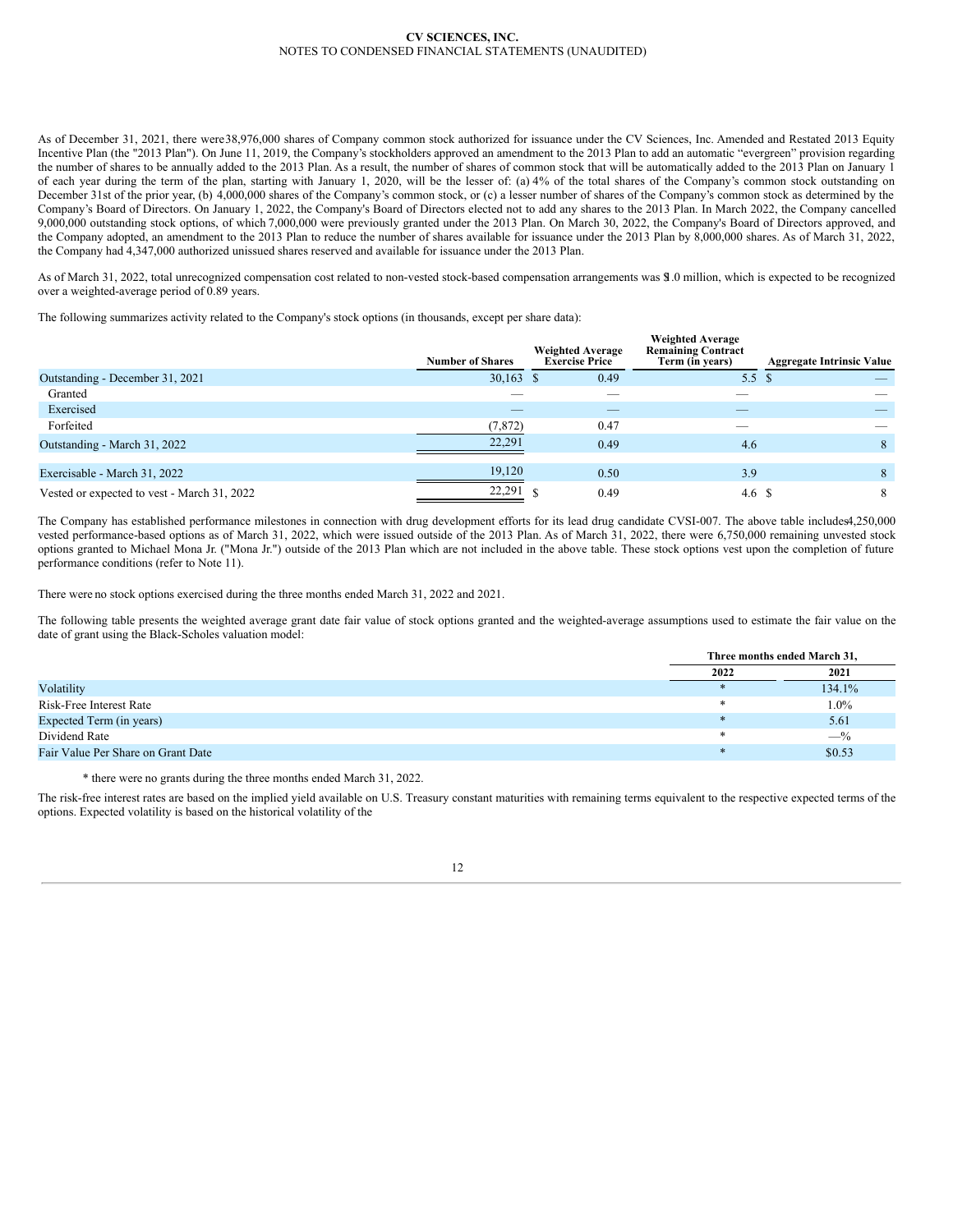Company's common stock. The Company estimates the expected term for stock options awarded to employees, non-employees, officers and directors using the simplified method in accordance with ASC Topic 718, Stock Compensation, because the Company does not have sufficient relevant historical information to develop reasonable expectations about future exercise patterns. In the future, as the Company gains historical data for the actual term over which stock options are held, the expected term may change, which could substantially change the grant-date fair value of future stock option awards, and, consequently, compensation of future grants.

# **7. NET LOSS PER SHARE**

The Company computes basic net loss per share using the weighted-average number of common shares outstanding during the period. Diluted net loss per share is calculated by dividing net loss by the weighted-average number of common shares plus potential common shares. The Company's stock options, including those with performance conditions, are included in the calculation of diluted net loss per share using the treasury stock method when their effect is dilutive. Potential common shares are excluded from the calculation of diluted net loss per share when their effect is anti-dilutive.

The following common stock equivalents were not included in the calculation of net loss per diluted share because their effect were anti-dilutive (in thousands):

|                              | Three months ended March 31, |                          |
|------------------------------|------------------------------|--------------------------|
|                              | 2022                         | 2021                     |
| Stock options                | 18,041                       | 20,225                   |
| Performance stock options    | 11,000                       | 13,000                   |
| Warrants                     | 10,750                       | $\overline{\phantom{a}}$ |
| Convertible notes            | 7,623                        | $\overline{\phantom{a}}$ |
| Convertible preferred shares | 10.000                       | $\overline{\phantom{a}}$ |
| Total                        | 57.414                       | 33,225                   |

# **8. COMMITMENTS AND CONTINGENCIES**

On March 17, 2015, Michael Ruth filed a shareholder derivative suit in Nevada District Court alleging breach of fiduciary duty and gross mismanagement (the "Ruth Complaint"). The claims are premised on the same events that were the subject of a purported class action filed in the Southern District of New York on April 23, 2014 (the "Sallustro Case"). On July 2, 2019, the court in the Sallustro Case entered a final order dismissing the complaint with prejudice. The Company did not make any settlement payment, and at no time was there a finding of wrongdoing by the Company or any of its directors. Regarding the Ruth Complaint, the parties previously agreed to stay the action pending the conclusion of discovery in the Sallustro Case. Now that the Sallustro Case has been dismissed, the stay has been lifted. Plaintiff's counsel recently informed the Court that Mr. Ruth sold his shares of CVSI stock and thus he no longer has standing to pursue this claim. However, the Court allowed Plaintiff's counsel to substitute CVSI shareholder Otilda Lamont as the named plaintiff. On September 20, 2019, defendants filed a motion to dismiss the Ruth Complaint and the Court issued a ruling denying the motion to dismiss on November 24, 2020. A Third Amended Complaint was filed on December 11, 2020 substituting Otilda Lamont as plaintiff. Defendants filed an answer to the Ruth Complaint on January 11, 2021, and discovery is ongoing. The Court issued a schedule whereby discovery ended on November 19, 2021. Management intends to vigorously defend the allegations.

On August 24, 2018, David Smith filed a purported class action complaint in Nevada District Court (the "Smith Complaint") alleging certain misstatements in the Company's public filings that led to stock price fluctuations and financial harm. Several additional individuals filed similar claims, and the Smith Complaint and each of the other suits all arise out of a report published by Citron Research on Twitter on August 20, 2018, suggesting that the Company misled investors by failing to disclose that the Company's efforts to secure patent protection for CVSI-007 had been "finally rejected" by the United States Patent and Trademark Office ("USPTO"). On November 15, 2018, the court consolidated the actions and appointed Richard Ina, Trustee for the Ina Family Trust, as Lead Plaintiff for the consolidated actions. On January 4, 2019, Counsel for Lead Plaintiff Richard Ina, Trustee for the Ina Family Trust, filed a "consolidated amended complaint". On March 5, 2019, defendants filed a motion to dismiss the action. The Court denied the motion to dismiss on December 10, 2019, and the parties commenced discovery in the action. Recently, the parties attended mediation and reached a preliminary settlement to resolve

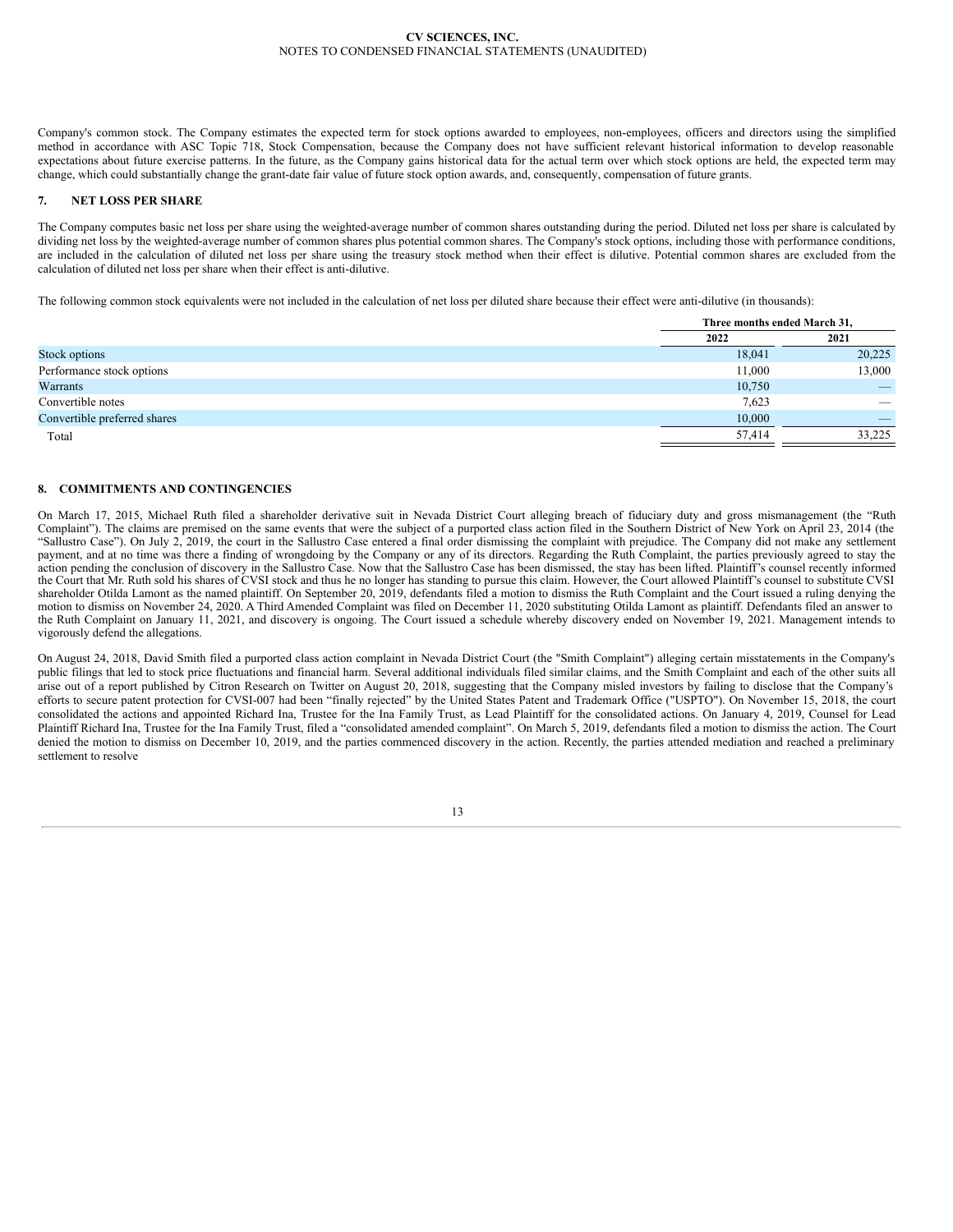this matter for a total of \$712,500. The Company anticipates that all settlement payments will be paid through insurance. On March 9, 2022, the Nevada District Court issued an order granting preliminary approval of the settlement and setting a hearing for final approval of the settlement, which is scheduled for July 22, 2022.

Arising out of the same facts and circumstances in the Smith Complaint, on June 11, 2020, Phillip Berry filed a derivative suit in the United States District Court for the Southern District of California alleging breaches of fiduciary duty against the Company and various defendants, and waste of corporate assets (the "Berry Complaint"). Defendants filed a motion to dismiss. On May 14, 2021, the District Court issued an order denying the motion to dismiss without prejudice but staying the action pending resolution of the Ina case. In addition to the Berry Complaint, five additional shareholder derivative suits have been filed which are premised on the same event as the Smith Complaint. This includes the most recent shareholder derivative action filed on April 13, 2021 by David Menna in the Superior Court of the State of California, County of San Diego. A case management conference was held on May 6, 2022. With respect to the other four shareholder derivative cases, three of the four actions are also currently stayed and/or likely to have their stays continued. In one action initiated by shareholder John Radcliffe, defendants moved to dismiss the case on April 18, 2022. On May 19, 2020, the USPTO issued a patent pertaining to CVSI-007, which the Company believes negates and defeats any claims that the Company and the various defendants misled the market by not disclosing that the USPTO had finally rejected the patent. Management intends to vigorously defend the allegations in each of these matters as the result of the issuance of a patent and the failure of the plaintiffs' causes of action on various other grounds.

On December 3, 2019, Michelene Colette and Leticia Shaw filed a putative class action complaint in the Central District of California, alleging the labeling on the Company's products violated the Food, Drug, and Cosmetic Act of 1938 (the "Colette Complaint"). On February 6, 2020, the Company filed a motion to dismiss the Colette Complaint. Instead of opposing our motion, plaintiffs elected to file an amended complaint on February 25, 2020. On March 11, 2020, we filed a motion to dismiss the amended complaint. The court issued a ruling on May 22, 2020 that stayed this proceeding in its entirety and dismissed part of the amended complaint. The portion of the proceeding that is stayed will remain stayed until the U.S. Food and Drug Administration promulgates rules that govern cannabidiol products (the "FDA Rules"). When such FDA Rules are promulgated, the plaintiffs will be allowed to ask the court to reopen the proceeding. Management intends to vigorously defend the allegations.

On July 22, 2020, the Company filed a complaint in the San Diego Superior Court for declaratory relief to confirm the rescission of Mona Jr.'s employment agreement, which terminated certain severance and other post-termination compensation and benefits, as well as to recover amounts owed to the Company by Mona Jr. in connection with his purchase of a personal seat license ("PSL") for the Raiders Stadium and certain advance payments made on Mona Jr.'s behalf. The case was moved to an arbitration before the American Arbitration Association pursuant to the arbitration agreement in Mona Jr.'s employment agreement. Mona Jr. is seeking to obtain the terminated severance and other post-termination compensation and benefits under his employment agreement and reimbursement of legal fees associated with this action. On April 27, 2022, the arbitrator issued a final ruling awarding the Company amounts owed by Mona Jr. related to his purchase of the PSL and other advance payments made on Mona Jr.'s behalf for a total of \$0.3 million, including prejudgment interest. The arbitrator also awarded Mona Jr. termination severance and other post-termination compensation and benefits under his employment agreement for a total of \$0.6 million, including prejudgment interest. The net amount due to Mona Jr. of \$0.3 million is included in accrued expenses as of March 31, 2022.

On November 5, 2021, Mona Jr. filed a complaint against the Company in Nevada state court seeking to recover federal and state taxes from the Company associated with the RSU release in 2019 - refer also to Note 11. *Related Parties,* for further information. On December 22, 2021, the Company filed a motion to dismiss the complaint. The motion to dismiss is fully briefed and is pending before the court. Management intends to vigorously defend the allegations.

In the normal course of business, the Company is a party to a variety of agreements pursuant to which they may be obligated to indemnify the other party. It is not possible to predict the maximum potential amount of future payments under these types of agreements due to the conditional nature of our obligations, and the unique facts and circumstances involved in each particular agreement. Historically, payments made by us under these types of agreements have not had a material effect on our business, results of operations or financial condition.

# **9. SEGMENT INFORMATION**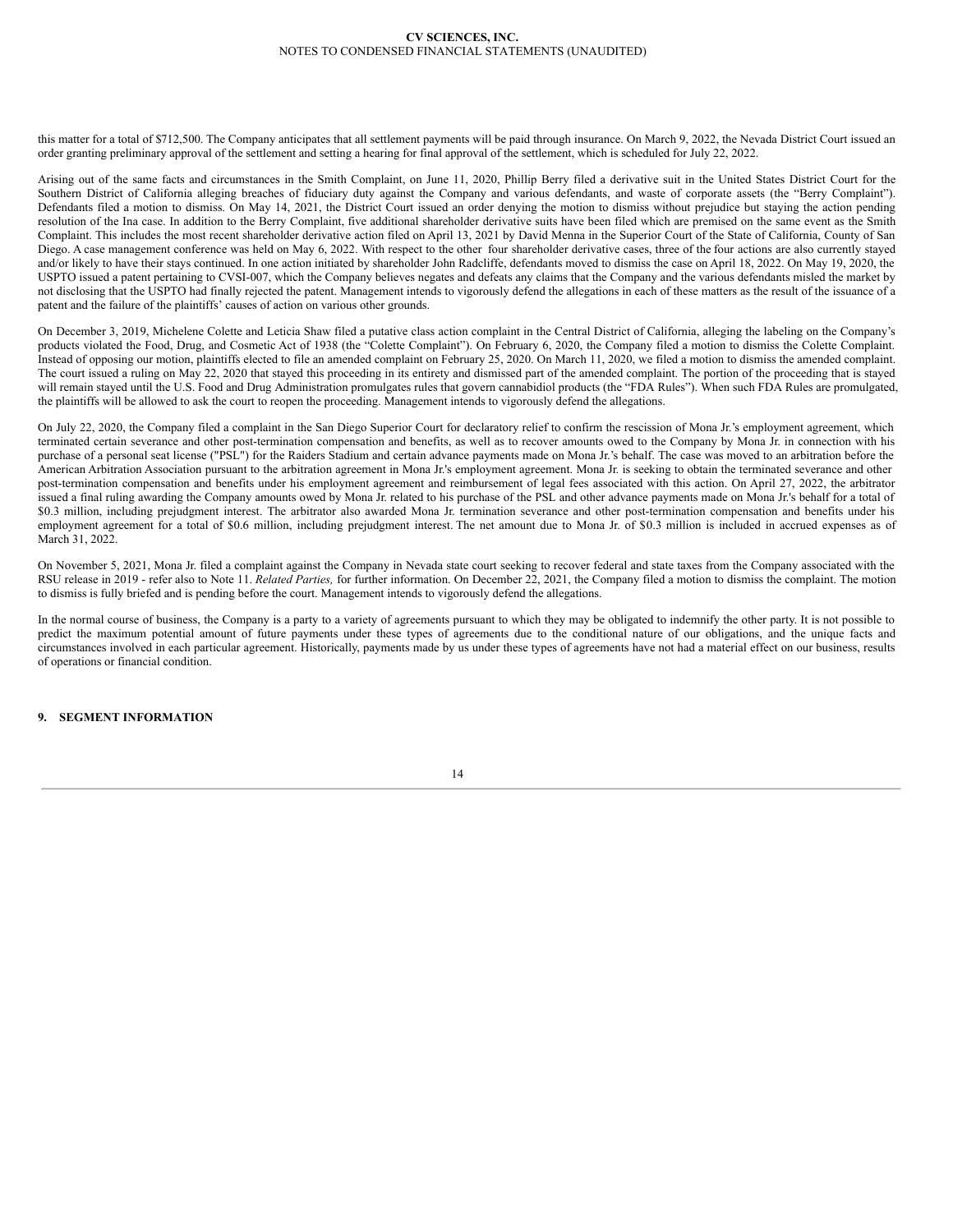The Company operates in two distinct business segments: (i) a consumer products segment in developing, manufacturing, marketing and selling plant-based dietary supplements and hemp-based CBD products to a range of market sectors; and (ii) a specialty pharmaceutical segment focused on developing and commercializing novel therapeutics utilizing CBD. The Company's segments maintain separate financial information for which operating results are evaluated on a regular basis by the Company's senior management in deciding how to allocate resources and in assessing performance. The Company evaluates its consumer products segment based on net product sales, gross profit and operating income or loss. The Company currently evaluates its specialty pharmaceutical segment based on the progress of its clinical development programs.

The following table presents information by reportable operating segment for the three months ended March 31, 2022 and 2021 (in thousands):

|                                             |   | <b>Consumer Products</b><br>Segment | <b>Specialty Pharmaceutical Segment</b> |               | <b>Consolidated Totals</b> |  |  |
|---------------------------------------------|---|-------------------------------------|-----------------------------------------|---------------|----------------------------|--|--|
| Three months ended March 31, 2022:          |   |                                     |                                         |               |                            |  |  |
| Product sales, net                          |   | $4,447$ \$                          |                                         | <sup>\$</sup> | 4,447                      |  |  |
|                                             |   |                                     |                                         |               |                            |  |  |
| Gross profit                                | S | 1,156 \$                            |                                         | <sup>\$</sup> | 1,156                      |  |  |
| Research and development expense            |   | 117                                 | 4                                       |               | 121                        |  |  |
| Selling, general and administrative expense |   | 2,519                               | 31                                      |               | 2,550                      |  |  |
| Operating loss                              |   | $(1,480)$ \$                        | (35)                                    |               | (1,515)                    |  |  |
|                                             |   |                                     |                                         |               |                            |  |  |
| Three months ended March 31, 2021:          |   |                                     |                                         |               |                            |  |  |
| Product sales, net                          | ጦ | $4,844$ \$                          |                                         | <b>Q</b>      | 4,844                      |  |  |
|                                             |   |                                     |                                         |               |                            |  |  |
| Gross profit                                | Ŝ | 2,358 \$                            |                                         | <b>S</b>      | 2,358                      |  |  |
| Research and development expense            |   | 128                                 | 58                                      |               | 186                        |  |  |
| Selling, general and administrative expense |   | 5,270                               | 15                                      |               | 5,285                      |  |  |
| Operating loss                              |   | $(3,040)$ \$                        | (73)                                    |               | (3, 113)                   |  |  |
|                                             |   |                                     |                                         |               |                            |  |  |

The Company's specialty and pharmaceutical segment includes intangible assets of \$1.5 million as of March 31, 2022 and December 31, 2021. All other assets are included in the consumer products segment as of March 31, 2022 and December 31, 2021. The majority of the Company's sales are to U.S. based customers.

## **10. INCOME TAXES**

For the three months ended March 31, 2022 and 2021, the Company generated a net loss for whichno tax benefit has been recognized due to uncertainties regarding the future realization of the tax benefit. The tax effects of the net loss will be recognized when realization of the tax benefit becomes more likely than not or the tax effects of the previous interim losses are utilized.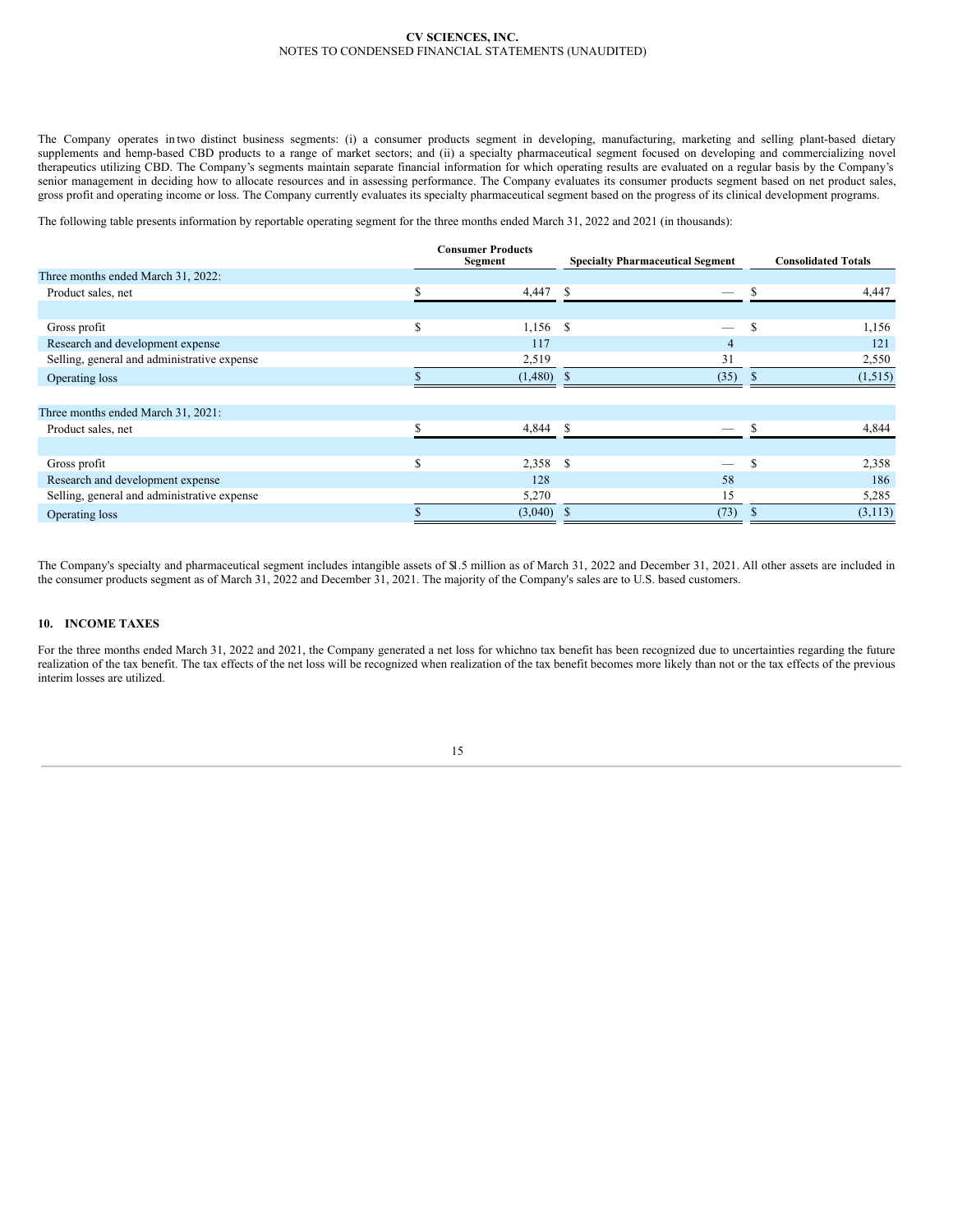### **11. RELATED PARTIES**

During the year ended December 31, 2019, the Company's former President and Chief Executive Officer, Mona Jr., and the Company entered into a Settlement Agreement (the "Settlement Agreement"), pursuant to which the Company agreed that Mona Jr.'s resignation from the Company on January 22, 2019 was for Good Reason (as defined in Mona Jr.'s Employment Agreement) and agreed to extend the deadline for Mona Jr.'s exercise of his stock options for a period of five years. As of March 31, 2022, Mona Jr. has 11,300,000 fully vested outstanding stock options with a weighted average exercise price of \$0.42 per share. In exchange, Mona Jr. agreed that notwithstanding the terms of his Employment Agreement providing for acceleration of vesting of all stock options and RSU's upon a Good Reason resignation, certain of his unvested stock options would not immediately vest, but rather continue to vest if, and only if, certain Company milestones are achieved related to the Company's drug development efforts. These stock options were issued in July 2016 (6,000,000 options) and March 2017 (5,000,000 options), and 6,750,000 of these stock options have not vested as of March 31, 2022. The Company and Mona Jr. also agreed to mutually release all claims arising out of and related to Mona Jr.'s resignation and separation from the Company. As a result of the Settlement Agreement, the Company recorded stock-based compensation expense related to the accelerated vesting of the RSU's of \$5.1 million and the modification of certain stock options of \$2.7 million during the year ended December 31, 2019.

Under Mona Jr.'s Employment Agreement, the2,950,000 RSU's that were issued to Mona Jr. became vested as a result of the Company's agreement that his resignation from the Company was for Good Reason. The vesting of the RSU's resulted in taxable compensation to Mona Jr. and thus was subject to income tax withholdings. No amounts were withheld (either in cash or the equivalent of shares of common stock from the vesting of the RSU's) or included in the original Company's payroll tax filing. The compensation is subject to Federal and State income tax withholding and Federal Insurance Contributions Act ("FICA") taxes withholding estimated to be \$6.4 million for the employee portions. The employer portion of the FICA taxes is \$0.2 million and has been recorded as a component of selling, general and administrative expenses during the year ended December 31, 2019. During the year ended December 31, 2020, the Company reported the taxable compensation associated with the RSU release to the taxing authorities and included the amount in Mona Jr.'s W-2 for 2019. In addition, the Company paid the employer and employee portion of the FICA taxes of \$ 0.2 million, respectively. Although the primary tax liability is the responsibility of the employee, the Company is secondarily liable and thus has recorded the liability on its condensed balance sheet as of December 31, 2020 in an amount of \$6.2 million which was recorded as a component of accrued expenses. The Company initially recorded an offsetting receivable of \$6.2 million during the second quarter of 2019 for the total estimated Federal and State income taxes which should have been withheld in addition to the employee portion of the FICA payroll taxes as the primary liability is ultimately the responsibility of the employee. The receivable was recorded as a component of prepaid expense and other on the condensed balance sheet. The deadline to file and pay personal income taxes for 2019 was on October 15, 2020. To date, notwithstanding repeated requests from the Company, Mona Jr. has not provided to the Company the appropriate documentation substantiating that he properly filed and paid his taxes for 2019. As a result, the Company derecognized its previously recorded receivable of \$6.2 million during the fourth quarter of 2020. The associated liability may be relieved once the tax amount is paid by Mona Jr. and the Company has received the required taxing authority documentation from Mona Jr. If the tax amount is not paid by Mona Jr., the Company would be liable for such withholding tax due. Additionally, the Company could be subject to penalties if the amounts are ultimately not paid. The Company does not believe that any such penalties are probable or reasonably possible as of March 31, 2022.

On July 22, 2020, the Company filed a complaint in the San Diego Superior Court for declaratory relief to confirm the rescission of Mona Jr.'s Employment Agreement, which terminated certain severance and other post-termination compensation and benefits, and to recover amounts owed to the Company by Mona Jr. in connection with his purchase of personal seat licenses for the Raiders stadium and certain advance payments made on Mona Jr.'s behalf. The Company recorded a payable to Mona Jr. of \$ 0.3 million and \$0.5 million as of March 31, 2022 and December 31, 2021, respectively, which is included in accrued expenses. The amounts are mostly related to termination benefits associated with his separation from the Company and were payable via regular payroll through June 2021. The Company has not paid any termination benefits to Mona Jr. since filing the complaint. The Company also recorded a receivable from Mona Jr. of \$0.3 million as of December 31, 2021, which was included in prepaid expenses and other. The amount was offset against the payable to Mona Jr. as of March 31, 2022 based on the final arbitration ruling.

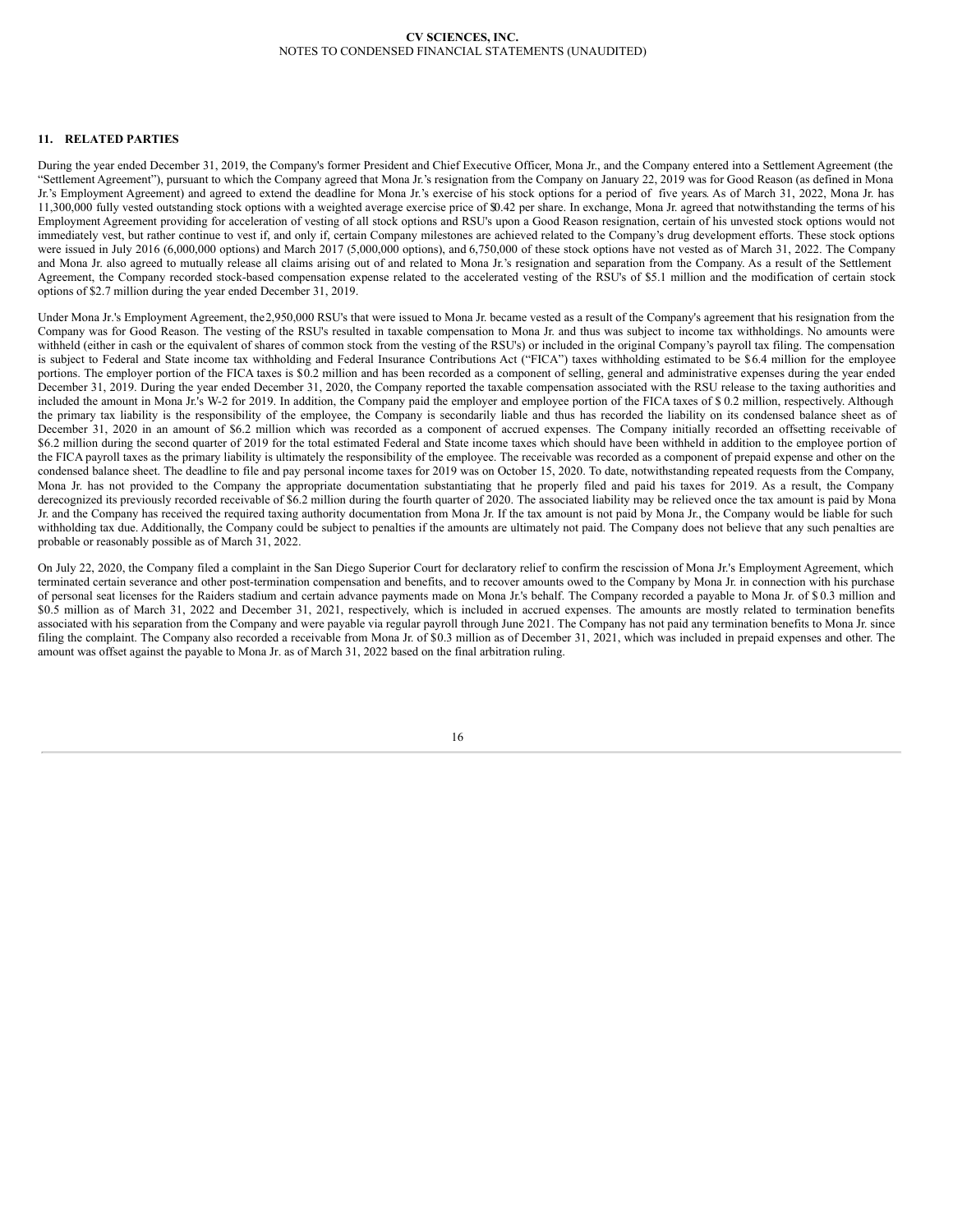# **12. SUBSEQUENT EVENT**

<span id="page-18-0"></span>In April 2022, the Company entered into a new lease agreement for its main operation. The facility is approximately6,000 square feet and located in San Diego, California. The lease term is 37 months with a total lease obligation of approximately \$0.4 million.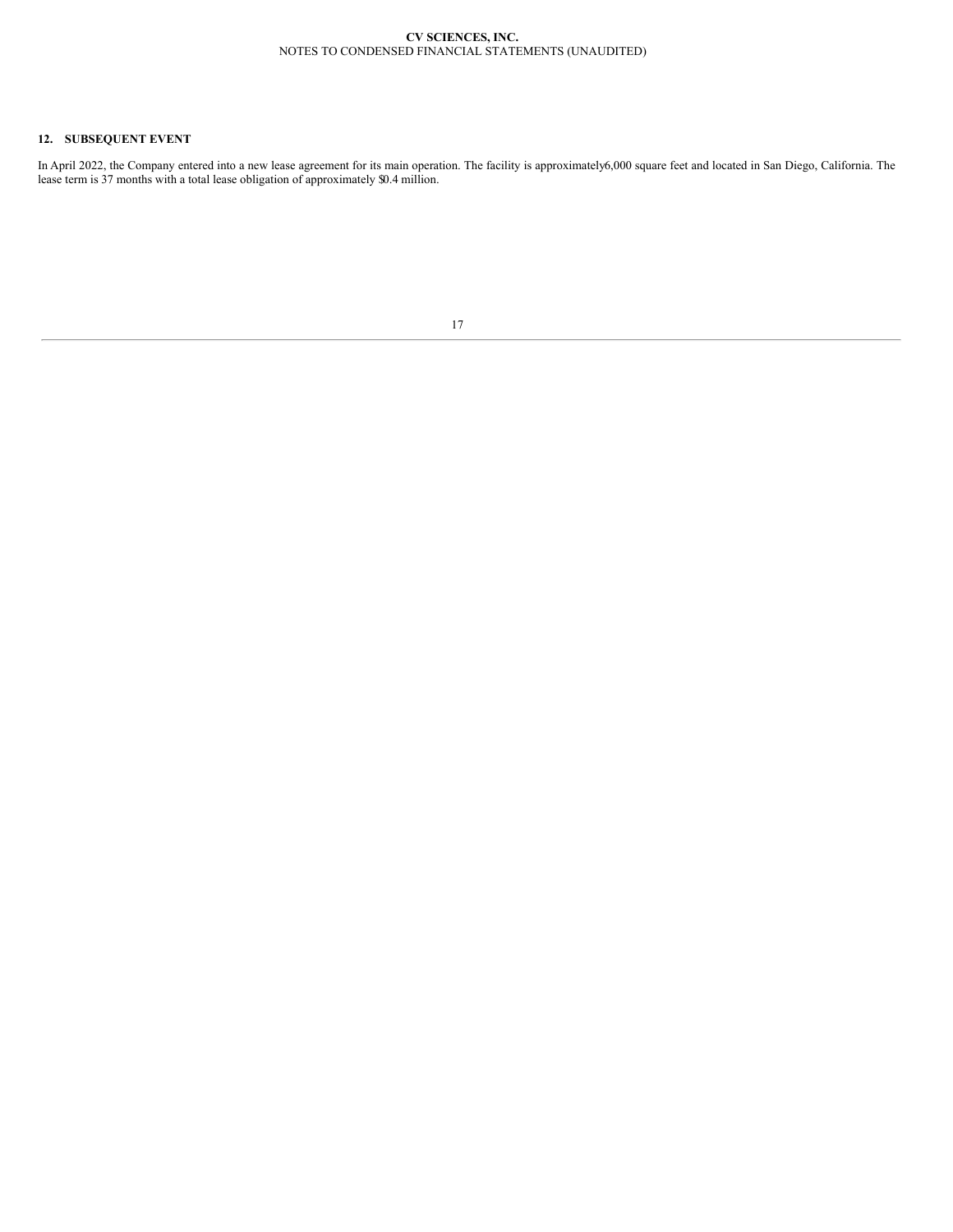## **ITEM 2. MANAGEMENT'S DISCUSSION AND ANALYSIS OF FINANCIAL CONDITION AND RESULTS OF OPERATIONS**

When we use the terms "CV Sciences", "Company", "we", "our" and "us", we mean CV Sciences, Inc., a Delaware corporation, taken as a whole, as well as any predecessor entities, unless the context otherwise indicates.

The following discussion of our financial condition and results of operations for the three months ended March 31, 2022 and 2021, respectively, should be read in conjunction with our condensed financial statements and the notes to those statements that are included elsewhere in this Quarterly Report on Form 10-Q. Our discussion includes forwardlooking statements based upon current expectations that involve risks and uncertainties, such as our plans, objectives, expectations and intentions. Actual results and the timing of events could differ materially from those anticipated in these forward-looking statements as a result of a number of factors. We use words such as "anticipate", "estimate", "plan", "project", "continuing", "ongoing", "expect", "believe", "intend", "may", "will", "should", "could", and similar expressions to identify forward-looking statements.

### **OVERVIEW**

We operate two distinct business segments. Our consumer products segment is focused on developing, manufacturing, marketing and selling plant-based dietary supplements and hemp-based CBD products to a range of market sectors. Our specialty pharmaceutical segment is focused on developing and commercializing novel therapeutics utilizing CBD. Shares of our common stock are traded on the OTC:QB, and our trading symbol is CVSI.

Our consumer products business segment develops, manufactures, markets and sells consumer products containing hemp-based CBD under our PlusCBD™ brand in a range of market sectors including nutraceutical, beauty care and specialty foods.

Our specialty pharmaceutical business segment is developing cannabinoids to treat a range of medical indications. Our product candidates are based on proprietary formulations, processes and technology that we believe are patent-protectable, and we plan to vigorously pursue patent prosecution on our drug candidates. On May 19, 2020, the USPTO issued a patent pertaining to CVSI-007.

We expect to realize revenue from our consumer products business segment to fund our working capital needs. However, in order to fund our pharmaceutical product development efforts, we will need to raise additional capital either through the issuance of equity and/or the issuance of debt. In the event we are unable to fund our drug development efforts, we may need to curtail, partner or delay such activity.

We continue to work with A.G.P./Alliance Global Partners to assist the Company with the strategic review, which includes consideration of inbound and outbound merger, sale, acquisition or other options for the Company as a whole or for any business segment.

#### **Results of Operations**

### *Revenues and gross profit*

|                    | Three months ended March 31. |  |       |  | Change  |         |  |  |
|--------------------|------------------------------|--|-------|--|---------|---------|--|--|
|                    | 2022                         |  | 2021  |  | Amount  | $\%$    |  |  |
|                    | (in thousands)               |  |       |  |         |         |  |  |
| Product sales, net | 4,447                        |  | 4,844 |  | (397)   | $(8)\%$ |  |  |
| Cost of goods sold | 3,291                        |  | 2,486 |  | 805     | $32\%$  |  |  |
| Gross profit       | 1,156                        |  | 2,358 |  | (1,202) | (51)%   |  |  |
| Gross margin       | 26.0%                        |  | 48.7% |  |         |         |  |  |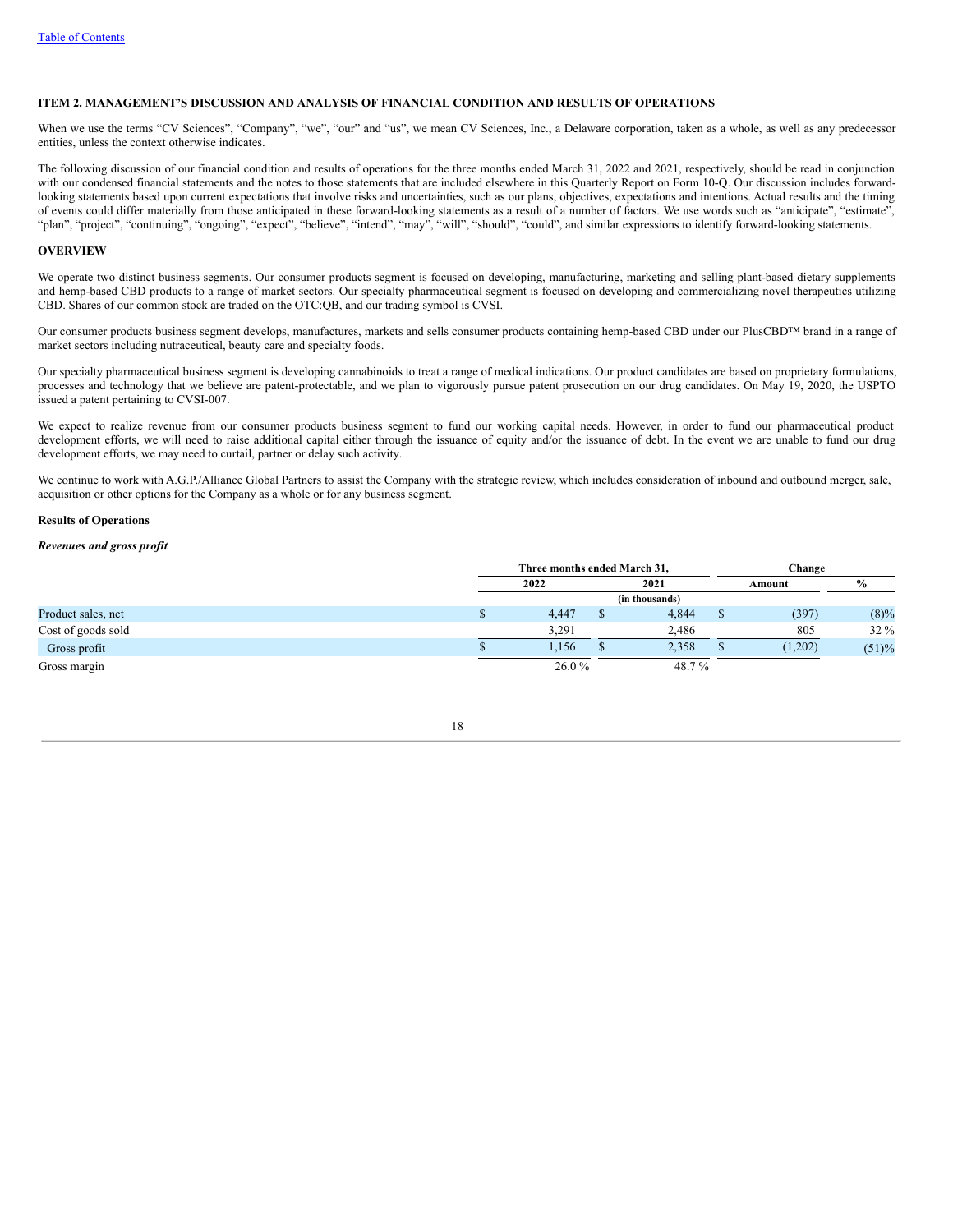# *First Quarter 2022 vs. 2021*

|                        |                                   | Three months ended March 31, 2022 |                | Three months ended March 31, 2021 |
|------------------------|-----------------------------------|-----------------------------------|----------------|-----------------------------------|
|                        | % of product sales, net<br>Amount |                                   | Amount         | % of product sales, net           |
|                        | (in thousands)                    |                                   | (in thousands) |                                   |
| Retail sales (B2B)     | 2.559                             | 57.5 $\%$ \$                      | 2.975          | 61.4 %                            |
| E-commerce sales (B2C) | . 888                             | 42.5 $%$                          | .869           | 38.6 %                            |
| Product sales, net     | 4.447                             | $100.0\%$ \$                      | 4.844          | $100.0 \%$                        |

We had net product sales of \$4.4 million and gross profit of \$1.2 million, representing a gross margin of 26.0% in the first quarter of 2022 compared with net product sales of \$4.8 million and gross profit of \$2.4 million, representing a gross margin of 48.7% in the first quarter of 2021. Our net product sales decreased by \$0.4 million or 8% in the first quarter of 2022 when compared to first quarter 2021 results. The decline is primarily due to lower sales in our retail channel, mostly to independent natural product retailers and food, drug and mass ("FDM") accounts. The total number of units sold during the first quarter 2022 increased by 3% compared to the first quarter 2021. The volume increase was offset by higher discounts and changes in our sales mix in the first quarter of 2022. The overall market continues to be fragmented and highly competitive, which we believe is largely due to the lack of a clear regulatory framework.

Cost of goods sold consists primarily of raw materials, packaging, manufacturing overhead (including payroll, employee benefits, stock-based compensation, facilities, depreciation, supplies and quality assurance costs), merchant card fees and shipping. Cost of goods sold in the first quarter of 2022 increased as a percentage of revenue compared to the first quarter of 2021, mostly due to increased product cost with our contract manufacturers and shipping costs. The gross margin decline in the first quarter 2022 compared with 2021 is primarily due to changes in our sales mix, additional discounts and the impact of increased product cost.

#### *Research and development expense*

|                                  | Three months ended March 31. |      |         |        | Change |               |  |  |
|----------------------------------|------------------------------|------|---------|--------|--------|---------------|--|--|
|                                  | 2022                         | 2021 |         | Amount |        | $\frac{6}{9}$ |  |  |
|                                  | (in thousands)               |      |         |        |        |               |  |  |
| Research and development expense | 121                          |      | 186     |        | (65)   | $(35)\%$      |  |  |
| Percentage of product sales, net | $2.7\%$                      |      | $3.8\%$ |        |        |               |  |  |

# *First quarter 2022 vs. 2021*

Research and development ("R&D") expense decreased to \$0.1 million in the first quarter of 2022 compared to \$0.2 million in the first quarter of 2021. The decrease is mostly related to lower R&D spend in our specialty pharmaceutical segment.

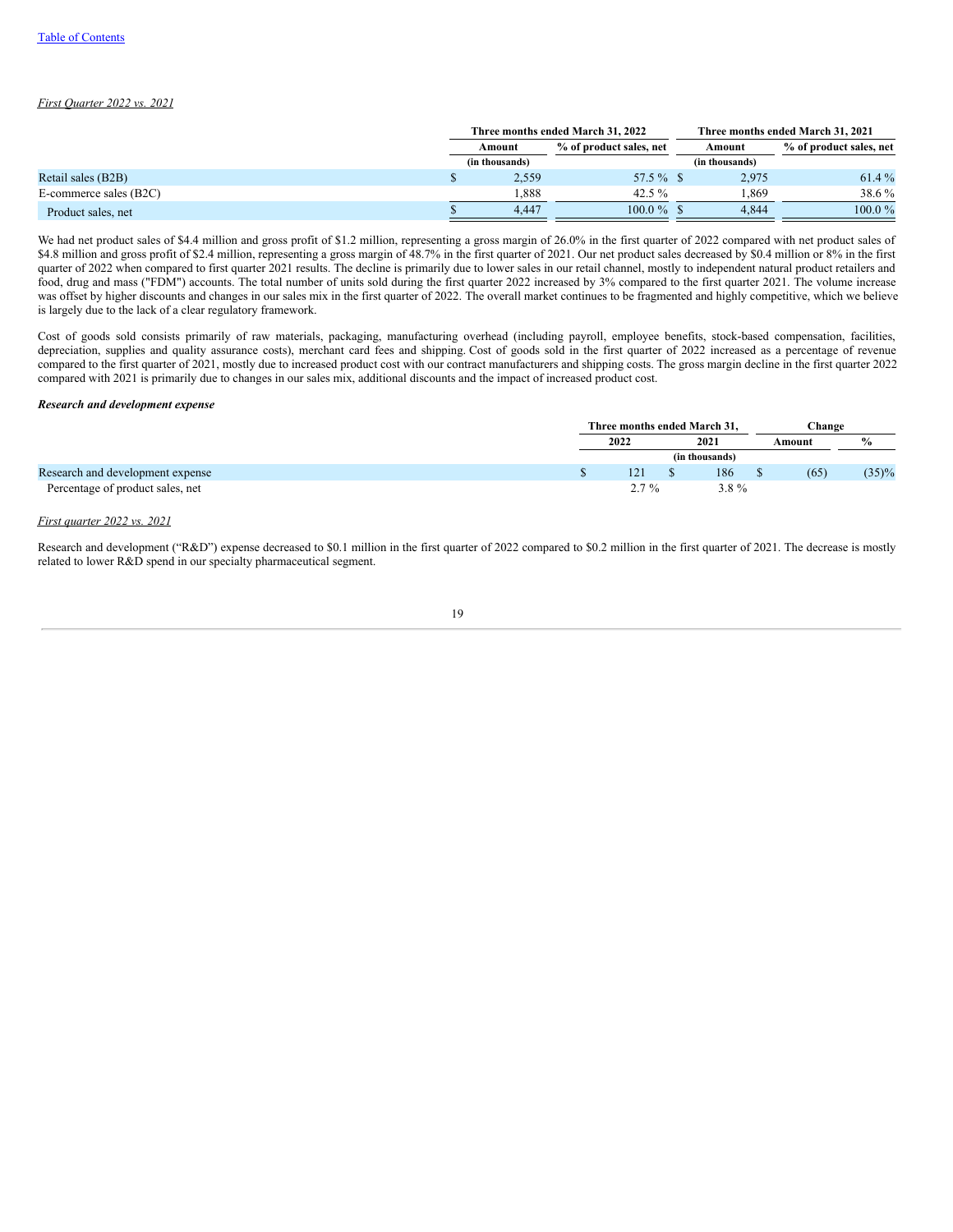### *Selling, general and administrative expense*

|                                     | Three months ended March 31. |   |                |  | Change  |          |
|-------------------------------------|------------------------------|---|----------------|--|---------|----------|
|                                     | 2022                         |   | 2021           |  | Amount  | $\%$     |
|                                     |                              |   | (in thousands) |  |         |          |
| Sales expense                       | 990                          | S | 1,257          |  | (267)   | $(21)\%$ |
| Marketing expense                   | 1,343                        |   | 1,620          |  | (277)   | (17)%    |
| General & administrative expense    | 217                          |   | 2,408          |  | (2,191) | (91)%    |
| Selling, general and administrative | 2,550                        |   | 5,285          |  | (2,735) | (52)%    |
| Percentage of product sales, net    | 57.3 %                       |   | 109.1%         |  |         |          |

## *First quarter 2022 vs. 2021*

Selling, general and administrative ("SG&A") expenses decreased to \$2.6 million in the first quarter of 2022 compared to \$5.3 million in the first quarter of 2021, which was a result of the following:

- Sales expense decreased due to lower payroll and outside services fees.
- Marketing expense decreased due to lower payroll and stock-based compensation expense.
- General and administrative ("G&A") expenses decreased as a result of the recognition of the employee retention credit of \$2.0 million. G&A expenses also decreased due to lower outside services, legal fees and insurance cost, partially offset by increased depreciation expense.

# **Non-GAAP Financial Measures**

We use Adjusted EBITDA internally to evaluate our performance and make financial and operational decisions that are presented in a manner that adjusts from their equivalent GAAP measures or that supplement the information provided by our GAAP measures. Adjusted EBITDA is defined by us as EBITDA (net loss plus depreciation and interest expense), further adjusted to exclude certain non-cash expenses and other adjustments as set forth below. We use Adjusted EBITDA because we believe it also highlights trends in our business that may not otherwise be apparent when relying solely on GAAP financial measures, since Adjusted EBITDA eliminates from our results specific financial items that have less bearing on our core operating performance.

We use Adjusted EBITDA in communicating certain aspects of our results and performance, including in this Quarterly Report on Form 10-Q, and believe that Adjusted EBITDA, when viewed in conjunction with our GAAP results and the accompanying reconciliation, can provide investors with greater transparency and a greater understanding of factors affecting our financial condition and results of operations than GAAP measures alone. In addition, we believe the presentation of Adjusted EBITDA is useful to investors in making period-to-period comparison of results because the adjustments to GAAP are not reflective of our core business performance.

Adjusted EBITDA is not presented in accordance with, or as an alternative to, GAAP financial measures and may be different from non-GAAP measures used by other companies. We encourage investors to review the GAAP financial measures included in this Quarterly Report, including our condensed financial statements, to aid in their analysis and understanding of our performance and in making comparisons.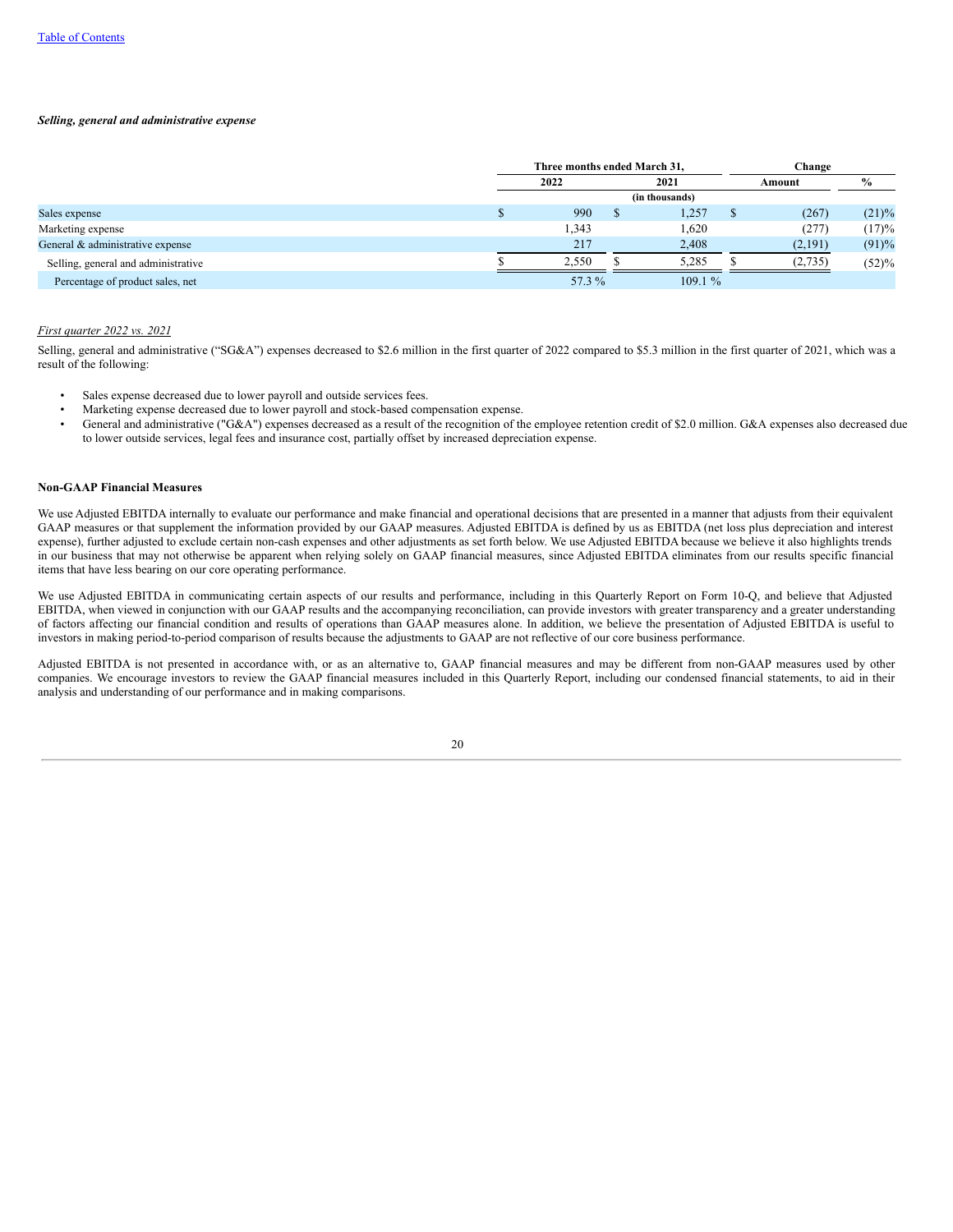A reconciliation from our net loss to Adjusted EBITDA, a non-GAAP measure, for the three months ended March 31, 2022 and 2021 is detailed below:

|                                       | Three months ended March 31, 2022 |                          |      |                | Three months ended March 31, 2021 |  |                            |  |          |  |
|---------------------------------------|-----------------------------------|--------------------------|------|----------------|-----------------------------------|--|----------------------------|--|----------|--|
|                                       | Consumer<br><b>Products</b>       | <b>Specialty Pharma</b>  |      | Total          | Consumer<br><b>Products</b>       |  | <b>Specialty</b><br>Pharma |  | Total    |  |
|                                       |                                   |                          |      | (in thousands) |                                   |  |                            |  |          |  |
| Net loss                              | $(2,182)$ \$                      | (35)                     | - \$ | $(2,217)$ \$   | $(3,054)$ \$                      |  | $(73)$ \$                  |  | (3,127)  |  |
| Depreciation expense                  | 517                               | $\overline{\phantom{a}}$ |      | 517            | 204                               |  |                            |  | 204      |  |
| Interest expense                      | 702                               | $-$                      |      | 702            | 14                                |  | $\overline{\phantom{a}}$   |  | 14       |  |
| <b>EBITDA</b>                         | (963)                             | (35)                     |      | (998)          | (2,836)                           |  | (73)                       |  | (2,909)  |  |
| Stock-based compensation (1)          | 516                               | __                       |      | 516            | 656                               |  |                            |  | 657      |  |
| Employee retention credit benefit (2) | (1,993)                           | _                        |      | (1,993)        | $\overline{\phantom{a}}$          |  |                            |  |          |  |
| <b>Adjusted EBITDA</b>                | (2,440)                           | (35)                     |      | (2, 475)       | (2,180)                           |  | (72)                       |  | (2, 252) |  |

(1) Represents stock-based compensation expense related to stock options awarded to employees, consultants and non-executive directors based on the grant date fair value using the Black-Scholes valuation model. For more information, please see Note 6, Stock-Based Compensation, to our condensed financial statements included in Part I, Item 1 of this Quarterly Report on Form 10-Q.

(2) Represents benefit related to employee retention credit. For more information, please see Note 1, Organization and Business, to our condensed financial statements included in Part I, Item 1 of this Quarterly Report on Form 10-Q.

# **Liquidity and Capital Resources**

 $\mathcal{L}=\mathcal{L}^{\mathcal{L}}$  , where  $\mathcal{L}^{\mathcal{L}}$ 

During the three months ended March 31, 2022 and the year ended December 31, 2021, our primary sources of capital came from (i) cash flows from our operations, predominantly from the sale of our CBD products, (ii) existing cash, (iii) government loans, and (iv) proceeds from third-party financings, including the sale of shares of our common stock and preferred stock, as well as convertible promissory notes, to certain investors. As of March 31, 2022, we had approximately \$2.4 million of cash and working capital of approximately \$0.9 million. During the three months ended March 31, 2022 and year ended December 31, 2021, we used cash in operating activities of approximately \$0.4 million and \$7.5 million, respectively.

We believe that a combination of factors, mainly consisting of the highly competitive environment and the continued effects of the COVID-19 pandemic, have adversely impacted our business operations for the three months ended March 31, 2022 and the year ended December 31, 2021. Due to a low barrier entry market with a lack of a clear regulatory framework, we face intense competition from both licensed and illicit market operators that may also sell plant-based dietary supplements and hemp-based CBD consumer products. Because we operate in a market that is rapidly evolving and expanding globally, our customers may choose to obtain CBD products from our competitors, and our success depends on our ability to attract and retain our customers from purchasing CBD products elsewhere. To remain competitive, we intend to continue to innovate new products, build brand awareness, and make significant investments in our business strategy by introducing new products into the markets in which we operate, adopt quality assurance protocols and procedures, build our market presence, and undertake further research and development.

Furthermore, COVID-19 still continues to have an impact on worldwide economic activity, and the ongoing effects of the COVID-19 pandemic has adversely impacted, and may continue to adversely impact, many aspects of our business. Management implemented, and continues to make and implement, strategic cost reductions, including reductions in employee headcount, vendor spending, and the delaying certain expenses related to our drug development activities. To the extent that we feel it is necessary and in the best interest of the Company and our shareholders, we may also take further actions that alter our operations in order to ensure the success of our business.

On April 15, 2020, we applied for a loan from JPMorgan Chase Bank, N.A., as lender, pursuant to the Paycheck Protection Program (the "PPP") of the CARES Act as administered by the U.S. Small Business Administration (the "SBA"). On April 17, 2020, the loan was approved, and we received proceeds in the amount of \$2.9 million (the "PPP Loan"). On September 8, 2021, we received confirmation from the Lender that the SBA approved our PPP Loan forgiveness application for the entire PPP Loan, including all accrued interest to date. The forgiveness of the PPP Loan was recognized as a gain on debt extinguishment in our financial results for the year ended December 31, 2021.

The CARES Act also provides an employee retention credit, which is a refundable tax credit against certain employment taxes of up to 70% of qualified wages up to \$10,000 paid to employees during each of the quarters ended March 31, 2021, June 30,

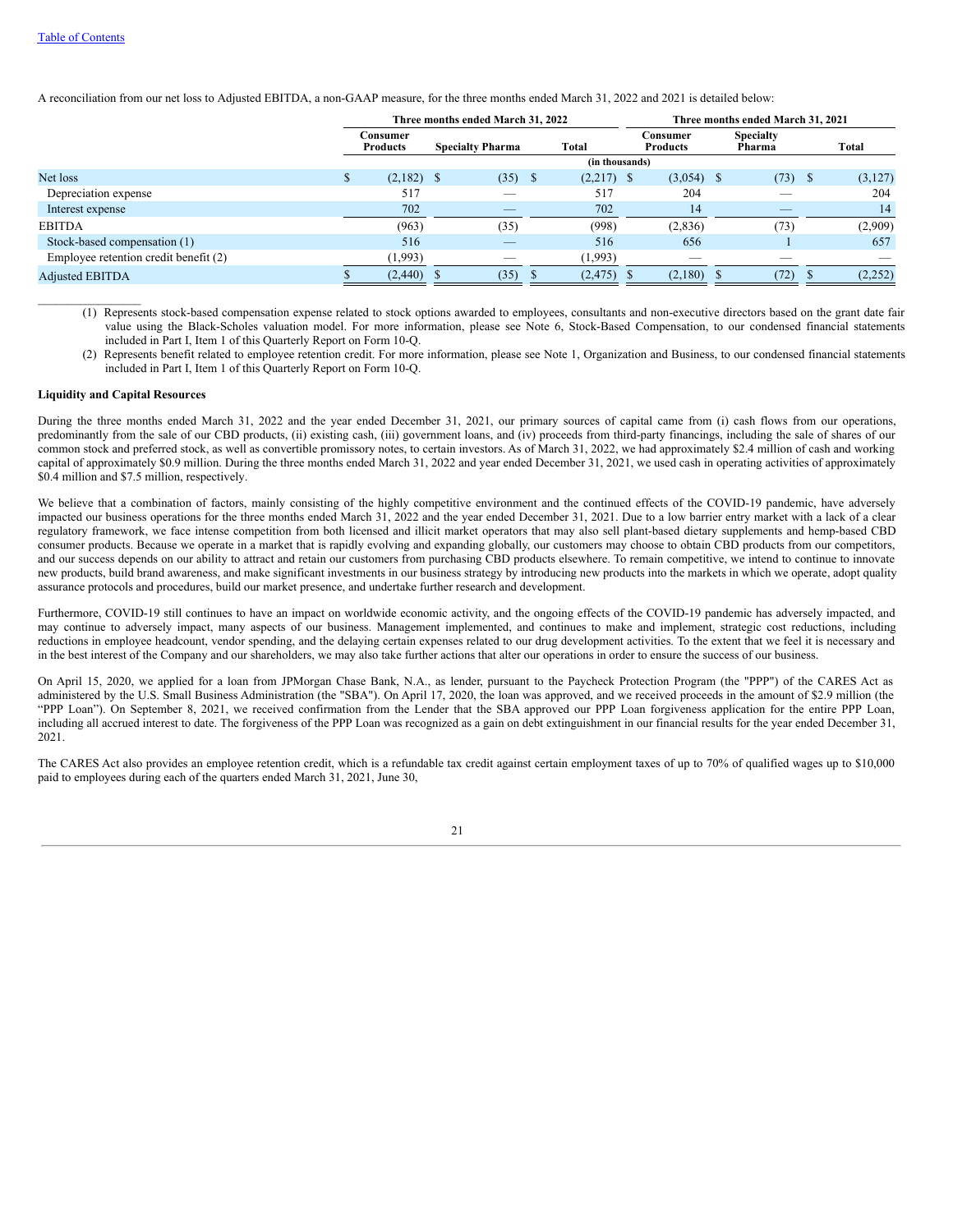2021 and September 30, 2021. We determined that we qualify for the tax credit under the CARES Act and filed our amended tax returns in March 2022. We expect to receive \$2.0 million of tax credits under the relief provisions.

In October 2020, we entered into a finance agreement with First Insurance Funding in order to fund a portion of our insurance policies. The amount financed was \$0.7 million and incurred interest at a rate of 3.60%. We were required to make monthly payments of \$0.1 million from November 2020 through July 2021. There was no outstanding balance as of March 31, 2022.

In October 2021, we entered into a financing agreement with First Insurance Funding in order to fund a portion of our insurance policies. The amount financed is \$0.4 million and incurs interest at a rate of 4.17%. We are required to make monthly payments of \$45,000 from November 2021 through July 2022.

On December 8, 2020, we entered into a Common Stock Purchase Agreement ("SPA") with Tumim Stone Capital, LLC ("Tumim"), pursuant to which Tumim committed to purchase up to \$10.0 million in shares of our common stock from time to time. The SPA provides, among other things, that we may direct, every three trading days, Tumim to purchase a number of shares of our common stock not to exceed an amount determined based upon the trading volume and stock price of our shares. Effective November 15, 2021, the Company and Tumim mutually agreed to terminate the SPA. During the year ended December 31, 2021, we sold 10,021,804 shares of common stock pursuant to the SPA and recognized proceeds of \$4.4 million.

In November 2021, we entered into a Securities Purchase Agreement (the "November 2021 SPA"), in addition to certain other agreements, with an institutional investor providing for the sale and issuance in series of registered direct offerings of convertible promissory notes (each a "Note", and collectively, the "Notes") in the aggregate original principal amount of up to \$5.3 million. At the initial closing of the offering, we sold and issued Notes in the aggregate original principal amount of \$1.06 million, which Notes mature on May 17, 2022. The Notes had an original issue discount ("OID") of 6%, resulting in gross proceeds to the Company of \$1.0 million at the initial closing.

On March 25, 2022, we sold and issued additional Notes in the aggregate principal amount of \$1.06 million (the "Second Tranche"), which Notes were offered pursuant to a prospectus supplement to the Company's shelf registration statement Form S-3 (Registration No. 333-237772). The Notes issued in the Second Tranche also have an OID of 6%, resulting in gross proceeds of the Company of \$1.0 million. The Notes issued in the Second Tranche mature on September 25, 2022.

The Notes bear no interest except upon the occurrence of an event of default. After the occurrence of an event of default, the Notes will accrue interest at the rate of 15% per annum; provided, however, that in the event that such event of default is subsequently cured (and no other event of default then exists (including, without limitation, for the Company's failure to timely pay such interest at the default rate)), interest shall cease to accrue as of the day immediately following the date of such cure.

Holders of certain of the Notes converted amounts payable under such Notes into an aggregate of 8,598,572 shares of the Company's common stock at a weighted average conversion price of \$0.11 per share, resulting in a reduction of the convertible note balance of \$0.9 million through March 31, 2022. Subsequent to March 31, 2022, holders of the convertible notes converted amounts payable under such Notes into 1,559,428 shares of the Company's common stock at a weighted average conversion price of \$0.08 per share, resulting in a reduction of the convertible note balance of \$0.1 million.

Subsequent to March 31, 2022, the volume weighted average price ("VWAP") of the Company's common stock was below \$0.10 for more than 5 days, which constitutes a price default in accordance with the November 2021 SPA. As a result, from the date of such default and for so long as such default remains uncured, the Notes will accrue interest at a rate of 15% per annum, and the holder now has the right to require the Company to redeem all or any portion of the Notes (including all accrued and unpaid interest and late charges thereon), in cash, at a price not less than the face value of the Notes and a 10% redemption premium, as determined in accordance with the terms of the Notes. The Company is in communications with the holder of the Notes regarding (i) extending the maturity date of those Notes sold and issued in November 2021, and (ii) the price default, and anticipates to come to a mutually agreeable resolution related thereto, although no assurances can be given.

On March 30, 2022, we entered into a Securities Purchase Agreement (the "Purchase Agreement") with an institutional investor, pursuant to which we agreed to issue and sell 700 shares of our preferred stock, which has limited voting rights, including "supervoting" rights of 170,000 votes per share of preferred stock on certain stockholder proposals, and warrants to purchase an aggregate of 10,000,000 shares of Company common stock. Shares of the preferred stock have a stated value of \$1,000 per share and are convertible at any time into an aggregate of 10,000,000 shares of common stock at a conversion price of \$0.07 per share. We received aggregate gross proceeds of \$0.7 million before deducting placement agent's fees and other offering expenses in connection with this offering.

During the first quarter of 2019, we issued 2,950,000 Restricted Stock Units ("RSU's") to our founder, former President and Chief Executive Officer, Michael Mona Jr. ("Mona Jr."). The vesting of the RSU's is treated as a taxable compensation and thus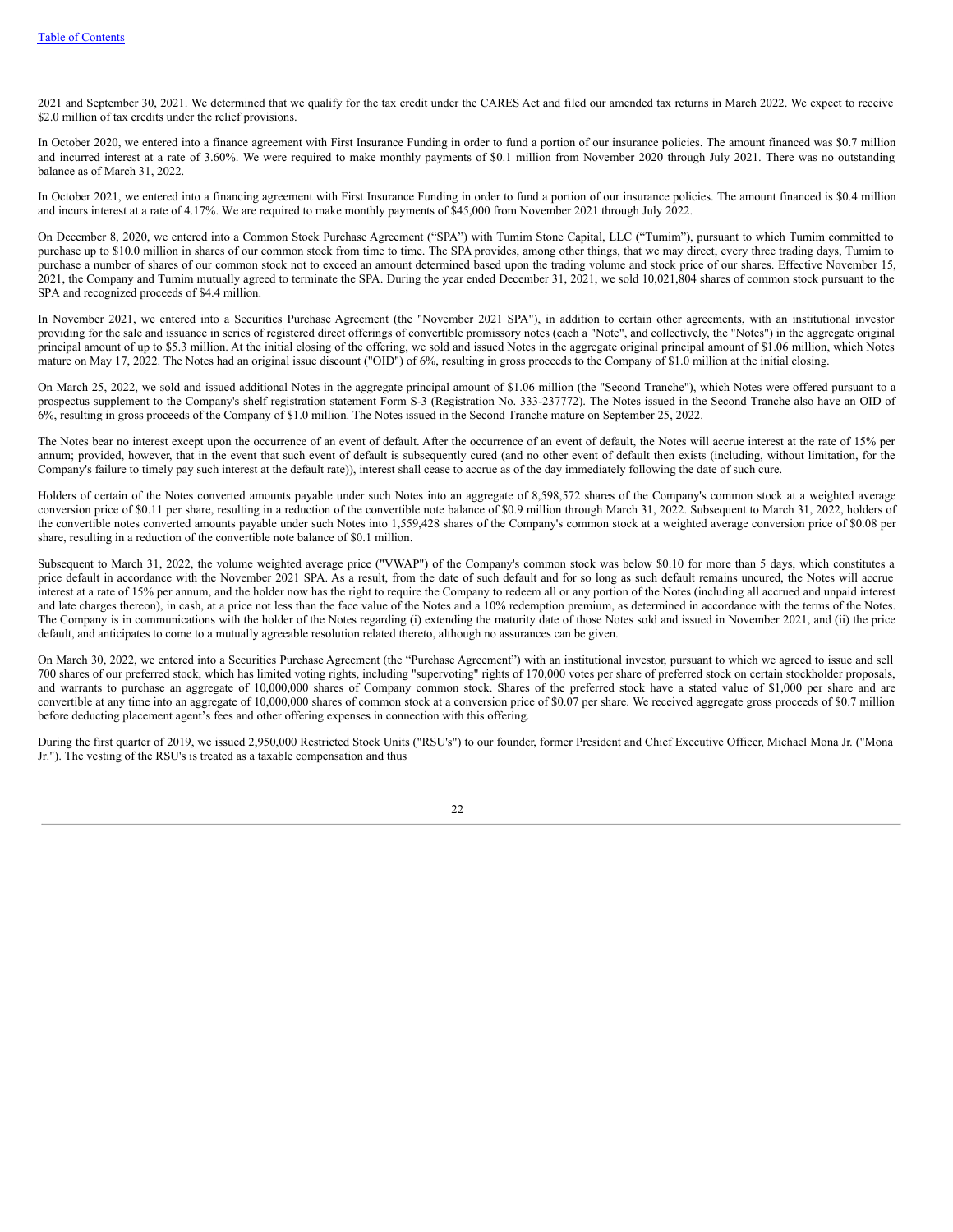subject to income tax withholdings. No amounts were withheld (either in cash or the equivalent of shares of common stock from the vesting of the RSU's) or included in our payroll tax filing at the time of vesting. During the year ended December 31, 2020, we reported the taxable compensation associated with the RSU release to the taxing authorities and included the amount in Mona Jr's W-2 for 2019. Although the primary tax liability is the responsibility of Mona Jr., we are secondarily liable and thus have recorded the liability on our balance sheet as of December 31, 2021. The liability may be relieved once the tax amount is paid by Mona Jr. and the Company has received the required taxing authority documentation from Mona Jr.. As of March 31, 2022, Mona Jr. has not provided us with proof that he filed and paid his taxes for 2019. Refer to Note 11. Related Parties and Note 8. Commitments and Contingencies to our condensed financial statements included in Part I, Item 1 of this Quarterly Report on Form 10-Q.

U.S. GAAP requires management to assess a company's ability to continue as a going concern within one year from the financial statement issuance and to provide related note disclosure in certain circumstances. Our financial statements and notes have been prepared assuming the Company will continue as a going concern. For the three months ended March 31, 2022 and year ended December 31, 2021, the Company generated negative cash flows from operations of \$0.4 million and \$7.5 million, respectively, and had an accumulated deficit of \$81.7 million as of March 31, 2022. Management anticipates that the Company will be dependent, for the near future, on additional investment capital to fund our operations and growth initiatives. The Company intends to position itself so that it will be able to raise additional funds through the capital markets, issuance of debt, and/or securing lines of credit.

The Company's financial operating results and accumulated deficit, amongst other factors, raise substantial doubt about the Company's ability to continue as a going concern. The Company will continue to pursue the actions outlined above, as well as work towards increasing revenue and operating cash flows to meet its future liquidity requirements. However, there can be no assurance that the Company will be successful in any capital-raising efforts that it may undertake, and the failure of the Company to raise additional capital could adversely affect its future operations and viability.

A summary of our changes in cash flows for the three months ended March 31, 2022 and 2021 is provided below:

|                                                                 | Three months ended March 31, |                |         |  |  |
|-----------------------------------------------------------------|------------------------------|----------------|---------|--|--|
|                                                                 | 2022                         |                | 2021    |  |  |
|                                                                 |                              | (in thousands) |         |  |  |
| Net cash flows provided by (used in):                           |                              |                |         |  |  |
| Operating activities                                            |                              | $(379)$ \$     | (1,689) |  |  |
| Investing activities                                            |                              |                | (35)    |  |  |
| Financing activities                                            |                              | 1,443          | 2,865   |  |  |
| Net decrease in cash and restricted cash                        |                              | 1,064          | 1,141   |  |  |
| Cash, cash equivalents and restricted cash, beginning of period |                              | 1,375          | 4,525   |  |  |
| Cash, cash equivalents and restricted cash, end of period       |                              | 2,439          | 5,666   |  |  |

## **Operating Activities**

Net cash used in operating activities includes net loss adjusted for non-cash expenses such as depreciation, bad debt expense, stock-based compensation, employee retention credit benefit and interest expense related to our convertible notes. Operating assets and liabilities primarily include balances related to funding of inventory purchases and customer accounts receivable. Operating assets and liabilities that arise from the funding of inventory purchases and customer accounts receivable can fluctuate significantly from day to day and period to period depending on the timing of inventory purchases and customer payment behavior.

Cash used in operating activities was \$0.4 million in the three months ended March 31, 2022 compared to \$1.7 million in the three months ended March 31, 2021. This improvement in our cash usage in operating activities by \$1.3 million was due to an increase in our changes in working capital of \$1.6 million, partially offset by our increased net loss, adjusted for non-cash items of \$0.3 million. Our changes in working capital improved from \$0.3 million in the first quarter of 2021 to \$1.9 million in the first quarter of 2022, primarily due to improved cash collections from accounts receivable and inventory usage. Our net loss, adjusted for non-cash items, in the first quarter of 2022 increased by \$0.3 million when compared to the first quarter of 2021. Our net loss declined by \$0.9 million from \$3.1 million in the first quarter of 2021 to \$2.2 million in the first quarter of 2022. Non-cash adjustments declined by \$1.2 million, as the benefit related to the employee retention credit offset recurring non-cash expenses during the first quarter of 2022. Recurring non-cash adjustments consists of depreciation, interest expense and stock-based compensation.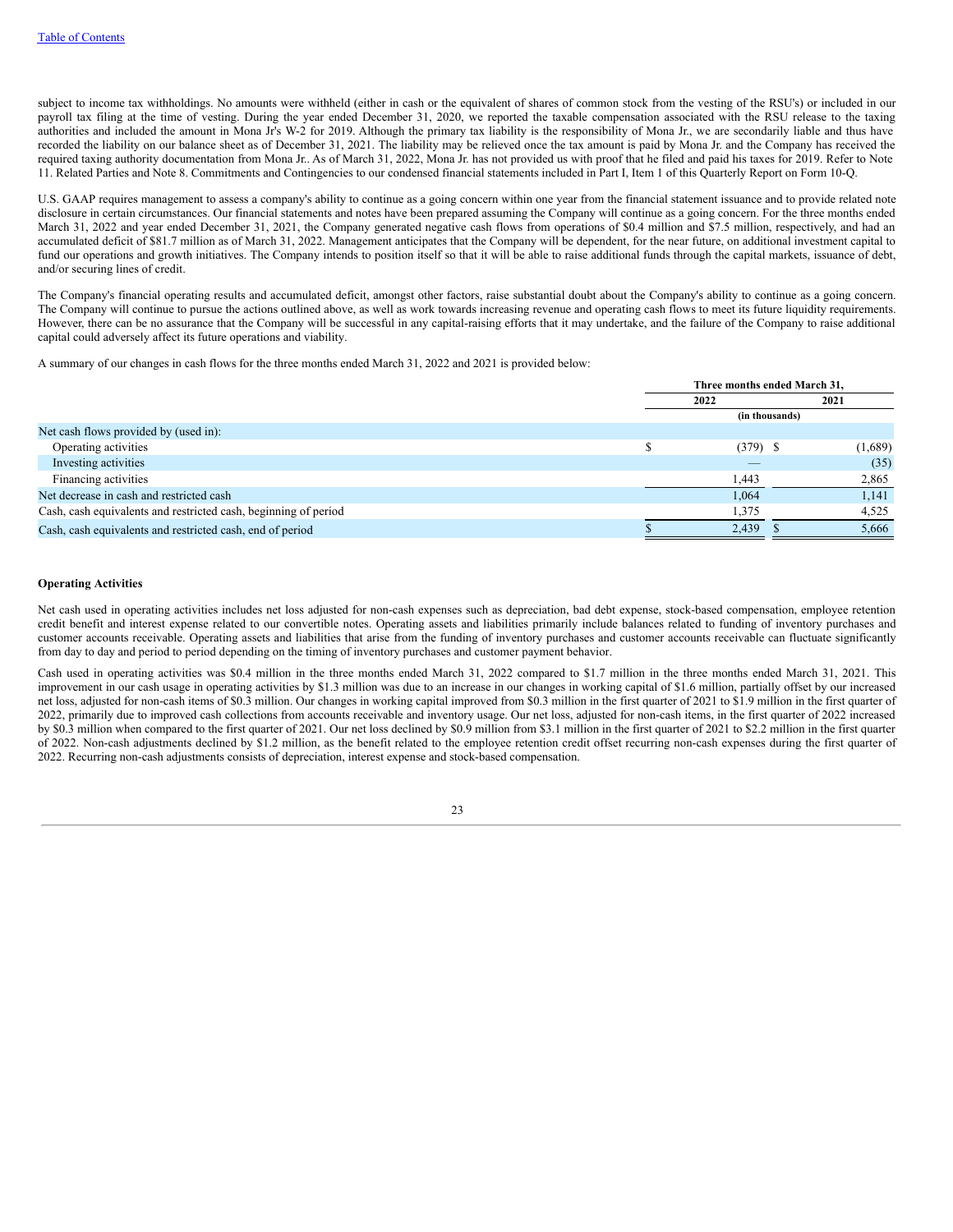### **Investing Activities**

Net cash used in investing activities were not material in the three months ended March 31, 2022 and 2021.

#### **Financing Activities**

Net cash provided financing activities was \$1.4 million for the three months ended March 31, 2022 compared to \$2.9 million for the three months ended March 31, 2021. Our financing activities for the three months ended March 31, 2022 consisted of proceeds from issuance of preferred stock of \$0.6 million and convertible notes of \$1.0 million, partially offset by repayments of our insurance financing of \$0.1 million. Our financing activities for the three months ended March 31, 2021 consisted of proceeds from issuance of common stock under our equity commitment of \$3.2 million, partially offset by repayments of the insurance financing of \$0.4 million.

#### **Inflation**

Our product cost have been impacted by inflation during the three months ended March 31, 2022. Recent trends towards rising inflation may continue to adversely impact our business and corresponding financial position and cash flow.

### **Known Trends or Uncertainties**

There can be no assurance that the Company's business and corresponding financial performance will not be adversely affected by general economic or consumer trends. In particular, global economic conditions remain constrained, and if such conditions continue, recur or worsen, this may have a material adverse effect on the Company's business, financial condition and results of operations. Additionally, the recent trends towards rising inflation may also materially adversely our business and corresponding financial position and cash flows. Rising interest rates also present a recent challenge impacting the U.S. economy, and although this has not had a material impact on the Company to date, it could make it more difficult for us to obtain traditional financing on acceptable terms, if at all, in the future.

Furthermore, such economic conditions have produced downward pressure on share prices and on the availability of credit for financial institutions and corporations. If current levels of market disruption and volatility continue, the Company might experience reductions in business activity, increased funding costs and funding pressures, as applicable, a decrease in the market price of shares of our common stock, a decrease in asset values, additional write-downs and impairment charges and lower profitability.

We have seen some consolidation in our industry during economic downturns. These consolidations have not had a negative effect on our total sales; however, should consolidations and downsizing in the industry continue to occur, those events could adversely impact our revenues and earnings going forward.

As discussed in our Annual Report on Form 10-K, filed with the Securities and Exchange Commission ("SEC") on April 4, 2022, the world has been affected due to the COVID-19 pandemic, and thus, there remains uncertainty as to the effect of COVID-19 on our business in both the short and long-term.

### **Critical Accounting Estimates**

We have disclosed in "Item 7 – Management's Discussion and Analysis of Financial Condition and Results of Operations" included in our 2021 Annual Report on Form 10-K, filed with the SEC April 4, 2022, those accounting policies and estimates that we consider to be significant in determining our results of operation and financial condition. There have been no material changes to those policies and estimates that we consider to be significant since the filing of our 2021 Annual Report on Form 10-K. The accounting principles used in preparing our unaudited condensed financial statements conform in all material respects to GAAP.

#### **Recent Accounting Pronouncements**

<span id="page-25-0"></span>See Note 1 in the accompanying notes to unaudited condensed financial statements.

## **ITEM 3. QUANTITATIVE AND QUALITATIVE DISCLOSURES ABOUT MARKET RISK**

<span id="page-25-1"></span>Not applicable to a "smaller reporting company" as defined in Item  $10(f)(1)$  of Regulation S-K.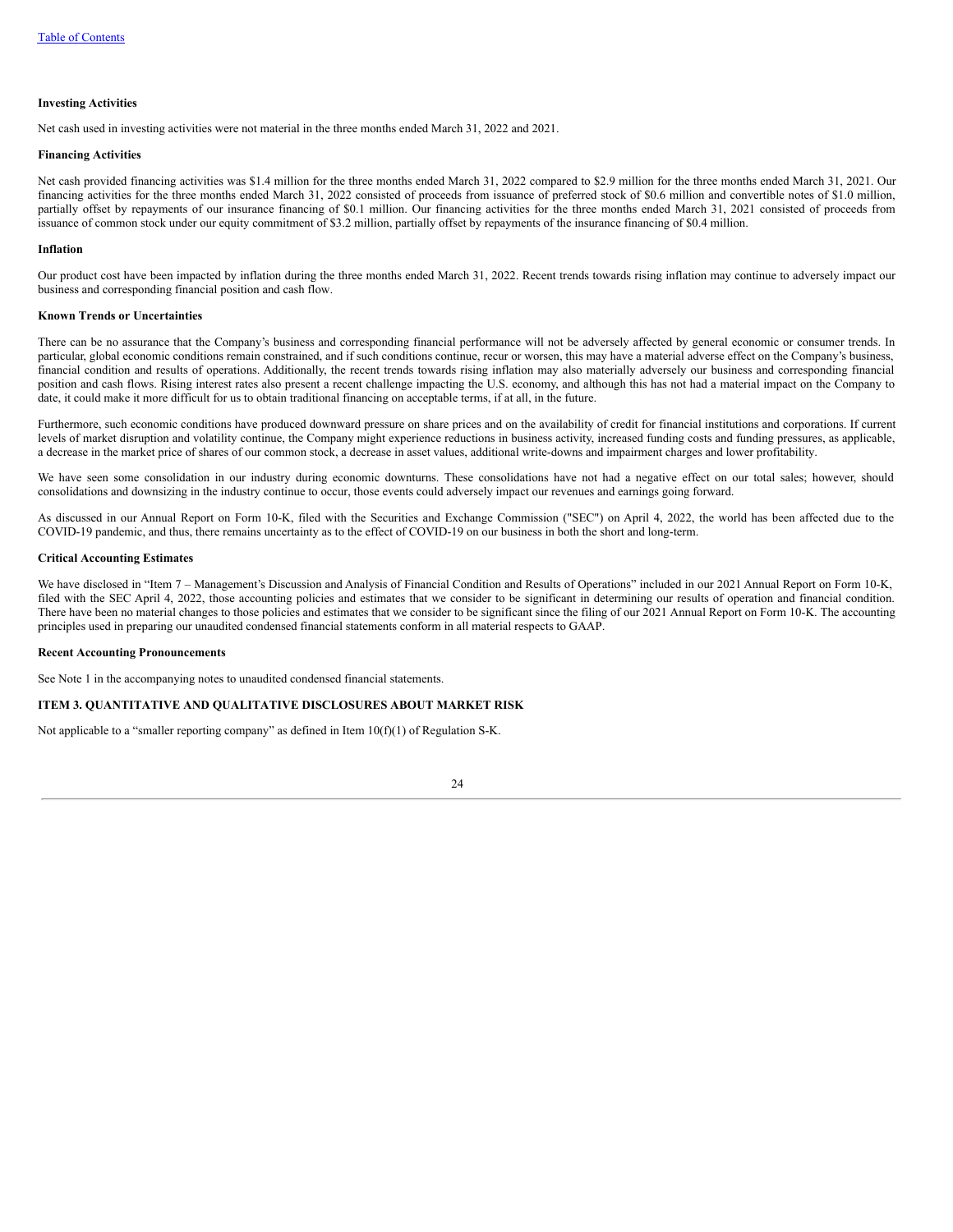# **ITEM 4. CONTROLS AND PROCEDURES**

### **Evaluation of Disclosure Controls and Procedures**

Our disclosure controls and procedures (as defined in Rules 13a-15(e) or 15d-15(e) under the Securities Exchange Act of 1934, as amended (the "Exchange Act")) are designed to ensure that information required to be disclosed in the reports that we file or submit under the Exchange Act is recorded, processed, summarized, and reported within the time periods specified in the rules and forms of the Securities and Exchange Commission and to ensure that information required to be disclosed is accumulated and communicated to management, including our principal executive and financial officers, to allow timely decisions regarding disclosure. The Chief Executive Officer (CEO) and the Chief Financial Officer (CFO), with assistance from other members of management, have reviewed the effectiveness of our disclosure controls and procedures as of March 31, 2022 and, based on their evaluation, have concluded that the disclosure controls and procedures were effective as of such date.

#### **Changes in Internal Control Over Financial Reporting**

<span id="page-26-0"></span>There have been no changes in our internal control over financial reporting (as defined in Rules 13a-15(f) or 15d-15(f) of the Exchange Act) that occurred during the fiscal quarter ended March 31, 2022 that have materially affected, or are reasonably likely to materially affect, the Company's internal control over financial reporting.

| ł |        |
|---|--------|
|   |        |
|   | $\sim$ |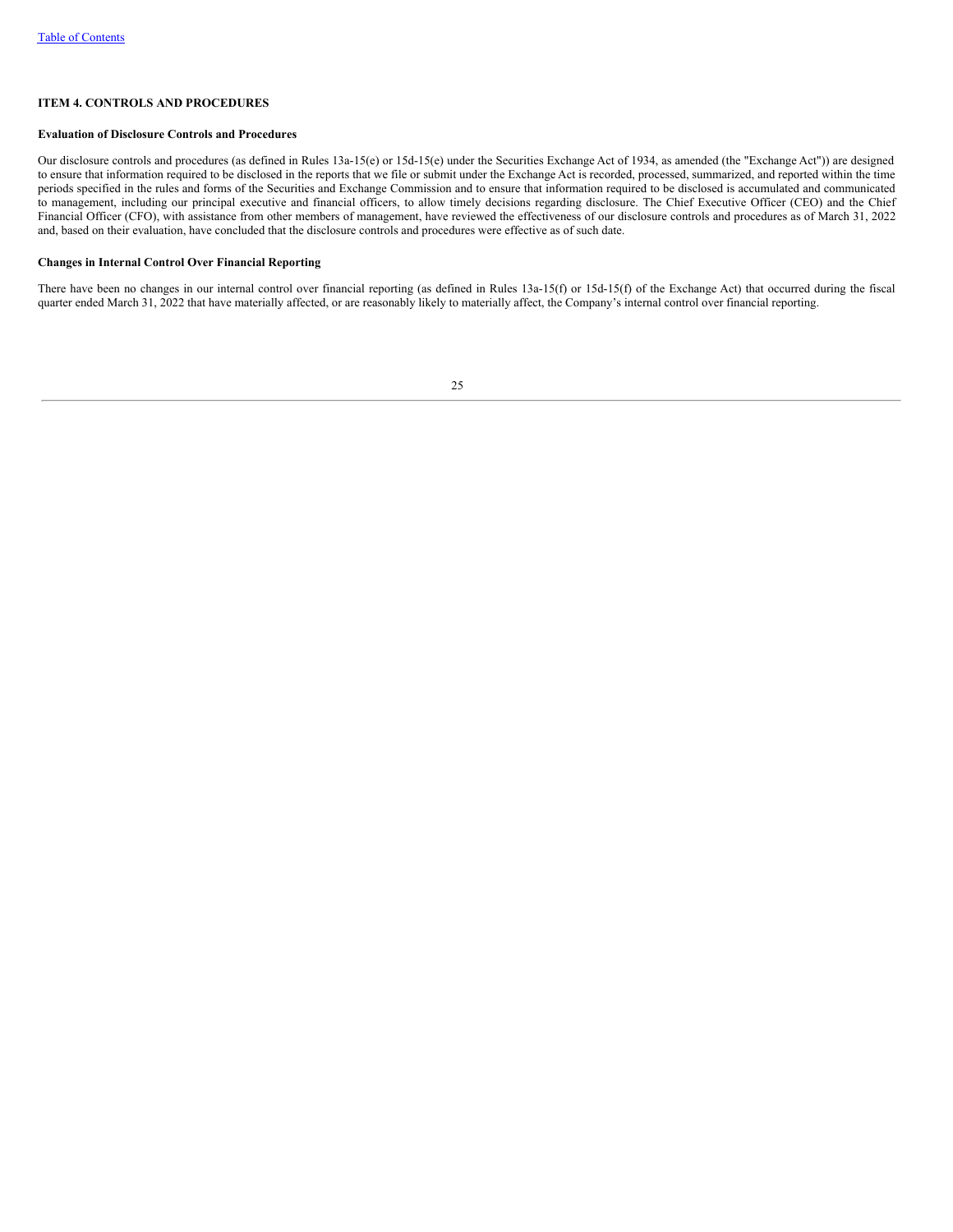# **PART II. OTHER INFORMATION**

# <span id="page-27-0"></span>**Item 1. LEGAL PROCEEDINGS**

For a description of our material pending legal proceedings, please see Note 8, Commitments and Contingencies, to our condensed financial statements included in Part I, Item 1 of this Quarterly Report on Form 10-Q.

### <span id="page-27-1"></span>**Item 1A. RISK FACTORS**

<span id="page-27-2"></span>Not applicable to a "smaller reporting company" as defined in Item 10(f)(1) of Regulation S-K.

# **Item 2. UNREGISTERED SALES OF EQUITY SECURITIES AND USE OF PROCEEDS**

During the three months ended March 31. 2022, we issued an aggregate of 3,496,404 shares of restricted common stock of the Company to our legal counsel as consideration for legal services provided. The shares were issued in reliance on the exemption from registration provided for under Section 4(a)(2) of the Securities Act of 1933 and/or Section 506 of Regulation D promulgated thereunder.

Except as set forth above, the Company did not sell any other unregistered equity securities during the period covered by this report that were not otherwise disclosed in a Current Report on Form 8-K.

### <span id="page-27-3"></span>**Item 3. DEFAULTS UPON SENIOR SECURITIES**

As discussed in further detail in Item 5 of this Report, below, the Company is currently in default on those Notes issued pursuant to the November 2021 SPA due to the VWAP of the Company's common stock falling below \$0.10 for more than 5 trading days within a 20 day trading period. As of the date of this Report, the Notes issued in November 2021 have an outstanding principal balance of \$130,000 and the Notes issued in March 2022 have an outstanding principal balance of \$935,000.

### <span id="page-27-4"></span>**Item 4. MINE SAFETY DISCLOSURES**

<span id="page-27-5"></span>Not applicable.

### **Item 5. OTHER INFORMATION**

As discussed elsewhere in this Report, in November 2021, we entered into the November 2021 SPA, in addition to certain other agreements, with an institutional investor providing for the sale and issuance in series of registered direct offerings of Notes. On November 27, 2021, we sold and issued Notes in the aggregate principal amount of \$1.06 million, and on March 25, 2022, we sold and issued additional Notes in the aggregate principal amount of \$1.06 million, all pursuant to the November 2021 SPA. The Notes provide that various occurrences will constitute an event of default under the Notes, including, without limitation, in the event that the VWAP of the Company's common stock fails to exceed \$0.10 for a period of at least five trading days during the twenty day trading period prior to the relevant determination date of the default (a "Price Default").

On April 18, 2022, the VWAP of the Company's common stock failed to exceed \$0.10 for the relevant period, resulting in a Price Default under the Notes. As a result of the Price Default, the Notes will accrue interest at a rate of 15% per annum commencing as of the date of the Price Default and ending at such time that the Price Default has been cured, and the holder now has the right to require the Company to redeem all or any portion of the Notes (including all accrued and unpaid interest and late charges thereon), in cash, at a price not less than the face value of the Notes and a 10% redemption premium, as determined in accordance with the terms of the Notes.

As of the date of this Report, the Notes issued in November 2021 have an outstanding principal balance of \$130,000 and the Notes issued in March 2022 have an outstanding principal balance of \$935,000. The holder of the Notes has not elected to require the Company to redeem any portion of the Notes as of the date of this Report.

The Company is in communications with the holder of the Notes regarding the Price Default, and anticipates to come to a mutually agreeable resolution related thereto, although no assurances can be given.

### <span id="page-27-6"></span>**Item 6. EXHIBITS**

| -<br>- Exhibit<br>Number | ≘rıptıon<br>hıbıt<br>a Jesz | ∗orm | ---<br>чие<br>NO. | $\bullet$<br>≃hıbn∟ | $- - -$<br>Date<br>'ılıns | ∗ned<br>0.0107<br>WILL. |  |
|--------------------------|-----------------------------|------|-------------------|---------------------|---------------------------|-------------------------|--|
|                          |                             |      |                   |                     |                           |                         |  |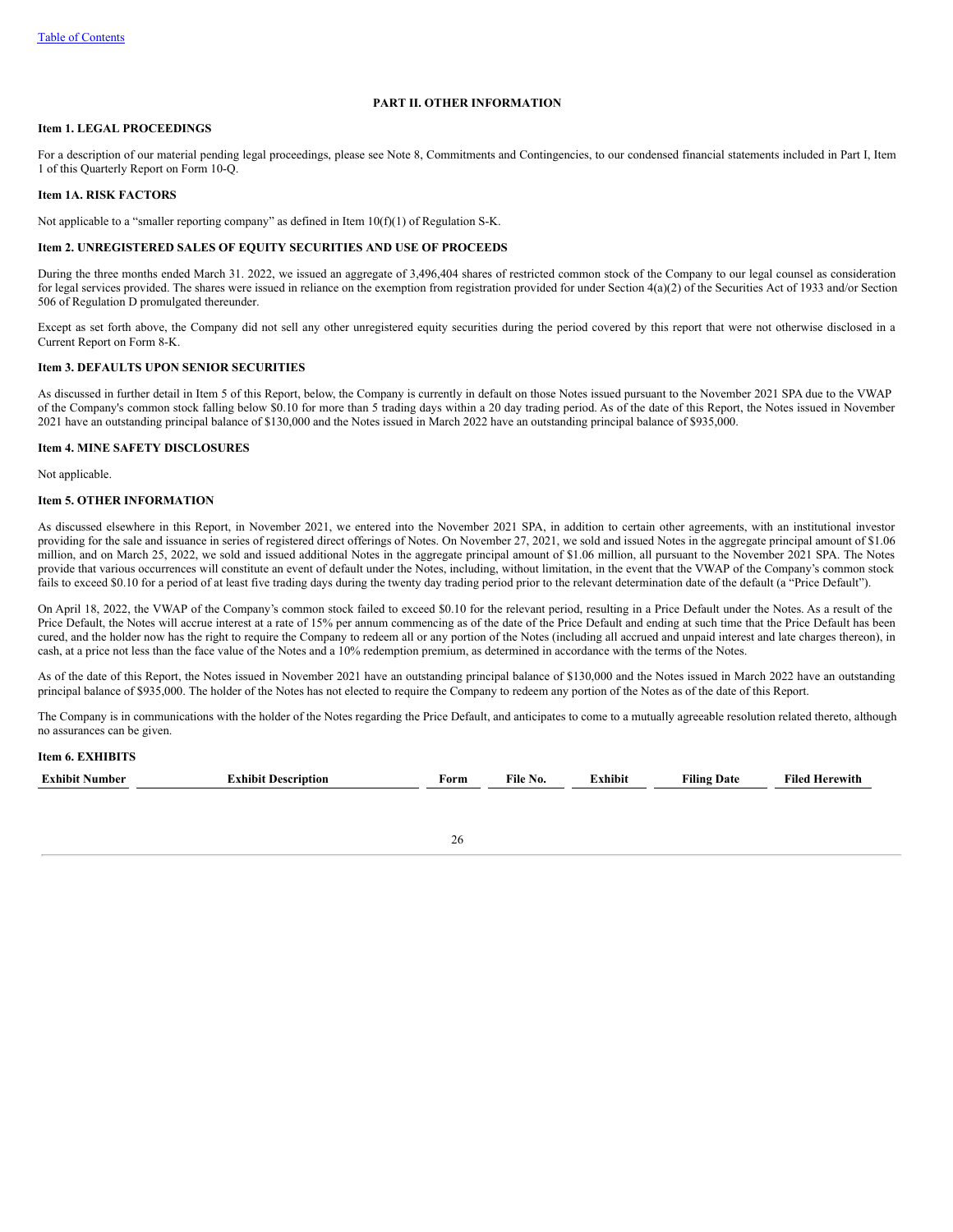| 2.1            | Agreement and Plan of Merger, dated as of July 25, 2013,<br>by and between CannaVEST Corp., a Texas corporation,<br>and CannaVEST Corp., a Delaware corporation.                                         | $10-°$ | 000-54677 | 2.1   | August 13, 2013   |             |
|----------------|----------------------------------------------------------------------------------------------------------------------------------------------------------------------------------------------------------|--------|-----------|-------|-------------------|-------------|
| 2.2            | Agreement and Plan of Reorganization by and among<br>CannaVEST Corp., CannaVEST Merger Sub. Inc.,<br>CANNAVEST Acquisition LLC, CanX, Inc. and the<br>Starwood Trust, as the Shareholder Representative. | $8-K$  | 000-54677 | 2.1   | January 4, 2016   |             |
| 3.1            | Certificate of Incorporation of CannaVEST Corp., as filed<br>on July 26, 2013.                                                                                                                           | $10-Q$ | 000-54677 | 3.1   | August 13, 2013   |             |
| 3.2            | Bylaws of CannaVEST Corp., dated as of June 26, 2013.                                                                                                                                                    | $10-O$ | 000-54677 | 3.2   | August 13, 2013   |             |
| 3.3            | Certificate of Amendment to Certificate of Incorporation of<br>CannaVest Corp., as filed on January 4, 2016.                                                                                             | $10-K$ | 000-54677 | 3.3   | April 14, 2016    |             |
| 3.4            | Certificate of Incorporation of the Company, as amended.                                                                                                                                                 | $10-Q$ | 000-54677 | 3.4   | May 16, 2016      |             |
| 3.5            | Amendment to the Bylaws of the Company, as amended.                                                                                                                                                      | $8-K$  | 000-54677 | 3.1   | March 22, 2017    |             |
| 3.6            | Bylaws of the Company, as amended.                                                                                                                                                                       | $10-O$ | 000-54677 | 3.6   | May 9, 2017       |             |
| 3.7            | Amendment to the Bylaws of the Company, as amended                                                                                                                                                       | $8-K$  | 000-54677 | 3.1   | June 14, 2021     |             |
| 3.8            | Certificate of Designation of Preference, Rights and<br><b>Limitations of Convertible Preferred Stock.</b>                                                                                               | $8-K$  | 000-54677 | 3.1   | April 1, 2022     |             |
| 4.1            | CannaVEST Corp. Specimen Stock Certificate                                                                                                                                                               | $8-K$  | 000-54677 | 4.1   | July 31, 2013     |             |
| 4.2            | Form of Base Indenture between CV Sciences, Inc. and<br><b>Wilmington Savings Fund</b>                                                                                                                   | $8-K$  | 000-54677 | 4.1   | November 15, 2021 |             |
| 4.3            | Form of Supplemental Indenture                                                                                                                                                                           | $8-K$  | 000-54677 | 4.2   | November 15, 2021 |             |
| 4.4            | Form of Senior Convertible Note                                                                                                                                                                          | $8-K$  | 000-54677 | 4.3   | November 15, 2021 |             |
| 4.5            | Form of Second Supplemental Indenture                                                                                                                                                                    | $8-K$  | 000-54677 | 4.2   | March 28, 2022    |             |
| 4.6            | Form of Warrant, dated March 30, 2022                                                                                                                                                                    | $8-K$  | 000-54677 | 4.1   | April 1, 2022     |             |
| 4.7            | Form of Placement Agent Warrant, dated March 30, 2022                                                                                                                                                    | $8-K$  | 000-54677 | 4.2   | April 1, 2022     |             |
| $10.1 \dagger$ | Amendment to amended and restated Equity Incentive Plan,<br>as amended, dated March 30, 2022                                                                                                             | $10-K$ | 000-54677 | 10.40 | April 4, 2022     |             |
| 10.2           | Form of Securities Purchase Agreement dated March 30.<br>2022                                                                                                                                            | 8-K    | 000-54677 | 10.1  | April 1, 2022     |             |
| $31.1*$        | Certification of the Chief Executive Officer pursuant to<br>Section 302(a) of the Sarbanes-Oxley Act of 2002.                                                                                            |        |           |       |                   | X           |
| $31.2*$        | Certification of the Chief Financial Officer pursuant to<br>Section $302(a)$ of the Sarbanes-Oxley Act of $2002$ .                                                                                       |        |           |       |                   | $\mathbf X$ |
| $32.1*$        | Certification of the Chief Executive Officer pursuant to 18<br>U.S.C. Section 1350, as adopted pursuant to Section 906 of<br>the Sarbanes-Oxley Act of 2002.                                             |        |           |       |                   | X           |
| $32.2*$        | Certification of the Chief Financial Officer pursuant to 18<br>U.S.C. Section 1350, as adopted pursuant to Section 906 of<br>the Sarbanes-Oxley Act of 2002.                                             |        |           |       |                   | X           |
| 101 INS**      | <b>Inline XBRL Instance Document</b>                                                                                                                                                                     |        |           |       |                   | X           |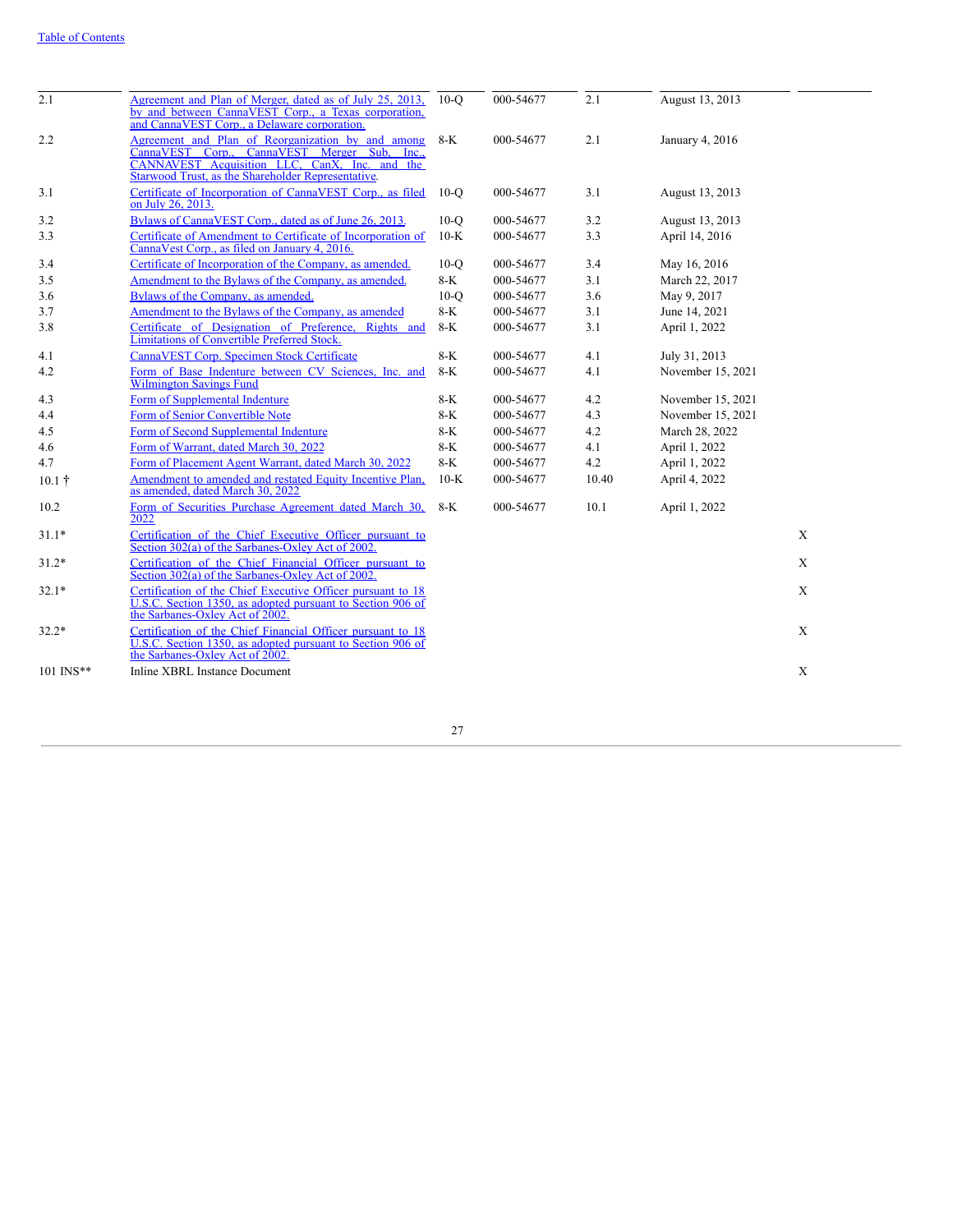\_\_\_\_\_\_\_\_\_\_\_\_\_\_\_\_\_\_\_\_\_\_\_\_

| $101$ SCH**<br>$101 \text{ CAL}^{**}$ | Inline XBRL Taxonomy Extension Schema Document<br>Inline XBRL Taxonomy Extension Calculation Linkbase<br>Document | X<br>X |
|---------------------------------------|-------------------------------------------------------------------------------------------------------------------|--------|
| $101$ LAB**                           | Inline XBRL Taxonomy Extension Label Linkbase Document                                                            | X      |
| 101 PRE**                             | Inline XBRL Taxonomy Extension Presentation Linkbase<br>Document                                                  | X      |
| $101$ DEF**                           | Inline XBRL Taxonomy Extension Definition Linkbase<br>Document                                                    | X      |
| $104**$                               | Cover Page Interactive Data File (formatted as Inline XBRL and<br>contained in Exhibit 101 attachments)           | X      |

<sup>\*</sup> These certifications are being furnished solely to accompany this quarterly report pursuant to 18 U.S.C. Section 1350, and are not being filed for purposes of Section 18 of the Securities Exchange Act of 1934 and are not to be incorporated by reference into any filing of the Registrant, whether made before or after the date hereof, regardless of any general incorporation language in such filing.

<span id="page-29-0"></span><sup>†</sup> Indicates a management contract or compensatory plan or arrangement.



<sup>\*\*</sup> The XBRL related information in Exhibit 101 shall not be deemed "filed" for purposes of Section 18 of the Securities Exchange Act of 1934, as amended, or otherwise subject to liability of that section and shall not be incorporated by reference into any filing or other document pursuant to the Securities Act of 1933, as amended, except as shall be expressly set forth by specific reference in such filing or document.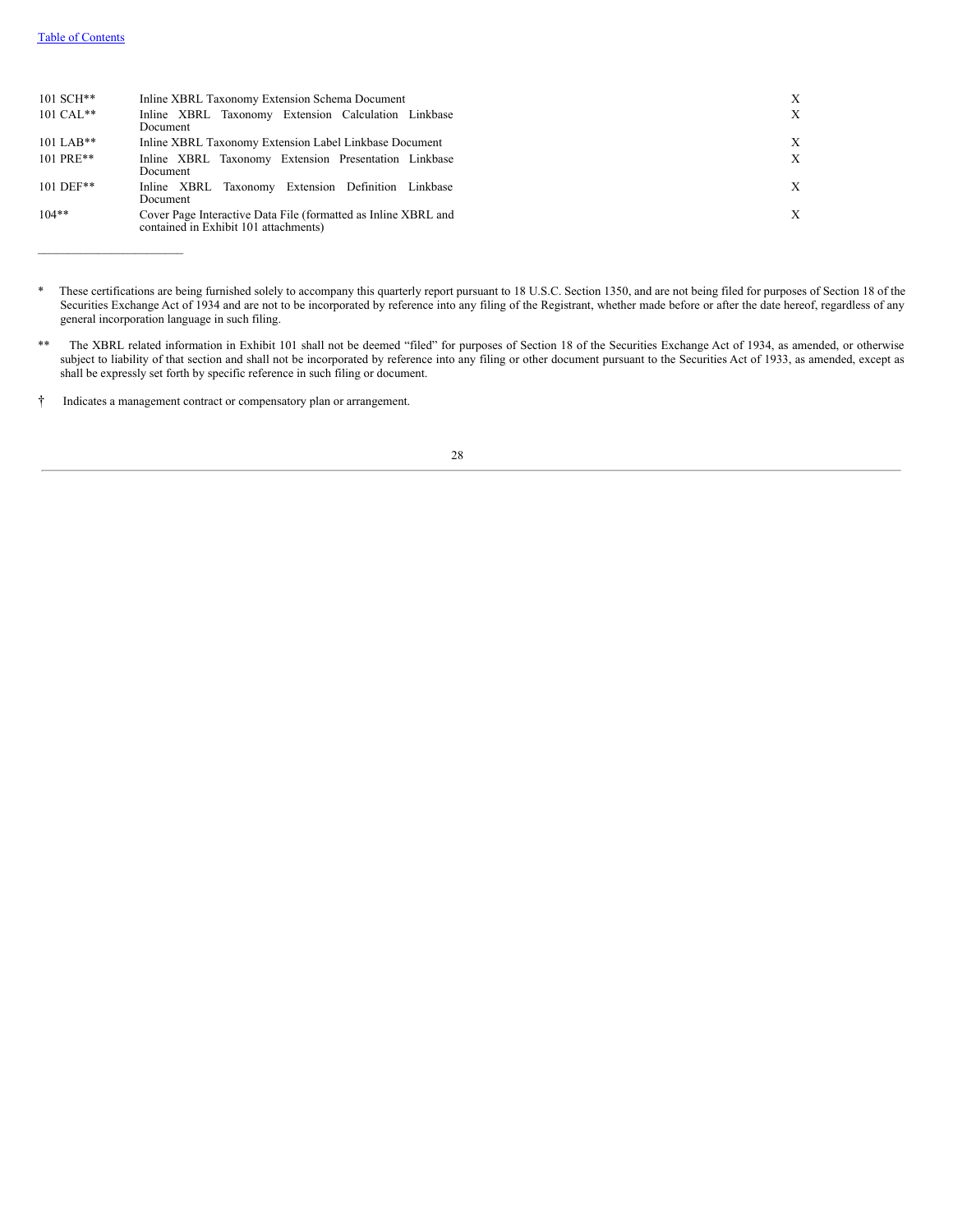# **SIGNATURES**

Pursuant to the requirements of the Securities Exchange Act of 1934, the registrant has duly caused this report to be signed on its behalf by the undersigned, thereunto duly authorized.

> CV SCIENCES, INC. (Registrant)

By /s/ Joseph D. Dowling

Joseph D. Dowling Chief Executive Officer (Principal Executive Officer) Dated May 16, 2022

By /s/ Joerg Grasser

Joerg Grasser Chief Financial Officer (Principal Financial Officer) Dated May 16, 2022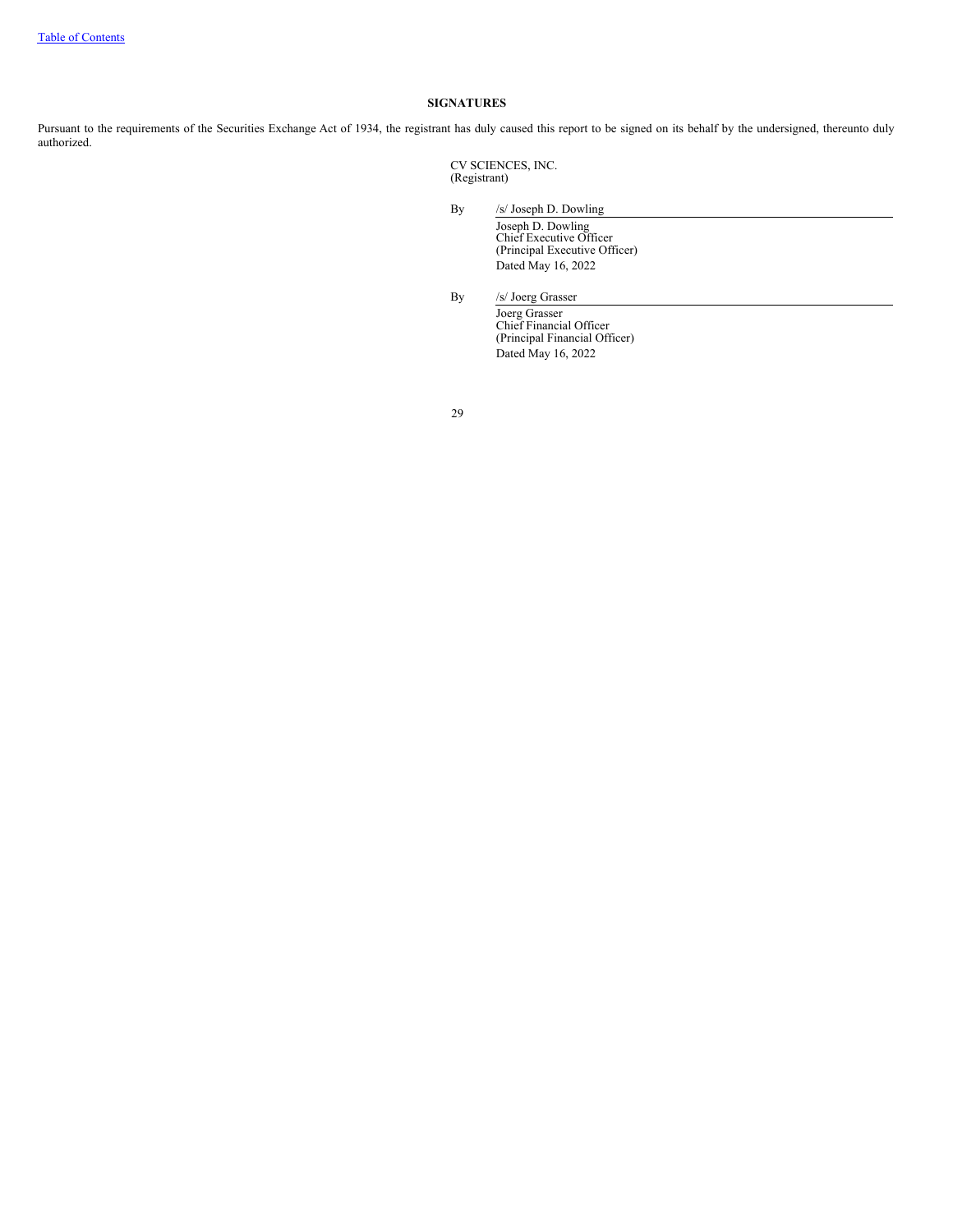### **CERTIFICATION OF PRINCIPAL EXECUTIVE OFFICER PURSUANT TO SECURITIES EXCHANGE ACT RULES 13a-14(a) AND 15(d)-14(a), AS ADOPTED PURSUANT TO SECTION 302 OF THE SARBANES-OXLEY ACT OF 2002**

<span id="page-31-0"></span>I, Joseph D. Dowling, Chief Executive Officer of CV Sciences, Inc. (the "Company") certify that:

1. I have reviewed this Quarterly Report on Form 10-Q of the Company;

2. Based on my knowledge, this report does not contain any untrue statement of a material fact or omit to state a material fact necessary to make the statements made, in light of the circumstances under which such statements were made, not misleading with respect to the period covered by this report;

3. Based on my knowledge, the financial statements, and other financial information included in this report, fairly present in all material respects the financial condition, results of operations and cash flows of the registrant as of, and for, the periods presented in this report;

4. I am responsible for establishing and maintaining disclosure controls and procedures (as defined in Exchange Act Rules 13a-15(e) and 15d-15(e)) and internal control over financial reporting (as defined in Exchange Act Rules 13a-15(f) and 15d-15(f)) for the registrant and have:

| (a) | Designed such disclosure controls and procedures, or caused such disclosure controls and procedures to be designed under my supervision, to<br>ensure that material information relating to the registrant, including its consolidated subsidiaries, is made known to me by others within those<br>entities, particularly during the period in which this report is being prepared;           |
|-----|-----------------------------------------------------------------------------------------------------------------------------------------------------------------------------------------------------------------------------------------------------------------------------------------------------------------------------------------------------------------------------------------------|
| (b) | Designed such internal control over financial reporting, or caused such internal control over financial reporting to be designed under my<br>supervision, to provide reasonable assurance regarding the reliability of financial reporting and the preparation of financial statements for external<br>purposes in accordance with generally accepted accounting principles;                  |
| (c) | Evaluated the effectiveness of the registrant's disclosure controls and procedures and presented in this report my conclusions about the<br>effectiveness of the disclosure controls and procedures, as of the end of the period covered by this report based on such evaluation; and                                                                                                         |
| (d) | Disclosed in this report any change in the registrant's internal control over financial reporting that occurred during the registrant's most recent<br>fiscal quarter (the registrant's fourth fiscal quarter in the case of an annual report) that has materially affected, or is reasonably likely to materially<br>affect, the registrant's internal control over financial reporting; and |

5. I have disclosed, based on my most recent evaluation of internal control over financial reporting, to the registrant's auditors and the audit committee of the registrant's board of directors (or persons performing the equivalent functions):

- (a) All significant deficiencies and material weaknesses in the design or operation of internal control over financial reporting which are reasonably likely to adversely affect the registrant's ability to record, process, summarize and report financial information; and
- (b) Any fraud, whether or not material, that involves management or other employees who have a significant role in the registrant's internal control over financial reporting.

Dated: May 16, 2022 By: /s/ Joseph D. Dowling

**Joseph D. Dowling Chief Executive Officer (Principal Executive Officer)**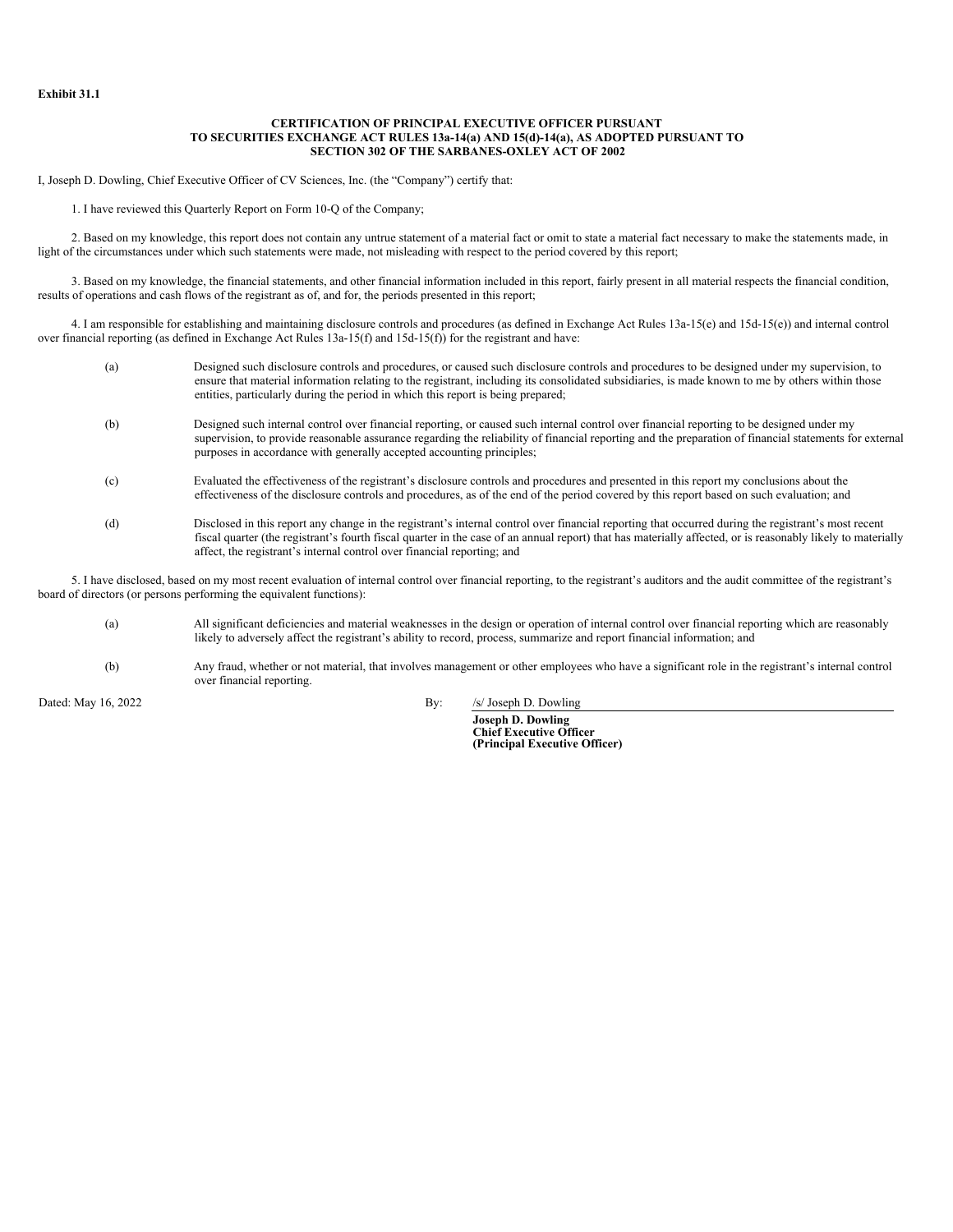### **CERTIFICATION OF PRINCIPAL FINANCIAL OFFICER PURSUANT TO SECURITIES EXCHANGE ACT RULES 13a-14(a) AND 15(d)-14(a), AS ADOPTED PURSUANT TO SECTION 302 OF THE SARBANES-OXLEY ACT OF 2002**

<span id="page-32-0"></span>I, Joerg Grasser, Chief Financial Officer of CV Sciences, Inc. (the "Company") certify that:

1. I have reviewed this Quarterly Report on Form 10-Q of the Company;

2. Based on my knowledge, this report does not contain any untrue statement of a material fact or omit to state a material fact necessary to make the statements made, in light of the circumstances under which such statements were made, not misleading with respect to the period covered by this report;

3. Based on my knowledge, the financial statements, and other financial information included in this report, fairly present in all material respects the financial condition, results of operations and cash flows of the registrant as of, and for, the periods presented in this report;

4. I am responsible for establishing and maintaining disclosure controls and procedures (as defined in Exchange Act Rules 13a-15(e) and 15d-15(e)) and internal control over financial reporting (as defined in Exchange Act Rules 13a-15(f) and 15d-15(f)) for the registrant and have:

- (a) Designed such disclosure controls and procedures, or caused such disclosure controls and procedures to be designed under my supervision, to ensure that material information relating to the registrant, including its consolidated subsidiaries, is made known to me by others within those entities, particularly during the period in which this report is being prepared; (b) Designed such internal control over financial reporting, or caused such internal control over financial reporting to be designed under my
- supervision, to provide reasonable assurance regarding the reliability of financial reporting and the preparation of financial statements for external purposes in accordance with generally accepted accounting principles;
- (c) Evaluated the effectiveness of the registrant's disclosure controls and procedures and presented in this report my conclusions about the effectiveness of the disclosure controls and procedures, as of the end of the period covered by this report based on such evaluation; and
- (d) Disclosed in this report any change in the registrant's internal control over financial reporting that occurred during the registrant's most recent fiscal quarter (the registrant's fourth fiscal quarter in the case of an annual report) that has materially affected, or is reasonably likely to materially affect, the registrant's internal control over financial reporting; and

5. I have disclosed, based on my most recent evaluation of internal control over financial reporting, to the registrant's auditors and the audit committee of the registrant's board of directors (or persons performing the equivalent functions):

- (a) All significant deficiencies and material weaknesses in the design or operation of internal control over financial reporting which are reasonably likely to adversely affect the registrant's ability to record, process, summarize and report financial information; and
- (b) Any fraud, whether or not material, that involves management or other employees who have a significant role in the registrant's internal control over financial reporting.

Dated: May 16, 2022 By: /s/ Joerg Grasser

**Joerg Grasser Chief Financial Officer (Principal Financial Officer)**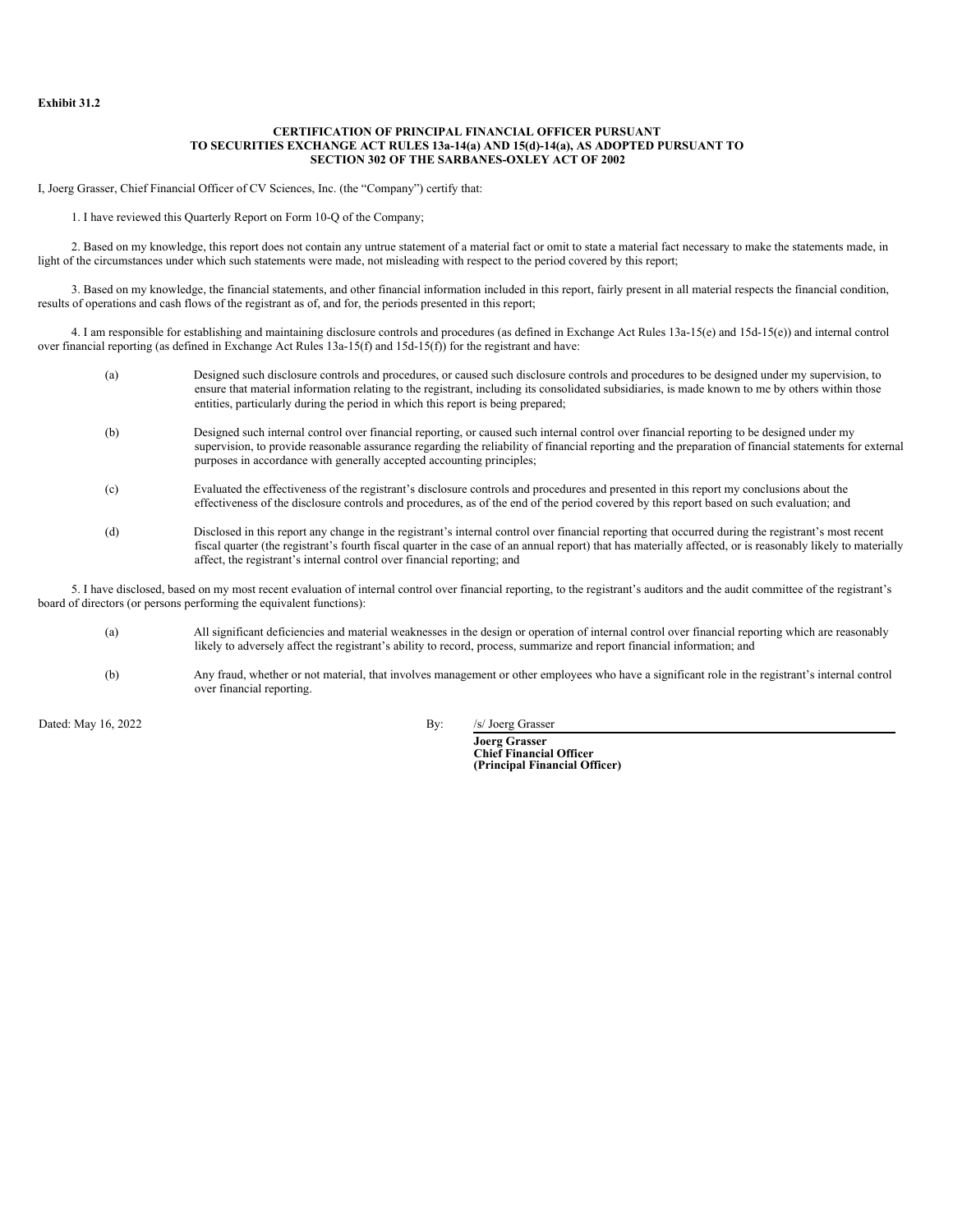### **CERTIFICATION OF PRINCIPAL EXECUTIVE OFFICER PURSUANT TO 18 U.S.C. SECTION 1350, AS ADOPTED PURSUANT TO SECTION 906 OF THE SARBANES-OXLEY ACT OF 2002**

<span id="page-33-0"></span>In connection with the Quarterly Report of CV Sciences, Inc. (the "Registrant") on Form 10-Q for the interim period ended March 31, 2022 (the "Report"), I, Joseph D. Dowling, Chief Executive Officer of the Registrant, do hereby certify, pursuant to 18 U.S.C. §1350, as adopted pursuant to §906 of the Sarbanes-Oxley Act of 2002, that, to my knowledge:

(1) the Report, as filed with the Securities and Exchange Commission, fully complies with the requirements of Section 13(a) or 15(d) of the Securities Exchange Act of 1934; and

(2) the information contained in the Report fairly presents, in all material respects, the financial condition and results of operations of the Registrant.

Dated: May 16, 2022 By: /s/ Joseph D. Dowling

**Joseph D. Dowling Chief Executive Officer (Principal Executive Officer)**